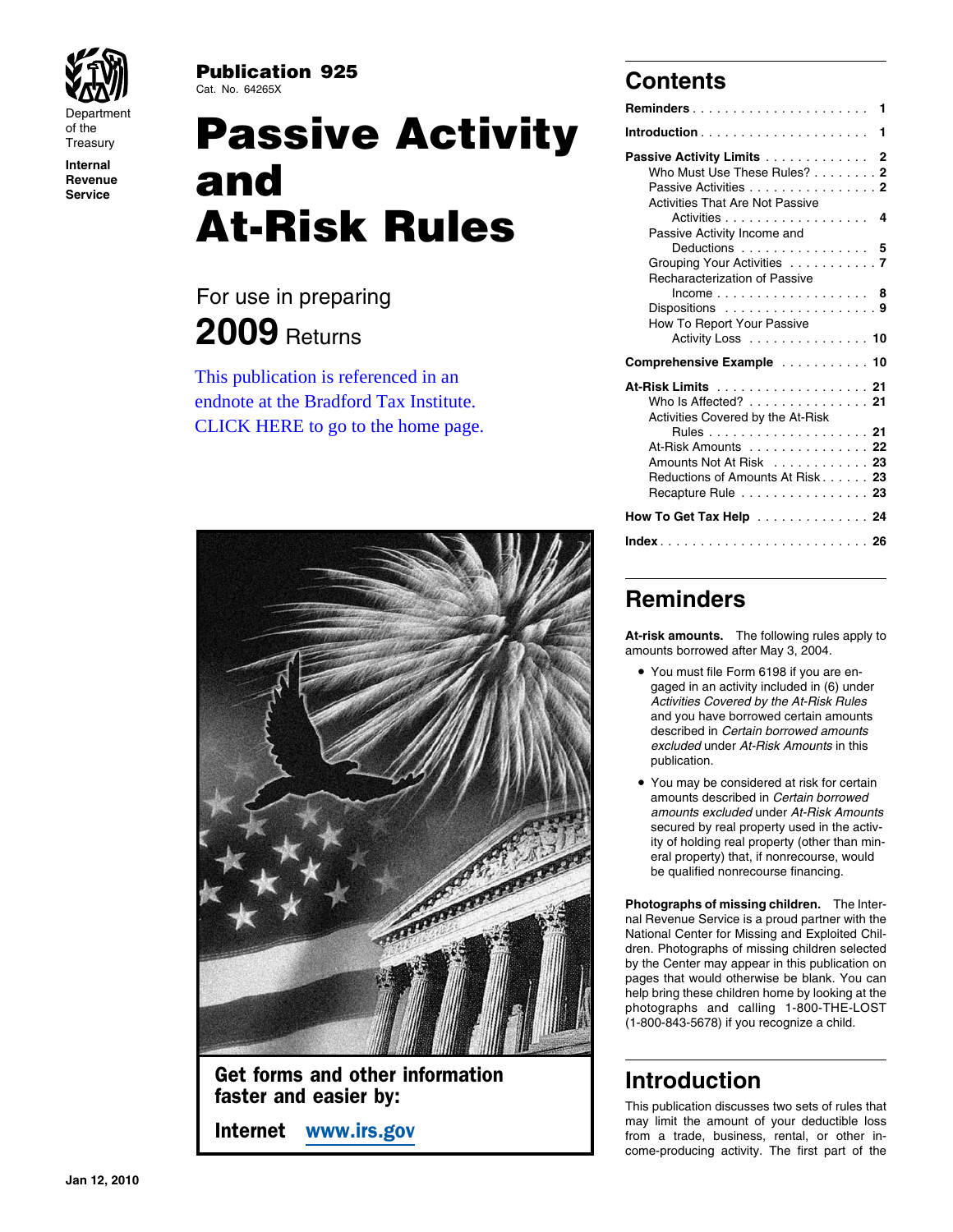publication discusses the passive activity rules. The match of the extended of the state of the passive cor-The second part discusses the at-risk rules. **Passive Activity Limits** porations and closely held corporations, includ-<br>However, when you figure your allowable losses However, when you figure your allowable losses<br>from any activity, you must apply the at-risk rules in general, you can deduct passive activity apply to these corporations, see Form 8810 and from any activity, you must apply the at-risk rules In general, you can deduct passive activity apply to these corporations, see Form 8810 and 1982 and 1981 and 1982 and 1981 and 1982 and 1981 and 1981 and 1981 and 1981 an

clude your daytime phone number, including the Unallowed passive activity credits, unlike • Trade or business activities in which you area code, in your correspondence.

**Ordering forms and publications.** Visit disposition of your interest in a passive activity.<br>ww.irs.gov/formspubs.to.download forms and See the instructions for Form 8582-CR for www.irs.gov/formspubs to download form and<br>
See the instructions for Form 8582-CR for **Treatment of former passive activities.** A<br>
nubligations call 1,900,920,9256 crurito to the more information.

check the information available on *www.irs.gov* sive activities of the same PTP. Likewise, you liability. The allocable part of your current year<br>or call 1-800-829-1040. We cannot answer tax can offset credits from passi or call 1-800-829-1040. We cannot answer tax can offset credits from passive activities of a tax liability is that part of this year's tax liability is that part of this year's tax liability is that part of this year's tax

- 
- 

- Investment Interest Expense<br>
Deduction the passive activity rules and to:<br>
Deduction the passive activity rules and to:
- ❏ 6198 At-Risk Limitations •
- ❏ <sup>8582</sup> Passive Activity Loss Limitations Estates, Involves research or experimental expen-
- 
- ❏ <sup>8810</sup> Corporate Passive Activity Loss than capitalize them). •

these publications and forms. they do apply to the owners of these entities. for investment.

before the passive activity rules. losses only from passive activity income (a limit<br>on loss deductions). You carry any excess loss on loss deductions). You carry any excess loss<br>forward to the following year or years until used,<br>your comments about this publication and your<br>suggestions for future editions. The state of the search of the search of the

Internal Revenue Service **CAUTION** mine the amount of your loss disal- with its passive activity loss.<br>Individual Forms and Publications Branch lowed under the at-risk rules explained in the Net active income is the **!** Individual Forms and Publications Branch lowed under the at-risk rules explained in the Net active income is the corporation's tax-<br>SE-W.C.AR.MP.T.I some or loss second part of this publication. And a able income figured w SE:W:CAR:MP:T:I second part of this publication. And the income figured without any income or loss

passive activity credits only from the tax on net<br>passive income. Passive activity credits include passive income. Passive activity credits include<br>We respond to many letters by telephone.<br>Therefore, it would be helpful if you would in-<br>ties are carried forward.<br>There are two kinds of passive activities.

unallowed passive activity losses, cannot be do not mallowed passive activity losses, cannot be do not You can email us at *\*taxforms@irs.gov*. (The claimed when you dispose of your entire interest year. You can entire interest year. You can entire interest your gain asterisk must be included in the address.) in an activity. However, to determine your gain **•** Rental activities, even if you do materially Please put "Publications Comment" on the sub-<br>Please put "Publications Comment" on Please put "Publications Comment" on the sub-<br>ject line. Although we cannot respond individuations of the sub-<br>ally to each email, we do appreciate your<br>feedback and will consider your comments as the extent that the credi

loss from a passive activity held through a pub-<br>licly traded partnership (PTP). You also must net income from the activity. Treat any remain-Internal Revenue Service **in the set of the state of the set of the set of the activity.** Treat any remain-<br>1201 N. Mitsubishi Motorway **now the Service Activity Creats** Sepactivity credits sepactive and prior vear unallow 1201 N. Mitsubishi Motorway apply the limit on passive activity credits sepa-<br>Bloomington II 61705-6613<br>Rloomington II 61705-6613

You can offset losses from passive activities activity credits from a former passive activity<br>Tax questions. If you have a tax question, of a PTP only against income or gain from pas-<br>check the information available on www PTP only against the tax on the net passive that is allocable to the current year net income<br>income from the same PTP. This separate treat-from the former passive activity. You figure this income from the same PTP. This separate treat-<br>ment rule also applies to a regulated investment after you reduce your net income from the activ-Useful Items<br> **Useful Items** ment rule also applies to a regulated investment after you reduce your net income from the activ-<br>
You are negative to see that company holding an interest in a PTP for the ity by any prior yea

For more information on how to apply the **Publication** passive activity loss rules to PTPs, and on how ❏ <sup>527</sup> Residential Rental Property to apply the limit on passive activity credits to **Trade or Business Activities** (Including Rental of Vacation PTPs, see Publicly Traded Partnerships (PTPs) Homes) **A trade or business activity is an activity that:** Homes activity is an activity that: respectively. The set of a trade or busi-

The passive activity rules apply to:

- 
- 
- 
- Personal service corporations, and
- 

sive activity credits. However, a closely held<br>You can write to us at the following address:<br>Providence applying this limit on passive corporation cannot offset its portfolio income<br>activity losses, you must first deter-<br>d (defined later, under Passive Activity Income)

1111 Constitution Ave. NW, IR-6526 **Passive activity credits.** You can subtract from a passive activity or any portfolio income or Washington, DC 20224 **Passive activity credits.** You can subtract loss.

- 
- 

publications, call 1-800-829-3676, or write to the more information. The merropositive is an activity that was a<br>address below and receive a response within 10 **Publicly traded partnership.** You must apply a passive activi

rately to your credits from a passive activity held other passive loss.<br>In addition, any prior year unallowed passive<br>You can offset losses from passive activities activity credits from a former passive activity You may want to see: it is company holding an interest in a PTP for the ity by any prior year unallowed loss from that items attributable to that interest.<br>For more information on how to apply the interest.

- <u>Δ</u> 541 Partnerships **Γενικής Γενικής (Γενικής Γενικής Φ** Γενούνες το θερματικό θαθαία τα τρατολύθηκα των προϊόνηση<br>Term (and instructions) **Who Must Use Withing Conductions** would be allowa-<br>ble under section 162 o **Form (and Instructions) <b>Who Must Use** ble under section 162 of the Internal **Form (and Instructions) These Rules?** Revenue Code if other limitations, such as a set of the Internal Revenue Code if other limitations, suc
	- Is conducted in anticipation of starting a trade or business, or
- ditures that are deductible under Internal ❏ 8582-CR Passive Activity Credit Trusts (other than grantor trusts), Revenue Code section 174 (or that would Limitations be deductible if you chose to deduct rather

and Credit Limitations<br>See How To Get Tax Help near the end of Even though the rules do not apply to grantor rental activity or the rental of property that is See How To Get Tax Help near the end of Even though the rules do not apply to grantor rental activity or the rental of property that is this publication for information about getting trusts partnerships and Scorporations d trusts, partnerships, and S corporations directly, incidental to an activity of holding the property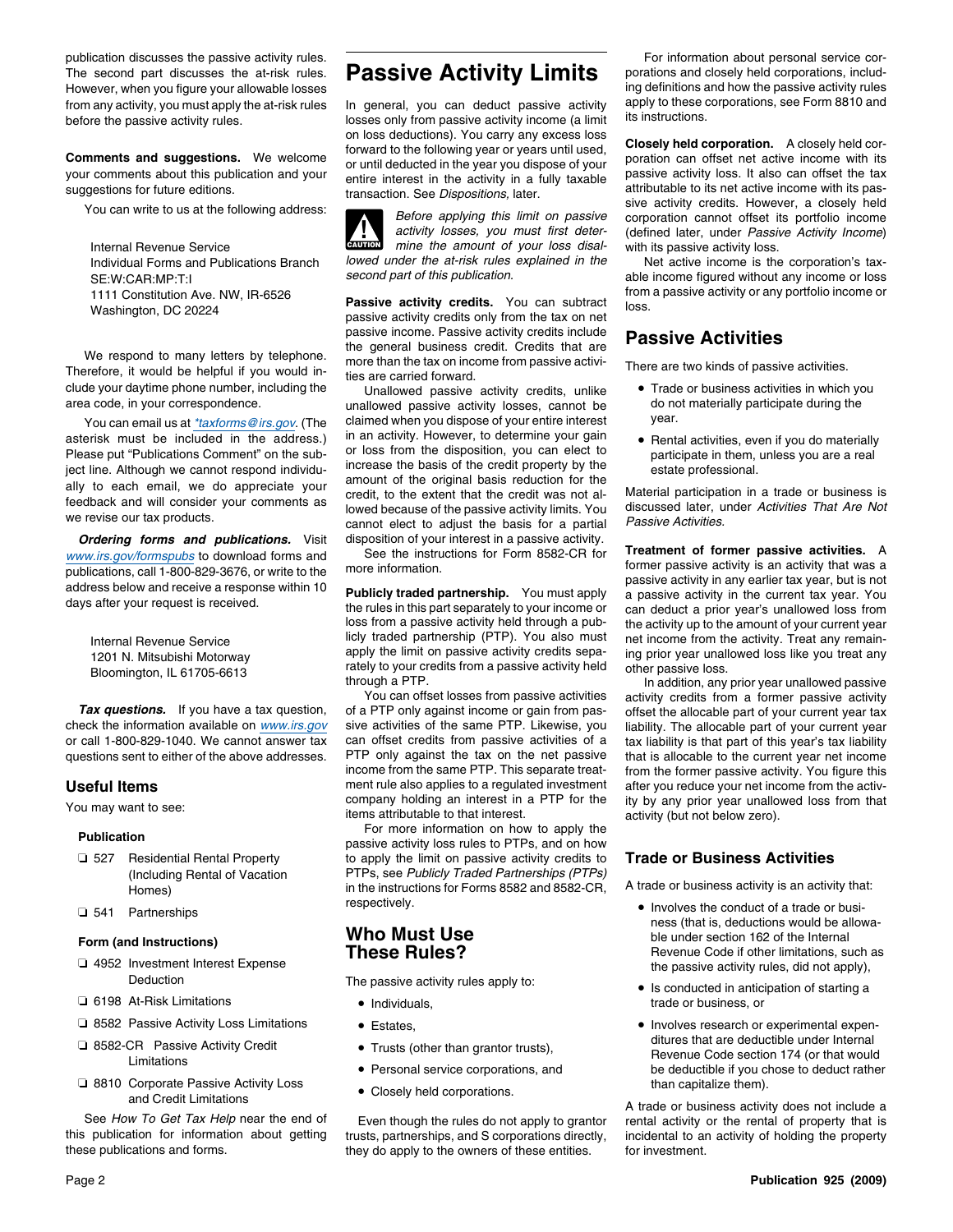ties on Schedule C, C-EZ, F, or in Part II or III of ity. The rental of property is incidental to \$15,000 passive income from the partnership. Schedule E. **An activity of holding property for invest-** She actively participated in her rental real estate

materially participated in that activity, unless you<br>market value. The unadjusted basis of<br>materially participated as a real estate profes-<br>property is its cost not reduced by depr materially participated as a real estate profes-<br>sional. See Real Estate Professional under Ac-<br>ation or any other hasis adjustment. The and the commercial revitalization deduction. Any resional. See Real Estate Professional under Ac- ation or any other basis adjustment. The the commercial revitalization deduction. Any re-<br>tivities That Are Not Passive Activities, later. An ental of property is incidental t tivities I hat Are Not Passive Activities, later. An ental of property is incidental to a trade or maining part of the special allowance is avail-<br>activity is a rental activity if tangible property business activity if all (real or personal) is used by customers or held ply.<br>for use by customers, and the gross income (or expected gross income) from the activity repre-<br>sents amounts paid (or to be paid) mainly for the ness activity during the year.<br>come.<br>come. sents amounts paid (or to be paid) mainly for the ness activity during the year. come.

- than one class of property, multiply the av-<br>erage period of customer use of each sinons.<br>class by a fraction. The numerator of the section is a sinon sinon sinons.<br>class by a fraction. The numerator of the section is a se
- 2. The average period of customer use of the that activity. A decedent's qualified revocable trust can property, as figured in (1) above, is 30 determine if personal services are significant, all relevant facts and circumstances<br>are taken into consideration, including the spouse actively participated in a passive rental estate tax return is required, or<br>frequency of the services, the type and real estate
	-
	-
	- c. Services that are similar to those com-<br>monly provided with long-term rentals of ance to reduce your nonpassive income or tax<br>real estate, such as cleaning and main-<br>tenance of common areas or routine re-<br>tenance of com
- 3. You provide extraordinary personal serv-<br>ices in making the rental property available **Example.** Kate, a single taxpayer, has following income and loss during the tax year:<br>for customer use. Services are extraordi- \$70,
- **Rental Activities ciation and the gross rental income from** nonpassive income (wages). the property is less than 2% of the smaller<br>A rental activity is a passive activity even if you of the property's unadjusted basis or fair **Commercial revitalization deduction.** The<br>market value The unadjusted basis of spe
	-
	-
	-
	-
	-



frequency of the services, the type and real estate activity, you can deduct up to  $\bullet$  6 months after the estate tax liability is<br>amount of labor required to perform the \$25,000 of loss from the activity from your finally \$25,000 of loss from the activity from your finally determined if an estate tax return is services, and the value of the services rel-<br>
nonpassive income. This special allowance is required. ative to the amount charged for use of the an exception to the general rule disallowing property. Significant personal services do losses in excess of income from passive activi- The choice is irrevocable and cannot be made<br>Inter than the due date for the estate's first in-<br>Intervident of the setate's first i not include the following. The state's first in-<br>not include the following. activity against the tax on up to \$25,000 of come tax return (including any extensions).

b. Services to repair or improve property<br>If you are married, filing a separate return, activities.<br>In a lived apart from your spouse for the entire and treated as actively participating that would extend its useful life for a and lived apart from your spouse for the entire that would extend its useful life for a  $\frac{1}{2}$  and lived apart from your spouse for the entire pariod cubetantially longer than th period substantially longer than the av-<br>erage rental, and<br>c. Services that are similar to those com-<br>c. Services that are similar to those com-<br>c. Services that are similar to those com-<br>rate return, you cannot use the sp

pairs. **income exceeds** duction from rental real estate activities. certain amounts. See Phaseout rule, later.

nary personal services if they are per- ited partnership, a \$26,000 loss from rental real ...<br>formed by individuals and the customers' estate activities in which she actively particiestate activities in which she actively particiuse of the property is incidental to their pated, and is not subject to the modified adreceipt of the services.  $j$ usted gross income phaseout rule. She can use

You generally report trade or business activi- 4. The rental is incidental to a nonrental activ- \$15,000 of her \$26,000 loss to offset her ment if the main purpose of holding the activities, so she can use the remaining \$11,000 property is to realize a gain from its appre- rental real estate loss to offset \$11,000 of her

for usubject to the active participation rules or the<br>a. You own an interest in the trade or busi-<br>phaseout based on modified adiusted gross in-

use of the property. It does not matter whether b. The rental property was used mainly in For more information about the commercial<br>the use is under a lease, a service contract, or the trade or business activity during the

**Exceptions.** Your activity is not a rental activentic in the same as material participation. Active participation is<br>
ity if any of the following apply.<br>
1. The average period of customer use of the<br>
property is 7 days or ods by the number of rentals during the tax<br>
year. If the activity involves renting more<br>
than one class of property, multiply the av-<br>
than one class of property, multiply the av-<br>
ployer's convenience.<br>
ployer's convenie

class by a fraction. The numerator of the the section is the gross rental income from available during defined business hours for that class of property and the denominator is the activity's total gross rental income.<br>
The

property, as figured in (1) above, is 30<br>days or less and you provide significant for the exceptions listed the trustee and the executor (if any) of the estate days or less and you provide significant leader the *If you meet any of the exceptions listed* the trustee and the executor (if any) of the estate personal services with the rentals. Signifi-<br>personal services with the ren personal services with the rentals. Signifi-<br> **EXECUTE:** above, see the instructions for Form choose to treat the trust as part of the estate.<br>
8582 for information about how to re-<br>
The choice applies to tax vears ending cant personal services include only serv-<br>
ices performed by individuals. To example of the activity of the activity decedent's death and before:<br>  $\frac{1}{2}$  of the activity.

- 
- 

a. Services needed to permit the lawful<br>use of the property,<br>he services to rensir or improve property<br>if you are married, filing a separate return,<br>the services to rensir or improve property<br>of the services to rensir or i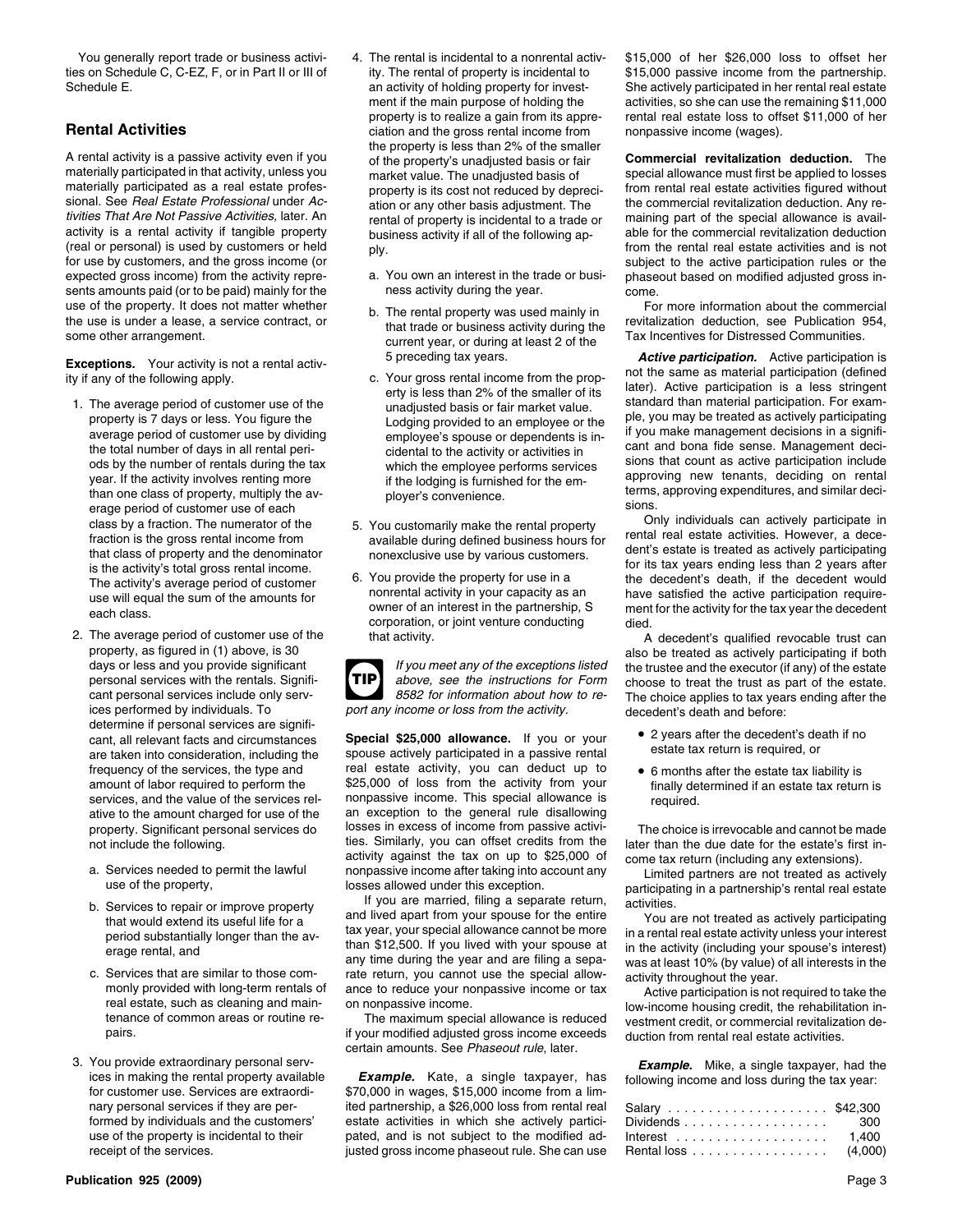Modified adjusted gross income for this pur-<br>pose is your adjusted gross income figured with-<br>pose is your adjusted gross income figured with-<br>pose is your adjusted gross income figured with-<br>**Exceptions to the phaseout ru** 

- 
- Deductible contributions to individual re-
- qualified U.S. savings bonds used to pay times during the year).
- The exclusion from income of amounts re-<br>ceived from an employer's adoption assis-<br>the commercial revitalization deduction.
- 
- Any rental real estate loss allowed be-Any rental real estate loss allowed be-<br>
cause you materially participated in the<br>
rental activity as a real estate professional 1. The portion of passive activity losses not<br>
rental activity as a real estate professional
- Any overall loss from a publicly traded partnership (see Publicly Traded Partner-<br>ships (PTPs) in the instructions for Form deduction.
- The deduction for one-half of
- The deduction for domestic production ac- 4. The portion of passive activity credit<br>tivities. tributable to the rehabilitation credit.
- 
- 

loss from his rental real estate activities in which<br>he actively participated. His modified adjusted materially participated for the tax year. The actively participated. His modified adjusted<br>gross income is \$120,000. When gross income is \$120,000. When he files his 2009 return, he can deduct only \$15,000 of his which you hold directly or through an entity  $\,$  5. You materially participated in the activity loss. He must carry over the that does not limit your liability (such as a for He figures his deduction and carryover as fol-<br>
lows: lows: lows: lows: lows: https://which.you materially participated for any 3 lows: participated in the activity for the tax year. which you materially participated for any 3

| THE TERRAL IVSS CARLE TIVITI A HUUSE IVIINE<br>owned. He advertised and rented the house to                                                          |                                                                                                     | \$120,000 | $P^{\alpha}$ . $P^{\alpha}$ , $P^{\alpha}$ , $P^{\alpha}$ , $P^{\alpha}$ , $P^{\alpha}$ , $P^{\alpha}$ , $P^{\alpha}$ , $P^{\alpha}$ , $P^{\alpha}$ , $P^{\alpha}$<br>verted your general partner interest to a<br>limited partner interest during the year) |
|------------------------------------------------------------------------------------------------------------------------------------------------------|-----------------------------------------------------------------------------------------------------|-----------|--------------------------------------------------------------------------------------------------------------------------------------------------------------------------------------------------------------------------------------------------------------|
| the current tenant himself. He also collected the<br>rents and did the repairs or hired someone to do<br>them.                                       | Minus amount not subject to<br>phaseout                                                             | 100,000   | and you had a net loss from the well for<br>the year, some of your income and deduc-                                                                                                                                                                         |
| Even though the rental loss is a loss from a<br>passive activity, Mike can use the entire \$4,000<br>loss to offset his other income because he ac-  | Amount subject to phaseout rule<br>Multiply by 50% $\ldots \ldots \ldots \ldots \ldots \times 50\%$ | \$20,000  | tions from the working interest may be<br>treated as passive activity gross income<br>and passive activity deductions.                                                                                                                                       |
| tively participated.                                                                                                                                 | Required reduction to special<br>allowance                                                          | \$10,000  | See Temporary Regulations section<br>1.469-1T(e)(4)(ii).                                                                                                                                                                                                     |
| Phaseout rule. The maximum special al-<br>lowance of \$25,000 (\$12,500 for married individ-<br>uals filing separate returns and living apart at all | Maximum special allowance                                                                           | \$25,000  | 3. The rental of a dwelling unit that you also<br>used for personal purposes during the year                                                                                                                                                                 |
| times during the year) is reduced by 50% of the<br>amount of your modified adjusted gross income                                                     | Minus required reduction (see above)                                                                | 10,000    | for more than the greater of 14 days or<br>10% of the number of days during the year<br>that the home was rented at a fair rental.                                                                                                                           |
| that is more than \$100,000 (\$50,000 if you are                                                                                                     | Adjusted special allowance                                                                          | \$15,000  | 4. An activity of trading personal property for                                                                                                                                                                                                              |
| married filing separately). If your modified ad-<br>justed gross income is \$150,000 or more                                                         | Passive loss from rental real estate                                                                | \$31,000  | the account of those who own interests in<br>the activity. See Temporary Regulations                                                                                                                                                                         |
| (\$75,000 or more if you are married filing sepa-<br>rately), you generally cannot use the special                                                   | Deduction allowable/Adjusted                                                                        |           | section 1.469-1T(e)(6).                                                                                                                                                                                                                                      |
| allowance.                                                                                                                                           | special allowance (see above) 15,000                                                                |           | 5. Rental real estate activities in which you<br>matarially nartiainated as a real astate nre                                                                                                                                                                |

higher phaseout range applies to rehabilitation •• Taxable social security and tier 1 railroad higher phaseout range applies to rehabilitation and You should not enter income and investment credits from rental real estate activi- retirement benefits. losses from these activities on Form ties. For those credits, the phaseout of the **CAUTION** 8582 Instead, enter them on the forms<br>\$25,000 special allowance starts when your or schedules you would normally use. • Deductible contributions to individual re-<br>tirement accounts (IRAs) and section<br>501(c)(18) pension plans.<br>501(c)(18) pension plans.<br> $\frac{1}{2}$  action<br> $\frac{1}{2}$  and section<br>501(c)(18) pension plans.<br>501(c)(18) pension pla • The exclusion from income of interest from ual filing a separate return and living apart at all **Material Participation**

tance program. *Ordering rules.* If you have more than one **Material participation tests.** You materially • Passive activity income or loss included of the exceptions to the phaseout rules in the participated in a trade same tax year, you must apply the \$25,000 paradiple and a date of backnow data, it a matter of the following tests.<br>On Form 8582. phaseout against your passive activity losses

- rental activity as a real estate professional 1. The portion of passive activity losses not<br>(as discussed later, under Activities That The attributable to the commercial revitalization 2. Your participation was substantial participation in the activity of all individuals<br>Are Not Passive Activities). deduction.
	-
- self-employment tax. **tation and low-income housing credits.** other individual (including individuals who
	-
	-

- 
- 

The rental loss came from a house Mike Adjusted gross income, modified as part of the year (for example, you con-

- 
- 
- allowance.<br>
Modified adjusted gross income for this pure and move that must be easily allowance.<br>
Modified adjusted gross income for this pure and mount that must be easily and the section of the one materially participate

**CAUTION** 

qualified higher education expenses.<br>There is no phaseout of the \$25,000 special<br>The exclusion from income of amounts re-<br>allowance for low-income housing credits or for<br>ity

- 
- for the tax year, including the participation 2. The portion of passive activity losses at-<br>tributable to the commercial revitalization in the activity.
- ships (PTPs) in the instructions for Form deduction. 3. The portion of passive activity credits at-<br>3. The portion of passive activity credits at-<br>3. The deduction for one-half of than 100 hours during the tax year, and<br>3. you participated at least as much as any 4. The portion of passive activity credits at didnot own any interest in the activity) for<br>tributable to the rebelijitation and it.
- 4. The activity is a significant participation ac-<br>The deduction allowed for interest on stu-<br>5. The portion of passive activity credits at-<br>induced in all significant The deduction allowed for interest on stu-<br>dent loans. dent tributable to the low-income housing credit. participation activities for more than 500 • The deduction for qualified tuition and re- hours. A significant participation activity is lated expenses. **Activities That Are Not** any trade or business activity in which you<br>**Resolve Activities Activities** and participated for more than 100 hours dur-**Example.** During 2009, John was unmar-<br>
ried and was not a real estate professional. For<br>
let on the following are not passive activities.<br>
let on the material participated for more than 100 hours dur-<br>
ried and was not a
	-
	- However, if your liability was limited for (whether or not consecutive) preceding tax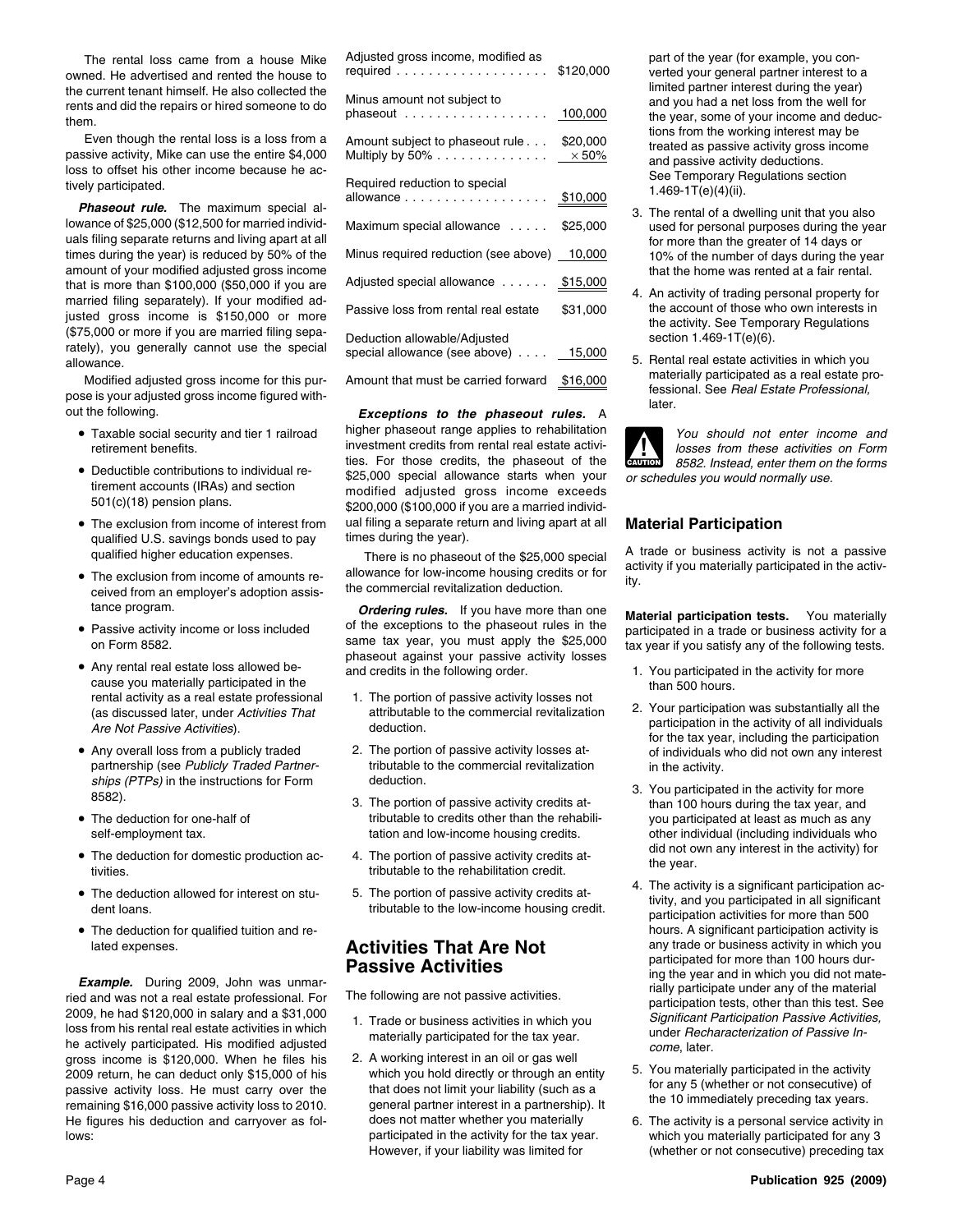sonal services in the fields of health error control to the state of the fields of health error control to the state of the state of trades or businesses in which you

- 
- Any individual spent more hours during

**Participation.** In general, any work you do in you actively manage the farm.<br>
connection with an activity in which you own an **Corporations** A closely held corporation or a

You do not treat the work you do in connection more shareholders holding more than 50% by<br>with an activity as participation in the activity if value of the outstanding stock of the corporation • Brokers it. both of the following are true. The materially participate in the activity.

- The work is not work that is customarily
- One of your main reasons for doing the loss or credit from the activity under the passive activity rules. **Passive Activity Income**

**Participation as an investor.** You do not **Real Estate Professional <b>Participation as an investor.** You do not **Real Estate Professional** 

- 
- 
- Monitoring the finances or operations of



years. An activity is a personal service ac-<br>
lours spent by using an appointment book, cal-<br>
• You performed more than 750 hours of tivity if it involves the performance of per- endar, or narrative summary. The services during the tax year in real prop-

(including veterinary services), law, engi- **Limited partners.** If you owned an activity as materially participated. neering, architecture, accounting, actuarial a limited partner, you generally are not treated<br>science, performing arts, consulting, or any as materially participating in the activity. Howscience, performing arts, consulting, or any as materially participating in the activity. How-<br>other trade or business in which capital is ever, you are treated as materially participating as an employee in real property t other trade or business in which capital is ever, you are treated as materially participating as an employee in real property trades or busi-<br>not a material income-producing factor in the activity if you met test (1), (5),

not a material income-producing factor. in the activity if you met test (1), (5), or (6) under<br>
T. Based on all the facts and circumstances, the tativity on the tativity of the tativity on the tativity on the tativity on t

• Any person other than you received com-<br>pensation for managing the activity, or participating in a farming activity if you materially<br>pensation for managing the activity, or participated for 5 or more of the 8 years befo Any individual spent more hours during your retirement or disability. Similarly, if you are business that does any of the following with real<br>the tax year managing the activity than a surviving spouse of a farmer, you are the tax year managing the activity than a surviving spouse of a farmer, you are treated property.<br>you did (regardless of whether the individ-as materially participating in a farming activity if you did (regardless of whether the individ-<br>ual was compensated for the management the real property used in the activity meets the <br>examples or redevelops it. ual was compensated for the management the real property used in the activity meets the services). estate tax rules for special valuation of farm • Constructs or reconstructs it. property passed from a qualifying decedent, and <br>you actively manage the farm.

connection with an activity in which you own an **Corporations.** A closely held corporation or a<br>interest is treated as participation in the activity. personal service corporation is treated as mate-<br>Rents or leases it. Work not usually performed by owners. In rially participating in an activity only if one or **•** Operates or manages it.<br>Ju do not treat the work you do in connection more shareholders holding more than 50% by value of the outstanding stock of the corporation

The work is not work that is customarily the material participation standard by meeting corporation can qualify as a real estate profes-<br>done by the owner of that type of activity. the first two requirements for the qualif ness exception from the at-risk limits. See Spe- its tax year came from real property trades or *cial exception for qualified corporations* under businesses in which it materially participated. work is to avoid the disallowance of any cial exception for qualified corporations under loss or credit from the activity under the  $\overline{a}$  Activities Covered by the At-Risk Rules, later.

treat the work you do in your capacity as an<br>investor in an activity as participation unless you<br>are directly involved in the day-to-day manage-<br>ment or operations of the activity. Work you do<br>as an investor includes:<br>as a • Studying and reviewing financial state-<br>For this purpose, each interest you have in a interest income or deductions may be treated as<br>ments or reports on operations of the ac-<br>rental real estate activity is a separate ac ments or reports on operations of the ac-<br>
unless you choose to treat all interests in rental deductions if the loan proceeds are used in a tivity, the local comparison of the loan proceeds with the loan proceeds are used in the loan proceeds are used in a media of the loan proceeds are used in a media proceeds are used in a media proceed in a media proceed in • Preparing or compiling summaries or anal-<br>
instructions for Schedule E (Form 1040) for in-<br>
Generally, self-charged interest income and<br>
exercise and the finance of the contrient of the contractions for Schedule E (Form

the activity in a nonmanagerial capacity.<br>
Spouse's participation. Your participation in<br>
an activity includes your spouse's participation. This applies even if your spouse's participation in<br>
This applies even if your spo

**Proof of participation.** You can use **Qualifications.** You qualified as a real estate lending entity.<br>**Proof of participation Professional** for the year if you met both of the **Exception** 

way. For example, you can show the services property trades or businesses in which you performed and the approximate number of you materially participated. Section 1.469-7.

- 
- 
- 
- 
- 
- 
- 

A closely held corporation can also satisfy **Closely held corporations.** A closely held<br>A closely held corporation can also satisfy **Closely held corporations.** A closely held<br>material participation standard by meeting cor

• Preparing or compiling summaries or anal-<br>yses of the finances or operations of the formation about making this choice.<br>activity for your own use, and lead to the finance or operations of the finances or operations of th Monitoring the finances or operations of for 2009, report income or losses from rental real direct or indirect ownership interest. This in-<br>the activity in a nonmanagerial capacity. estate activities in which you materiall

any reasonable method to prove your<br>professional for the year if you met both of the **Exception.** The self-charged interest rules<br>participation in an activity for the year.<br>of have to keep contemporaneous daily <br>of More th You do not have to keep contemporaneous daily  $\bullet$  More than half of the personal services corporation if the entity made an election under<br>time reports, logs, or similar documents if you service overformed in all trades o time reports, logs, or similar documents if you you performed in all trades or businesses Hegulations section 1.469-7(g) to avoid the ap-<br>can establish your participation in some other during the tax year were performed in can establish your participation in some other during the tax year were performed in real plication of these rules. For more details on the vay. For example, you can show the services property trades or businesses in which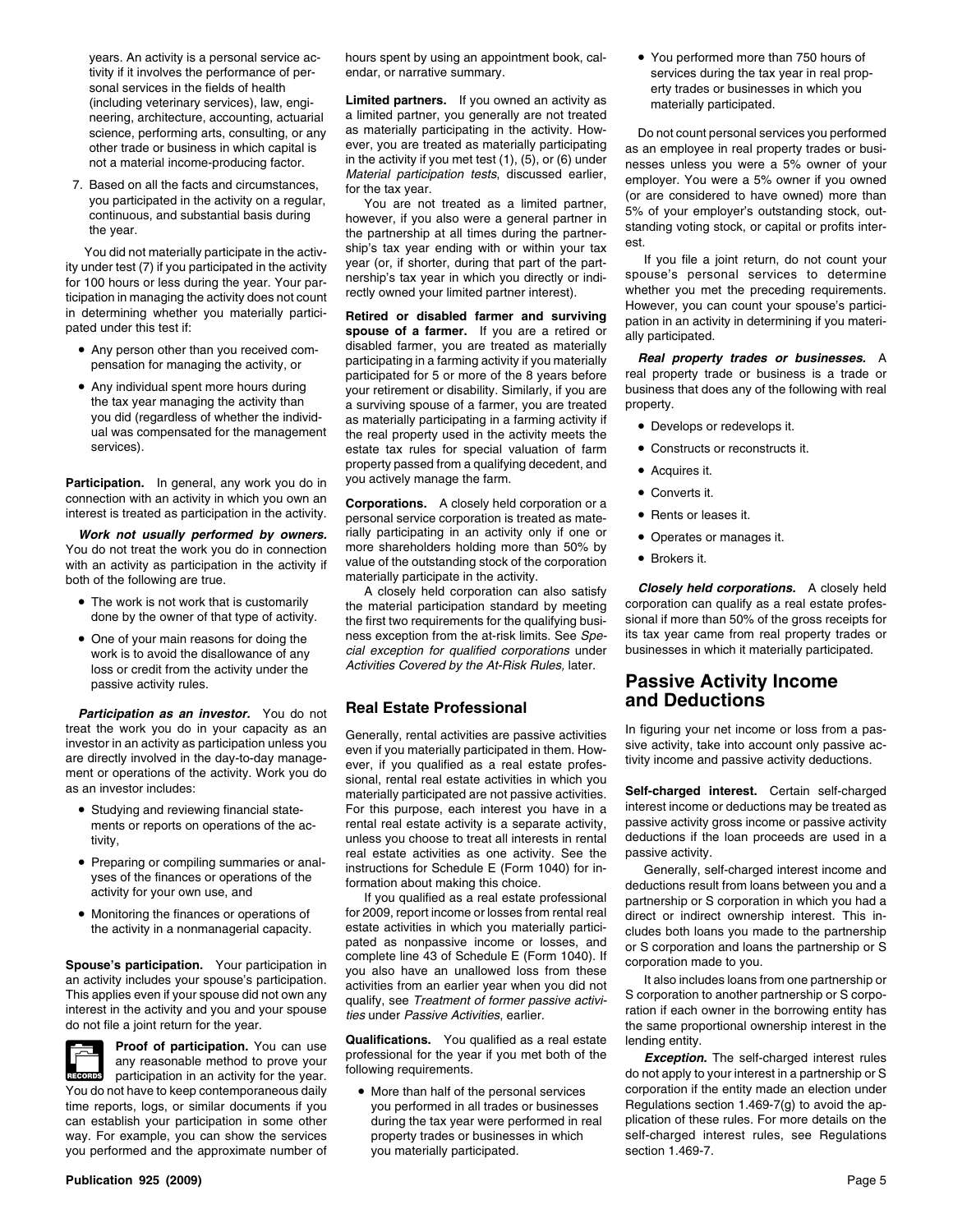- Income from an activity that is not a pas-
- treated as passive activity income. For ity.<br>more information on self-charged interest income.<br>more information on self-charged interest
- Personal service income. This includes participated, deferred compensation, tax-<br>able social security and other retirement sive activity is passive activity income.<br>benefits, and payments from partnerships from the social security and other retirement<br>to partne
- Income from positive section 481 adjustpassive activities. (Section 481 adjust-<br>ments are adjustments that must be made the lesser of: entity deductions include all deduc-<br>from estivities that are nonline adjustments that must be made the lesser of:
- Income or gain from investments of work-
- Income from an oil or gas property if you<br>treated any loss from a working interest in<br>the property for any tax year beginning<br>after 1986 as a nonpassive loss, as dis-<br>cussed in item (2) under *Activities That*<br>*Property.* also applies to income from other oil and<br>gas property the basis of which is deter-<br>and either of the following conditions applies.<br>est expense) that are clearly and directly mined wholly or partly by the basis of the •
- as a patent, copyright, or literary, musical, or artistic composition, if your personal ef-
- 
- Overall gain from any interest in a publicly held it in nonpassive activities.<br>
traded partnership. See Publicly Traded For this purpose, treat property you held<br>
Partnerships (PTPs) in the instructions for through a cor
- 
- 
- •
- 
- Cancellation of debt income, if at the time Passive activity income includes all income from<br>
passive activities and generally includes gain<br>
from disposition of property converted to inven-<br>
from disposition of an interest in a passive activi-<br>
if you disposed of p

cussed under Activities That Are Not the disposition of an interest in property gener-<br>Passive Activities, earlier.<br>Depthalia income This includes interest the disposition the preparty was used in any tions.  $\bullet$  Portfolio income. This includes interest,  $\qquad$  the disposition, the property was used in an  $\qquad$  tions. dividends, annuities, and royalties not de-<br>
rived in the ordinary course of a trade or bisposition. The gain generally is not passive rived in the ordinary course of a trade or disposition. The gain generally is not passive interest in the property in a dealing activity business. It includes gain or loss from the activity income if, at the time of dispos business. It includes gain or loss from the activity income it, at the time of disposition, the (an activity that involves holding the prop-<br>disposition of property that produces these property was used in an activity that disposition of property that produces these property was used in an activity that was not a<br>types of income or that is held for invest-<br>passive activity in the year of disposition. An experience in the ordinary course of a types of income or that is held for invest-<br>ment. The exclusion for portfolio income exception to this general rule may apply if you trade or business) ment. The exclusion for portfolio income exception to this general rule may apply if you trade or business).<br>does not apply to self-charged interest previously used the property in a different activpreviously used the property in a different activ-

Personal service income. This includes erty in more than one activity during the business) in which you used the property<br>Salaries, wages, commissions, state of the property of the period to the property of the period you salaries, wages, commissions, 12-month period before its disposition, you must for more than 80% of the period you held<br>self-employment income from trade or allocate the gain between the activities on a allocate the gain between the activities on a  $\mathbf{r}$  it. business activities in which you materially basis that reasonably reflects the property's use

mainly used during that period reasonably re- •ments allocated to activities other than flects the property's use if the fair market value **Passive Activity Deductions**<br>ments allocated to activities of the property is not more than

- 
- 

- You used the property in a passive activity allocable to portfolio income. property in the preceding sentence. for 20% of the time you held your interest
	- You used the property in a passive activity expenses (other than self-charged inter-<br>for the entire 24-month period before its est) properly allocable to passive activi-

If neither condition applies, the gain is not pas-<br>• Any other income that must be treated as sive activity income. However, it is treated as earlier. • Any other income that must be treated as<br>
nonpassive income. See *Recharacteriza*<br>
tion of Passive Income, later.<br> **•** Overall gain from any interest in a publicly held it in nonpassive activities.<br>
• Overall gain from a

• State, local, and foreign income tax re- portfolio income as property held in a nonpas- may be disallowed because of the funds. The sive activity and as property held for investment. 2%-of-adjusted-gross-income limit. Also, treat the date you agree to transfer your<br>Internet for a fixed or determinable amount as Interest for a fixed or determinable amount as **Charitable contribution deductions.** Reimbursement of a casualty or theft loss the disposition date. • Net operating loss deductions.

included in gross income to recover all or If you used the property in more than one **•** Percentage depletion carryovers for oil<br>part of a prior year loss deduction, if the activity during the 12-month period before its part of a prior year loss deduction, if the activity during the 12-month period before its<br>loss deduction was not a passive activity disposition, this exception applies only to the and gas wells. deduction. **part of the gain allocated to a passive activity** • Capital loss carrybacks and carryovers.

**Passive Activity Income** • Alaska Permanent Fund dividends. under the rules described in the preceding discussion.

Income from an activity that is not a pas-<br> **Represent property interacts** Cain on the total disregard the property's use as inven-<br> **Represent property interacts** Cain on the total disregard the property interacts cain on sive activity. These activities are dis-**<br>
<b>Disposition of property interest**. Gain on tory and treat it as if it were still used in that other<br>
the disposition of an interest in property gener- activity at the time of dis

- At the time of disposition, you held your
- Your other activities included a nondealing more information on self-charged interest,<br>see Self-charged interest, earlier.<br>**preceding 12 months.** If you used the prop-<br>**preceding 12 months.** If you used the prop-<br>ers in the ordinary course of a trade or
	- You did not acquire or hold your interest in

tions from activities that are passive activities for due to changes in your accounting  $\bullet$  \$10,000, or due to changes in your accounting<br>method.) example and all deductions from the current tax year and all deductions from<br>of the total of the fair market value of passive activities that were disallowed under the  $\bullet$  10% of the total of the fair market value of passive activities that were disallowed under the Income or gain from investments of work-<br>Ing capital. They also in-<br>market value of all other property used in forward to the current tax year. They also inmarket value of all other property used in forward to the current tax year. They also in-<br>that activity immediately before the dispo-<br>clude losses from dispositions of property used • Income from an oil or gas property if you that activity immediately before the dispo- clude losses from dispositions of property used • in a passive activity at the time of the disposition

- 
- property in the preceding sentence.<br>• Any income from intangible property, such in the property.<br>ized interest expenses, and other interest ized interest expenses, and other interest or artistic composition, if your personal ef-<br>for the entire 24-month period before its est) properly allocable to passive activi-<br>ties. For more information on self-charged<br>interest, see *Self-charged interest* under
	-
	-
	- Miscellaneous itemized deductions that
	-
	-
	-
	-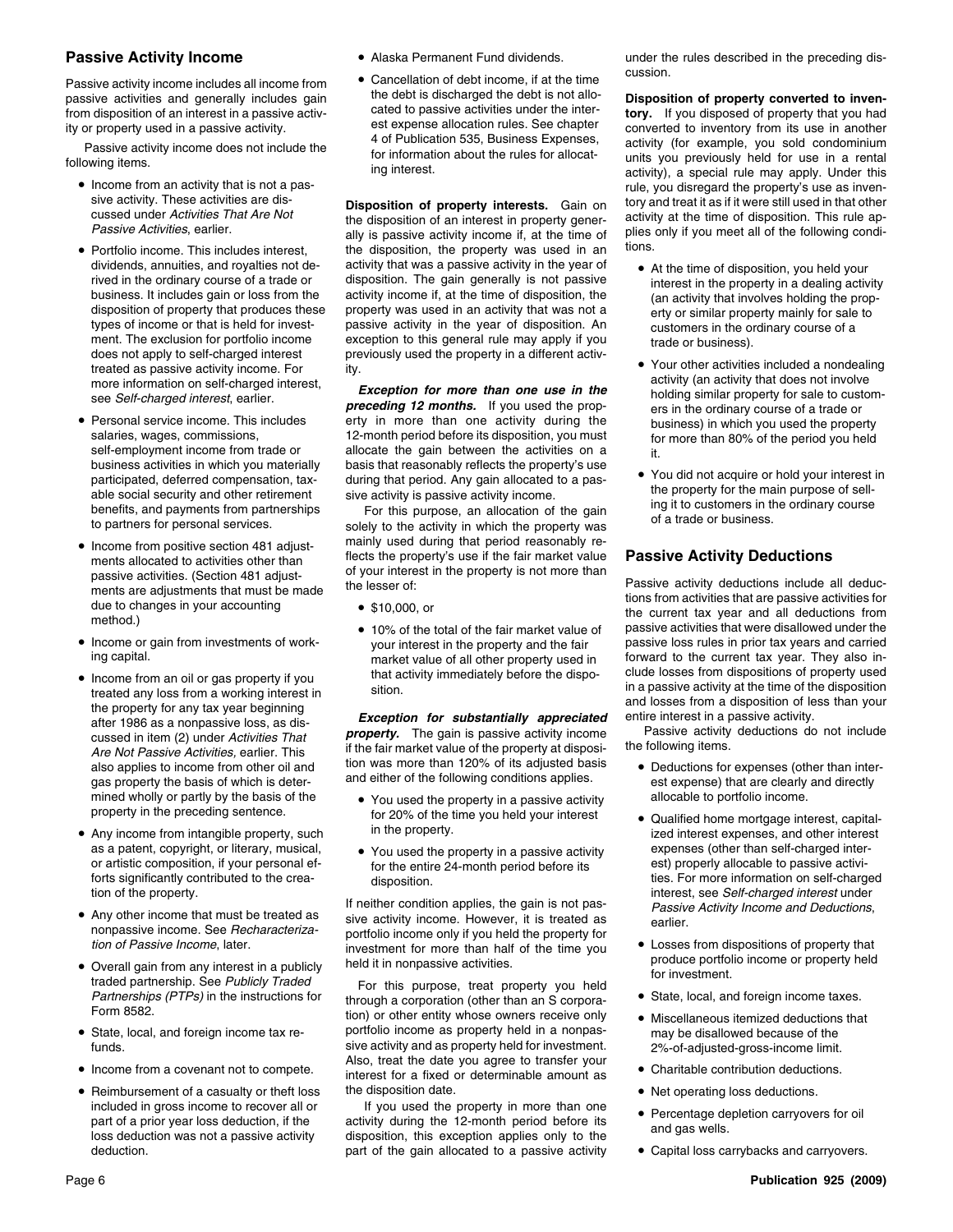- Deductions and losses that would have
- 
- 
- The deduction for one-half of

Grouping is important for a number of rea-<br>sons. If you group two activities into one larger<br>sons. If you group two activities into one larger<br>business). ABC and DEF are under or emony on enty in connection with the real p rate and you dispose of one of them, then you priate economic units, you may not regroup • Holding, producing, or distributing motion have disposed of your entire interest in that those activities in a later tax year. You

quirement for actively participating in a rental any activities in your groupings.<br>However, if the original grouping is clearly Bevenue Code). For a list of section 1245

Generally, to determine if activities form an ap-<br>
propriate economic unit, you must consider all propriate endevant facts and circumstances. You can **education Begrouping by the IRS.** If any of the activities the relevant facts and circumstances. You can **exploring by the IRS.** If any of the activities use any reasona We discussed earlier that saint discussed earlier. The factors that you should<br>and the factors that you should group is the factors that you should group is the factors have the greatest posses of your grouping (or failure

- types of trades or businesses, and the state of trades or businesses, and the state of trades or businesses,
- 
- 3. The extent of common ownership,
- 
- -
	-
	-
	-

• Net negative section 481 adjustments allo<br>
cated to activities other than passive activ-<br>
ities. (Section 481 adjustments are<br>
adjustments are<br>
adjustments are<br>
adjustments are<br>
adjustments are<br>
adjustments are<br>
adjustme

- 
- 
- tivity, or
- Four separate activities.

unit for measuring gain or loss under the passive **Example 2.** Betty is a partner in ABC part- ity involving the rental of personal property as a unit for measuring gain or loss under the passive nership, which sells nonfo nership, which sells nonfood items to grocery single activity. However, you can treat them as a<br>Grouping is important for a number of rea- stores. Betty is also a partner in DEF (a trucking single activity if you provide t

meet any disclosure requirements of the Internal Grouping can also be important in determin-<br>whether you meet the 10% ownership re-your activities and when you add or dispose of ing whether you meet the 10% ownership re-<br>
quirement for actively participating in a rental any activities in your groupings.<br>  $\frac{1}{\pi}$  any activities in your groupings.<br>  $\frac{1}{\pi}$  and or dispose of  $\frac{1}{\pi}$  Leasing

However, if the original grouping is clearly<br>inappropriate or there is a material change in the property see Section 1245 property under inappropriate or there is a material change in the property, see Section 1245 property under<br>facts and circumstances that makes the original property factivities Covered by the At-Bisk Bules facts and circumstances that makes the original Activities Covered by the At-Risk Rules,<br>**Appropriate Economic Units** grouping clearly inappropriate, you must re- later. group the activities and comply with any disclo-

if the activities form an appropriate economic 1. The similarities and differences in the unit and: *Limited entrepreneur.* A limited entrepre-

- The rental activity is insubstantial in rela-
- The trade or business activity is insubstan-
- activities, which may include the extent to ity has the same ownership interest in the **Activities conducted through another entity.**<br>which the activities: rental activity, in which case the part of the **Activities conduct**

d. Have the same employees, or ration, is a grocery store business. Herbert is • With each other,

e. Use a single set of books and records Healthy Food's only shareholder. Plum Tower, been allowed for tax years beginning become to account for the activities. The same S corporation, owns and rents out the build-<br>before 1987 but for basis or at-risk limits. The state of account for the activities. The sta ing. Wilma is Plum Tower's only shareholder. • Net negative section 481 adjustments allo-<br>exted to estivities other than poopive estive example 1. John Jackson owns a bakery Food. Plum Tower's grocery store rental busi-

• Casualty and theft losses, unless losses reasonable method for grouping John's activi-<br>similar in cause and severity recur regu-<br>larly in the activity.<br>larly in the activity.<br>larly in the activity.<br>larly in the same owne • One activity, **in each).** If the grouping forms an appropriate self-employment tax.<br>
self-employment tax.<br>
tivity, the theater activity and a bakery accerred and Healthy Food's grocery store<br>
The Chall and Healthy Food's grocery business into<br>
Grouping Your Activities • A Baltimore ac

You can treat one or more trade or business<br>activities or rental activities as a single activity if **Four separate activities. Grouping of real and personal property** activities, or rental activities, as a single activity if<br>those activities form an appropriate economic<br>unit for measuring gain or loss under the passive **Example 2**. Betty is a partner in ABC part. Ity involving the renta

- 
- Farming.
- 
- 
- 

- The rental activity is insubstantial in rela-<br>2. The extent of common control, the trade or business activity,  $\bullet$  Has an interest in an enterprise other than<br>3. The extent of common ownership
- 4. The geographical location, and<br>5. The interdependencies between or among<br>activities. which may include the extent to<br>the extent to<br>tive has the same ownership interest in the<br>tractivities. which may include the extent t

rental activity that involves the rental of Apersonal service corporation, closely held cora. Buy or sell goods between or among items of property for use in the trade or poration, partnership, or S corporation must themselves. themselves,<br>trade or business activity may be grouped with the group its activities using the rules discussed in<br>trade or business activity. b. Involve products or services that are trade or business activity. this section. Once the entity groups its activities,<br>generally provided together,<br>c. Have the same customers, **Example.** Herbert and Wilma are married an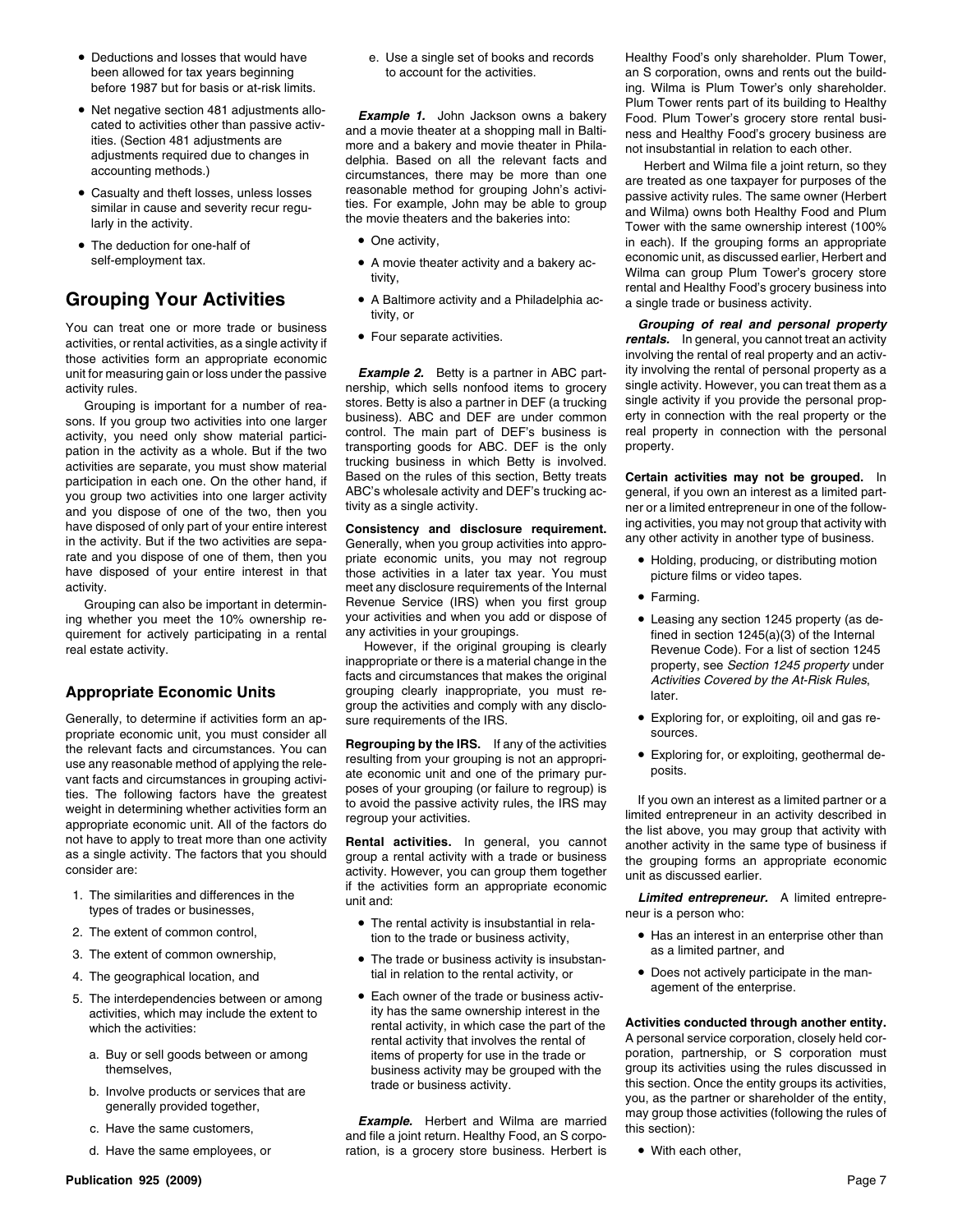- With activities conducted directly by you,
- With activities conducted through other



**tions.** You may group an activity conducted<br>through a personal service or closely held cor-<br>poration with your other activities only to deter-<br>mine whether you materially or significantly<br>participated in those other activ

stantially all of an activity during your tax year,<br>you may treat the part disposed of as a separate<br>activity. However, you can do this only if you can<br>income under the rules described later in this<br>passive activities beca

- the activity disposed of, and **income under any one of these rules**.
- 

Net income from the following passive activities<br>
may have to be recharacterized and excluded **Significant Participation** loss is the same as the current year net<br>
from passive activity income. **Passive Activities Passiv** 

- Significant participation passive activities,
- 
- 
- Rental of property incidental to develop-
- or and come. The come of the come and come of the come. The come of the come.
	-

You may not treat activities grouped of these activities during the tax year (either the following statements are true. together by the entity as separate ac-<br>tion), combine the income and losses from the Corporation is not treated as materi-<br>tivities tion), combine the income and losses from the **CAUTION** tiviting in the activity for the year. activity to determine if you have a net loss or net<br>income from that activity. **Personal service and closely held corpora-** income from that activity. **• One or more individuals, each of whom is** 

may not group activities conducted through a<br>
PTP with any other activity, including an activity<br>
conducted through another PTP.<br>
conducted through another PTP.<br> **PARTIAL dispositions.** If you dispose of sub-<br>
Participatio

activity. However, you can do this only if you can<br>income under the rules described later in this passive activities because you satisfy test 4 for<br>The amount of deductions and credits discussion for significant participat • The amount of deductions and credits dis-<br>equity-financed lending activities cannot exceed bosses from these activities on the forms and<br>allowed in prior vears under the passive equity-financed lending activities cannot allowed in prior years under the passive equity-financed lending activities cannot exceed losses from these activities on the forms and<br>activity rules that is allocable to the part of the greatest amount that you treat as activity rules that is allocable to the part of the greatest amount that you treat as nonpas-<br>the activity dispessed of and include the security rules income and losses on Form 8582.

The amount of gross income and any<br>
other deductions and credits for the cur-<br>
To figure your investment interest expense limi-<br>
To figure your investment interest expense limi-<br>
To figure your investment interest expense any net passive income recharacterized as • The activity's current year net loss (if any<br>nonpassive income from rental of nondeprecia-<br>plus prior year unallowed losses (if any), nonpassive income from rental of nondeprecia-<br>ble preparty, equity financed londing activity, or any **Recharacterization**<br>**of Passive Income** licensing of intangible property by a • The excess of prior year unallowed losses

 Equity-financed lending activities, ticipation passive activities is more than your *Column (d).* Combine amounts in the deductions from those activities, a part of your Totals row for columns (b) and (c) and enter the ment activities, net income from each significant participation total net income or net loss in the Totals row of

• Rental of property to nonpassive activities, passive activity is treated as nonpassive in-

With activities conducted through other • Licensing of intangible property by **Corporations.** An activity of a personal serv-<br>pass-through entities.<br>If you are engaged in or have an interest in one significant participatio significant participation passive activity if both of

- 
- 

pation Passive Activities, later.<br>On Form 8582 or its worksheets. Instead, enter cant Participation Passive Activities, if you have<br>Publicly traded partnership (PTP) You income or losses on the form and schedules you incom **Publicly traded partnership (PTP).** You income or losses on the form and schedules you income or losses from any significant partici-<br>ay not group activities conducted through a normally use. However, see *Significant Par* 

• The amount of gross income and any **extract income and investment expense.** Column (b). Enter the net loss, if any, from a her deductions and credits for the cur-<br>other deductions and credits for the cur-

- 
- pass-through entity.<br>over the current year net income (if any).

• Significant participation passive activities,<br>• Rental of property when less than 30% of trade or business activity in which you partici-<br>• the activity. Net income means the excess of the vertical particle is any the e • Rental of property when less than 30% of trade or business activity in which you partici-<br>the unadjusted basis of the property is pated for more than 100 hours during the tax current year's net income from the activity o



# Worksheet A. Significant Participation Passive Activities **Keep for Your Records** Keep for Your Records

| Name of activity | (a) Hours of<br>participation | (b) Net loss | (c) Net income | (d) Combine totals of<br>$\overline{\phantom{a}}$ cols. (b) and (c) |
|------------------|-------------------------------|--------------|----------------|---------------------------------------------------------------------|
|                  |                               |              |                |                                                                     |
|                  |                               |              |                |                                                                     |
|                  |                               |              |                |                                                                     |
|                  |                               |              |                |                                                                     |
|                  |                               |              |                |                                                                     |
|                  |                               |              |                |                                                                     |
|                  |                               |              |                |                                                                     |
| <b>Totals</b>    |                               |              |                |                                                                     |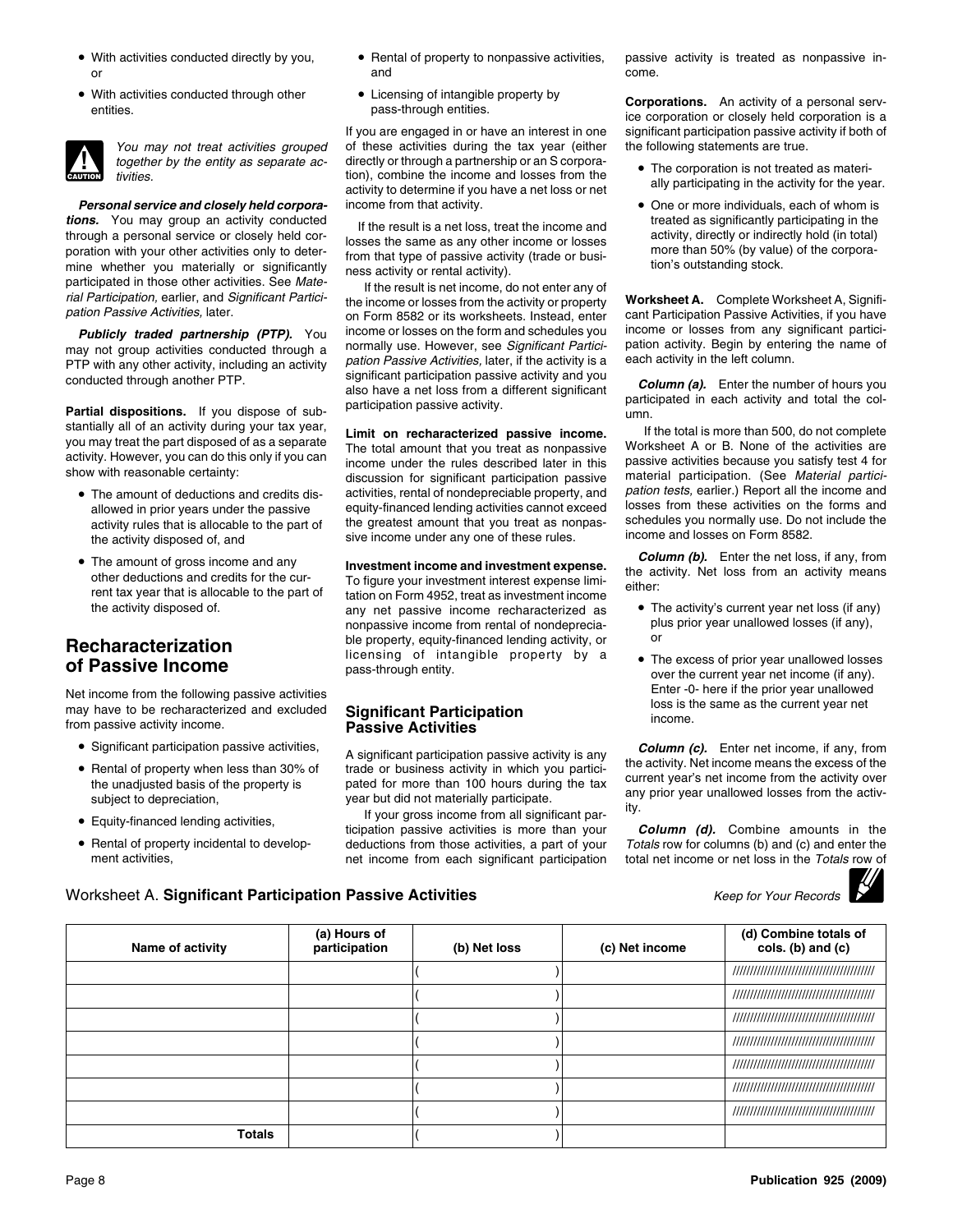column (d). If column (d) is a net loss, skip The unadjusted basis of the improvements **Licensing of Intangible Property**  Worksheet B, Significant Participation Activities (\$100,000) equals 25% of the unadjusted basis **by Pass-Through Entities** With Net Income. Include the income and losses of all property (\$400,000) used in the rental<br>in Worksheet 3 of Form 8582 (or Worksheet 2 of activity. Calvin's net passive income from the in Worksheet 3 of Form 8582 (or Worksheet 2 of activity. Calvin's net passive income from the Net royalty income from intangible property held<br>Form 8810). Form 8810

complete Form 8582 because you have other ments) is treated as nonpassive income. <br>income. This applies if you acquired your inter-<br>est in the pass-through entity after the partnerpassive activities to report, complete Worksheet est in the pass-through entity after the partner-<br>B above. However, you do not have to complete est in the pass-through entity after the partner-B above. However, you do not have to complete ship, S corporation, estate, or trust created the Form 8582 if column (d) shows net income and<br>you have only significant participation activities. Lending Activities<br>If you do not have to complete Form 8582, skip<br>If you do not have to complete Form 8582, skip It you do not have to complete Form 6562, skip<br>Worksheet B and report the net income and net If you have gross income from an eq-<br>losses from columns (b) and (c) on the forms uity-financed lending activity, the lesser of t

exceeded 25% of the fair market value of enter the ratio for each activity as a decimal ing apply.<br>
(rounded to at least three places). The total of exceeded to at least three places). The total of exceeded to at least thr

**Column (c).** Multiply the amount in the property during the tax year. For purposes of (2) above, capital expendi-<br>Totals row of column (d) of Worksheet A by each • You started to rent the property less than tures are take

**Column (d).** Subtract column (c) from col-<br>
umn (a). To this figure, add the amount of prior<br>
year unallowed losses, if any, that reduced the<br>
current year is figured as if it were allowed as a deduc-<br>
ver unallowed loss Form 8582 or Worksheet 2 of Form 8810. (Also, if the basis of the property disposed of is any passive activity losses (but not credits) that determined in whole or in part by refer-<br>see *Limit on recharacterized passive in* 

year unallowed losses) from renting property in **Rental of Property to** in which all realized gain or loss is recognized.<br>A rental activity, and less than 30% of the unad- **a Nonpassive Activity A Standard Also, the pers** a rental activity, and less than 30% of the unad-<br>
justed basis of the property is subject to depreci-<br>
property is subject to deprecijusted basis of the property is subject to depreci-<br>ation, you, treat, the net passive income as If you rent property to a trade or business activity ation, you treat the net passive income as

\$100,000, and leases the land and improve-<br>ments to a tenant. He then sells the land and 19, 1988. It also does not apply to property just *individuals filing separate returns). See* Publicaments to a tenant. He then sells the land and 19, 1988. It also does not apply to property just improvements for \$600,000, realizing a gain of described under Rental of Property Incidental to tion 544, Sales and Other Dispositions of As-\$200,000 on the disposition.  $\blacksquare$  a Development Activity.  $\blacksquare$  sets, for more information.

m 8810).<br>If column (d) shows net income and you must disposition, including gain from the improve- interest may be treated as nonpassive royalty disposition, including gain from the improve-

- $\frac{y_{\text{S}}}{y_{\text{S}}}$  ratios must equal 1.000.<br>  $\frac{y_{\text{S}}}{y_{\text{S}}}$  change, or other disposition of the rental entity.
	-
	-

nonpassive income.<br>in which you materially participated, net rental If you have a capital loss on the dispo-<br>income from the property is treated as nonpas-<br>sition of an interest in a passive activincome from the property is treated as nonpas-

- and schedules you normally use. The passive income or the equity-financed inter-<br> **Worksheet B.** List only the significant partici-<br>
pation passive activities that have net income as<br>
pation section 1.469-2T(f)(4).<br> **Solum** 
	-

of the ratios in column (b). Enter the results in<br>
of the ratios in column (b). Enter the results in<br>
of the ratios in column (c).<br>  $\bullet$  You materially participated or significantly<br>  $\bullet$  You materially participated or sig

For more information, see Regulations sec- year you dispose of your entire interest in the<br>passive (or former passive) activity. However,<br>for the losses to be allowed, you must dispose of If you have net passive income (including prior **Rental of Property to** your entire interest in the activity in a transaction year unallowed losses) from renting property in **Rental of Property to in** which all realized

**Example.** Calvin acquires vacant land for sive income. This rule does not apply to net **CAUTON** ity, the loss may be limited by the loss may be limited by the loss of the loss of the loss of the loss of the limit is gener **!** \$300,000, constructs improvements at a cost of income from renting property under a written capital loss rules. The limit is generally \$3,000<br>\$100,000, and leases the land and improve- binding contract entered into before

## Worksheet B. Significant Participation Activities With Net Income **Keep for Your Records** Keep for Your Records

| Name of activity<br>with net income | (a) Net income | (b) Ratio<br><b>See instructions</b> | (c) Nonpassive<br>income<br><b>See instructions</b> | (d) Passive income<br>Subtract col. (c) from col. (a) |
|-------------------------------------|----------------|--------------------------------------|-----------------------------------------------------|-------------------------------------------------------|
|                                     |                |                                      |                                                     |                                                       |
|                                     |                |                                      |                                                     |                                                       |
|                                     |                |                                      |                                                     |                                                       |
|                                     |                |                                      |                                                     |                                                       |
|                                     |                |                                      |                                                     |                                                       |
| <b>Totals</b>                       |                | 1.000                                |                                                     |                                                       |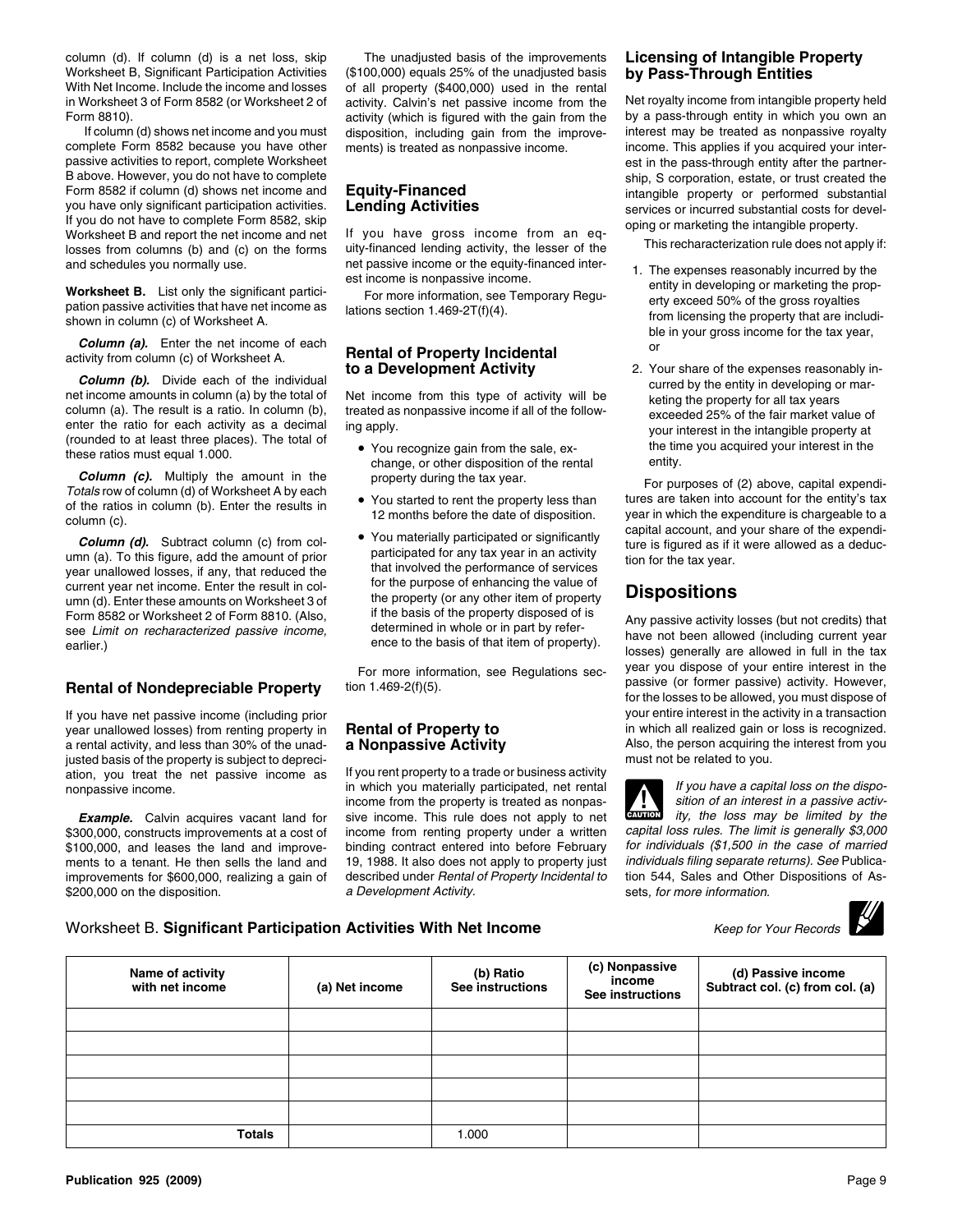owned one passive activity through a 5% inter-<br>est in the B Limited Partnership. In 2009, he sold<br>out amount of these losses.

| Sales price \$30,000                   |  |
|----------------------------------------|--|
| Minus: adjusted basis 42,000           |  |
| Capital loss \$12,000                  |  |
| Minus: capital loss limit 3,000        |  |
| Capital loss carryover 59,000          |  |
| Allowable capital loss on sale \$3,000 |  |
| Carryover losses allowable _ 2,000     |  |
| Total current deductible loss \$5,000  |  |
|                                        |  |

ing \$9,000 capital loss, which is not subject to earlier. In the passive activity loss is carried over to 2009 as a prior year<br>
the passive activity loss limit. He will treat it like the passive activity loss limit. He wil the passive activity loss limit. He will treat it like **unallowed loss and will be unallowed loss and will be unallowed loss and will be unallowed loss and will be any other capital loss carryover. <b>How To Renort Your** 

**Example.** John Ash has a total gain of <sup>2110 Losses, 1</sup> 11 and some that the sale of an entire interest in a **Condule E** (Form 1040), Supplemental 3. Partnership #1 is a trade or business activ-<br>ity and is not a publicly passive activity. Under the installment method Income and Loss,  $\overline{PTP}$ . Partnership #1 reports a \$4,000 he reports \$2,000 of gain each year, including <br>the year of sale. For the first year, 20% (2,000/ From Farming of the year of sale. For the first year, 20% (2,000/ the year of sale. For the first year, 20% (2,000/<br>10,000) of the losses are allowed. For the sec-<br>ond year, 25% (2,000/8,000) of the remaining • Form 4797, Sales of Business Property,<br>Prom Schedule E. For 2008, they report ond year, 25% (2,000/8,000) of the remaining • Form 4797, Sales of Business Property, Schedule E. For 2008, they completed the losses are allowed.

Partners and S corporation shareholders. • Form 8582, Passive Activity Loss Limita-<br>
loss from Partnership #1 in 2008 was dis-**Partners and S corporation shareholders.**<br>
Generally, any gain or loss on the disposition of the disposition of the disposition of the disposition of a partnership interest must be allocated to each **example of the passiv** Form 8582-CR, Passive Activity Credit in which the partnership owns an interest. If you<br>
investment activity unallowed loss is carried over to 2009 as a prior year<br>
in which the partnership owns an interest. If you Limitat the passive activity losses from the partnership<br>the passive activity losses from the partnership<br>that have not been allowed generally are al-<br>lowed in full. They also will be allowed if the one Form 8582.<br>lowed in full. T lowed in full. They also will be allowed if the <sup>one Form 8582</sup>.<br>
partnership the and Lily sold their entire interest in<br>
Partnership #2. To indicate they made an partnership (other than a PTP) disposes of all partnership #2. To indicate they made an<br>
Partnership #2. To indicate they made an<br>
entire disposition of a passive activity, they

If you do not dispose of your entire interest, the appropriate lines. They the gain or loss allocated to a passive activity is **Comprehensive** do not report that sale on Form 8582 be-<br>treated as passive activity income or treated as passive activity income or deduction<br>in the vear of disposition. This includes any gain  $\blacksquare$ <br>in the vear of disposition. This includes any gain  $\blacksquare$ in the year of disposition. This includes any gain **EXAMPIC**<br>recognized on a distribution of money from the example of the secognized on a distribution of money from the recognized on a distribution of money from the<br>nartnership that you receive in excess of the The following example shows how to report your justed basis) that they report on Schedule

*Example.* Ray earned a \$60,000 salary and the transferred interest must be increased by the **General Information**

his entire partnership interest to an unrelated **Dispositions by death.** If a passive activity and have combined wages of \$132,000 in 2009.<br>
person for \$30,000. His adjusted basis in the interest is transferred because the person for \$30,000. His adjusted basis in the interest is transferred because the owner dies, They own interests in the activities listed below.<br>partnership interest was \$42,000, and he had unused passive activity losses a unused passive activity losses are allowed (to a They are at risk for their investment in the activicertain extent) as a deduction against the dece-<br>ties. They did not materially participate in any of carried over \$2,000 of passive activity losses certain extent) as a deduction against the dece-<br>from the activity. They actively partici-<br>dent's income in the year of death. The dece-<br>the business activities. They actively dent's income in the year of death. The dece-<br>Hay's deductible loss for 2009 is \$5,000, dent's losses are allowed only to the extent they pated in the rental real estate activities in 2009 dent's losses are allowed only to the extent they pated in the rental real estate activities in 2009 exceed the amount by which the transferee's and all prior vears. Charles and Lily are not real figured as follows: exceed the amount by which the transferee's and all prior years. Charles and Lily are not real basis in the passive activity has been increased estate professionals. under the rules for determining the basis of property acquired from a decedent. For example, if 1. Activity A is a rental real estate activity.<br>
the basis of an interest in a passive activity in the The income and expenses are reported on<br>
hands of a transferee is increa hands of a transferee is increased by \$6,000 Schedule E. Charles and Lily's records<br>and unused passive activity losses of \$8,000 show a loss from operations of \$15,000 in and unused passive activity losses of \$8,000 were allocable to the interest at the date of death, then the decedent's deduction for the tax  $$2,776$  from the sale in January 2009 of vear would be limited to \$2,000 (\$8,000  $-$  section 1231 assets used in the activity. year would be limited to \$2,000 (\$8,000 − section 1231 assets used in the activity.  $\frac{1}{3}$ 

Partial dispositions. If you dispose of sub- from a passive activity (FPA). For 2008, stantially all of an activity during your tax year, they completed the worksheets for Form you may be able to treat the part of the activity 8582 and calculated that \$6,667 of Activity Ray deducts the \$5,000 total current deducti- disposed of as a separate activity. See Partial A's Schedule E loss for 2008 was disalble loss in 2009. He must carry over the remain- dispositions under Grouping Your Activities, lowed by the passive activity rules. That

# **How To Report Your.**

- 
- Schedule D (Form 1040), Capital Gains used to figure the allowed loss for 2009.
- 
- 
- 
- 
- 
- 

partnership that you receive in excess of the The following example shows how to report your justed basis) that they report on Schedul<br>adjusted basis of your partnership interest. passive activities. In addition to Form 10 adjusted basis of your partnership interest. passive activities. In addition to Form 1040, D. The partnership reports a \$1,200 dis-<br>These rules also apply to the disposition of Charles and Lily Woods use Form 8582 (to fig-These rules also apply to the disposition of Charles and Lily Woods use Form 8582 (to fig- tributive share of its 2009 losses to them in<br>ure allowed passive activity deductions), Sched- box 1 of Schedule K-1 (Form 1065). T stock in an S corporation. **ure allowed passive activity deductions**), Sched- box 1 of Schedule K-1 (Form 1065). They<br>ule E (to report rental activities and partnership report that loss on Schedule E. For 2008, ule E (to report rental activities and partnership Dispositions by gift. If you give away your activities), Form 4797 (to figure the gain and they followed the instructions for Form interest in a passive activity, the unused passive allowable loss from assets sold that were used 8582 and calculated that \$2,445 of their activity losses allocable to the interest cannot be in the activities), and Schedule D (to report the distributive share of Partnership #2's 2008 deducted in any tax year. Instead, the basis of sale of partnership interests). Show sallowed by the passive activity

Charles and Lily are married, file a joint return,<br>Dispositions by death. If a passive activity and have combined wages of \$132,000 in 2009.

- 2009. Their records also show a gain of The section 1231 gain is reported in Part I of Form 4797 and is identified as being
- Installment sale of an entire interest. If you<br>
sell your entire interest in a passive activity<br>
sell your entire interest in a passive activity<br>
More than one form or schedule may be re-<br>
Schedule E. Charles are reported
	- Schedule E (Form 1040), Supplemental ity and is not a publicly traded partnership<br>  $(PTP)$  Partnership #1 reports a \$4,000 • Form 6252, Installment Sale Income, vorksheets for Form 8582 and calculated • form 6252, Installment Sale Income,
- the property used in that passive activity.  $\overline{\phantom{a}}$  entire disposition of a passive activity, they<br>If you do not dispose of your entire interest,  $\overline{\phantom{a}}$  are in the angle one of the second the enter EDPA on the app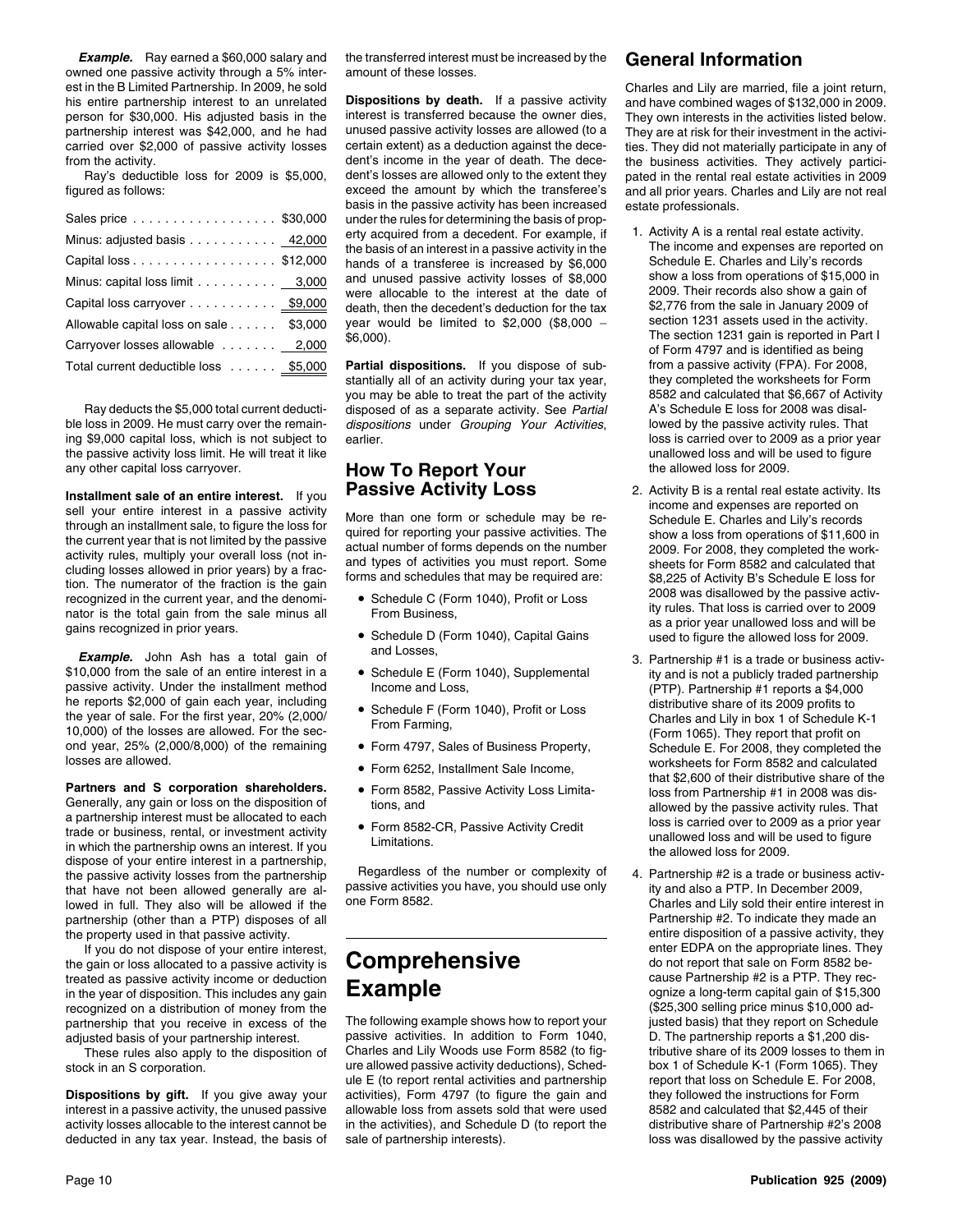instructions for Form 8582.) line 22. Their rental activities are passive so they<br>5. Partnership #3 is a single trade or business<br>5. Partnership #3 is a single trade or business<br>activity and is not a PTP. Charles and Lily'

Their distributive share of 2009 partnership 1. They write "Activity A" on the first line enter all amounts as though they were positive<br>
loss, reported in box 1 of Schedule K-1 under "Name of activity." Then they enter: ( completed the worksheets for Form 8582 a. \$2,776 gain in column (a) from Form • They enter \$38,716 on line 5 since this is and calculated that \$1,500 of their distribu-<br>and calculated that \$1,500 of their distribu-<br>4797, l and calculated that \$1,500 of their distribu-<br>tive share of loss for 2008 was disallowed<br>by the passive activity rules. That loss is<br>carried over to 2009 as a prior year unal-<br>carried over to 2009 as a prior year unal-<br>car carried over to 2009 as a prior year unal-<br>lowed loss and will be used to figure the c. (\$6,667) prior year unallowed loss in are married and filing a joint return.<br>allowed loss for 2009.

from their activities. They enter their combined Schedule E, line 22, column B, and long-term gains of \$15,300 from the PTP wages, \$132,000, on Form 1040. They complete Schedule D, line 8, showing long-term cap-<br>ital gains of \$15,300 from the disposition of column (c) from their 2008 worksheets. The example of the PTP 2009 loss of \$1,200 Partnership #2 and \$4,000 from the disposition Then they combine these two figures and with its 2008 loss of \$2,445, and combined of Partnership #3. Partnership #2 is a PTP so it enter the total loss, (\$19,825), in column (e). the Partnership #3 2009 loss of \$6,000 is not entered on Form 8582. The disposition of<br>
Partnership #3 is a disposition of an entire inter-<br>
(\$4,000 – \$6,000 so that partnership<br>
(\$4,000 – \$6,000 so that partnership<br>
an activity with an overall loss of \$3,000. and enter the combined amount in column (h) on c. They enter (\$14,892) in column (c) on **•** They multiply line 8 by 50% and enter the Schedule E, Part II, line 28, since they have an the Total line and also on Form 8582, They multiply line 8, since they have an the Total line and also on Form 8582,<br>overall loss from that activity. Normally, current Part I, line 1c.<br>vear and prior year losses should be entered on **Part I, line 1c. Part I,** year and prior year losses should be entered on separate lines of Schedule E. For purposes of 4. They combine lines 1a, 1b, and 1c, Form  $$5,673$ , on line 10.<br>this example only, the amounts have been com-  $8582$ , and put the net loss, (\$38,716), on this example only, the amounts have been com-<br>bined on one line. They enter the \$4,000 profit line 1d. They add the income on line. They enter the \$4,000 profit line 1d.<br>
from Partnership #1 in column (g). Before com-<br>
pleting the result, \$6,776, on line 15.<br>
pleting the rest of Schedule F. Part II. they must<br> **Norksheet 3.** pleting the rest of Schedule E, Part II, they must **Worksheet 3.** Partnership #1 and Partnership complete Form 8582 to figure out how much of #4 are nonrental passive activities so Charles result, \$12,449, on line 16.

rules. That loss is carried over from 2008 their losses from Partnerships #1 and #4 they and Lily enter the appropriate information about

2009. (For a discussion of PTPs, see the They complete Schedule E, Part I, through they reported their rental activities on Worksheet<br>instructions for Form 8582.) line 22. Their rental activities are passive so they inter

capital gain, which they report on Schedule investment in the activities, they do not need to<br>D. Complete Form 6198 before Form 8582. (The in Worksheet 3. They already reported the<br>D. Complete Portal of this publication ex

their distributive share of the partnership's **Worksheet 1.** Worksheet 1 is for rental real<br>loss for 2008 was disallowed by the passive estate activities with active participation.<br>activity rules. That loss is carried over activity rules. That loss is carried over to Charles and Lily enter the gains and losses from Step Three—Completing<br>2009 as a prior year unallowed Schedule E Activity A and Activity B on Worksheet 1. They Form 8582<br>loss. e 6. Partnership #4 is a trade or business activ- they already reported the gain of \$2,776 from Next, Charles and Lily complete Form 8582, ity that is a limited partnership. Charles<br>and Lily are limited partners who did not loss from these activities must be taken into<br>account to figure the loss allowed.

- -
	-
	- column (c) from their 2008 worksheets.

- -
	-

- -
	-
	-
- 

and reported on Schedule E as a loss for can deduct.<br>2009. (For a discussion of PTPs, see the They complete Schedule E, Part I, through they reported their rental activities on Worksheet

distributive share of partnership losses for section 1231 assets of Activity A on Form 4797. **Reporting income from column (d), Work-**<br>2009 reported in box 1 of Schedule K-1 section 1231 assets of Activity A on Form 4797. (Form 1065) is \$6,000. Charles and Lily<br>sold their entire interest in Partnership #3 in **Step Two—Form 8582** sold their entire interest in Partnership #3 in<br>November 2009. To indicate they made an **and Its Worksheets** inco entire disposition of a passive activity, they<br>enter EDPA on the appropriate lines. They Charles and Lily now complete Form 8582 in-<br>recognize a \$4,000 (\$15,000 selling price cluding the worksheets that apply to their pas-For 2008, they completed the worksheets second part of this publication explains the \$4,000 income from this activity on Schedule E,<br>for Form 8582 and calculated that \$3,000 of at-risk rules.)<br>their distributive share of t

meet any of the material participation tests. account to figure the loss allowed. The material participation (Activities A and B). They

- 
- 
- They enter \$138,655, their modified ad-Step One—Completing the Passive<br>
Activity Loss Limits<br>
Activity Loss Limits<br>
Activity Loss Limits<br>
Activity Loss Limits<br>
Activity Loss Limits<br>
Activity Loss Limits<br>
Activity Loss Limits<br>
Activity Loss Limits<br>
Activity Loss they enter:<br>
they enter:<br>
they usually use to report income or expenses a. (\$11,600) loss in column (b) from their \$5,000 overall loss from Partnership<br>
from their activities. They enter their combined Schedule E line 22 c
	-
	-
	-
	-
	-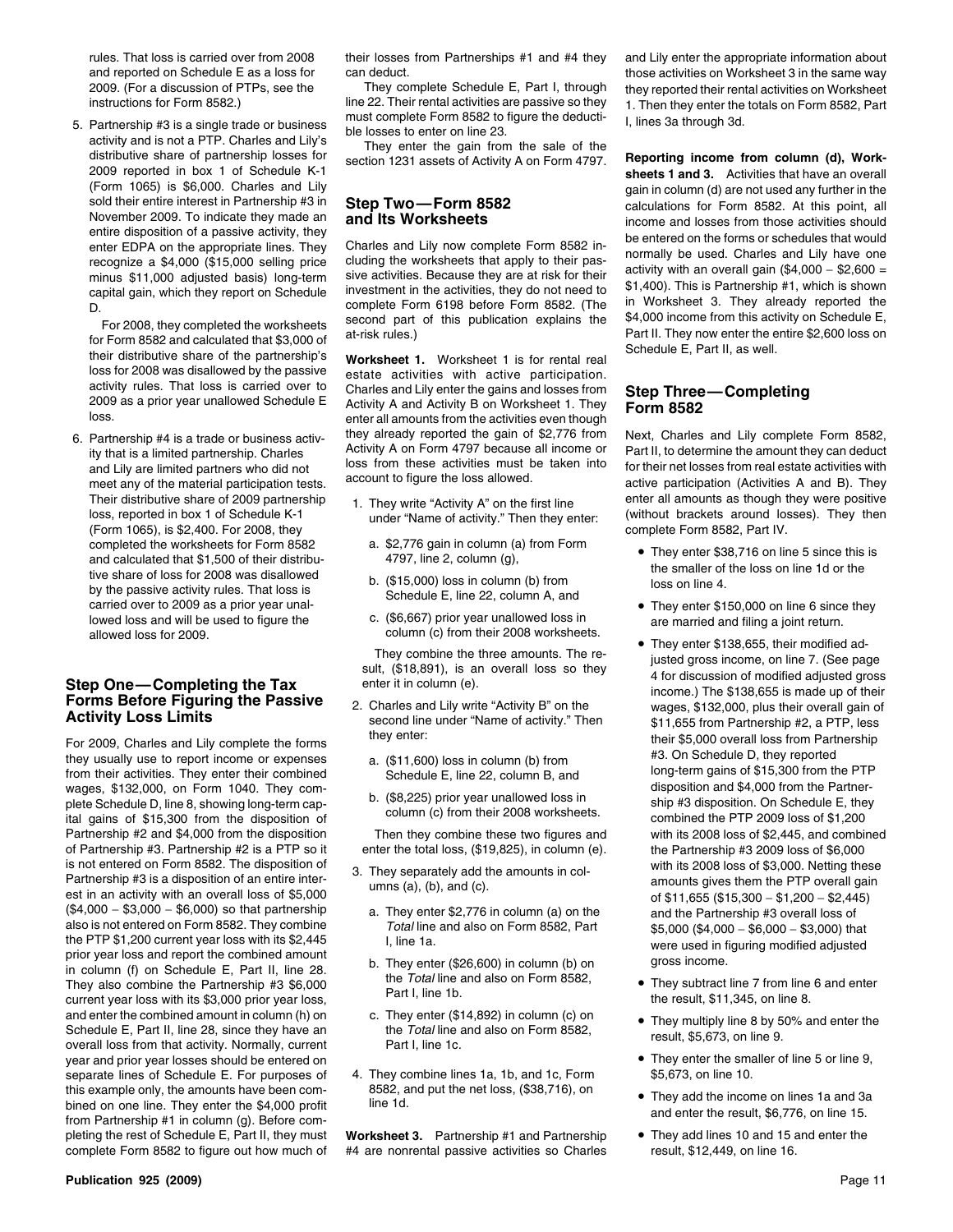Charles and Lily must complete Worksheet 4<br>because they entered an amount on Form 8582,<br>line 10, and have two activities, each with an \$36.943, on the Total line.<br>Sine 10, and have two activities, each with an \$36.943, on overall loss in Worksheet 1, column (e). Work-<br>sheet 4 allocates the amount on line 10 (their 2. They divide each of the losses in column overall loss in worksheet 1, column (e). Worksheet 1, column (e). Worksheet 2. They divide each of the losses in column (a), they enter the total loss for sheet 4 allocates the amount on line 10 (their (a) by the amount on

- 
- They fill in column (a) with the losses from
- They figure the ratios for column (b) by • They figure the ratios for column (b) by b. On line B, they enter the amount from dowed losses, column (b), from their total line 10 of Form 8582, \$5,673.<br>
amount on the column (a) Total line. They subtract line B from l
- They multiply the amount from line 10,
- They subtract column (c) from column (a) and enter each result in column (d).

sheet 1, column (e), if Worksheet 4 was not form or schedule, then Worksheet 6 is used for • The total Schedule D gain, \$22,076, on needed). This worksheet allocates the unal- that activity. If an activity has a loss that is line 13, and lowed loss among the activities with an overall reported on two or more schedules or forms (for  $\bullet$  The Schedule E loss, (\$21,094), on line loss. (\$21,094), on line with the activities from Worksheet 4 and the one Schedule C and partly on Form 4797), Work-17. activity showing a loss in Worksheet 3, column sheet 7 is used for that activity. All of the activi-<br>(e). They write the name of each activity and the ties Charles and Lily entered on Worksheet 5 will Charles and Lily are of Worksheet 5. **activity**.

- **Worksheet 4** Morksheet 3, column (e) and Worksheet 4, with the activities from Worksheet 5. column (d). These losses are entered as<br>positive numbers, not in brackets. They <br>entered as  $\bullet$  They write the name of each activity and
	-
	- 3. Now they use the computation worksheet In the two left columns, they write the  $\frac{3.000 \text{ m/s}}{2.000 \text{ s}}$  are nonputation worksheet  $\frac{3.000 \text{ m}}{2.000 \text{ s}}$ for column (c) (see the worksheet in the name of each activity, A and B, and the •
		- Worksheet 1, column (e). They add up the they enter the amount from line 4 of their passive losses.<br>amounts, and enter the result. \$38.716. in Form 8582, \$41.216, as a positive numamounts, and enter the result, \$38,716, in Form 8582, \$41,216, as a positive num-<br>the Total line without brackets. ber. ber.
			-
			-

Form 8582, \$5,673, by each of the ratios They multiply line C, \$35,543, by each of the considered and Column (b) and enter the results in column (b) and enter the results in column (b) and enter the results in column (c).

**Worksheet 5**<br>Worksheet 5 must be completed if any activity use Worksheet 6, Worksheet 7, or both to figure<br>has an overall loss in Worksheet 3, column (e), their allowed losses. If the loss from any activity<br>or a loss in W

**Step Four—Completing** 1. In column (a), they enter the losses from **Worksheet 6.** They complete Worksheet 6

- 
- 
- name of each activity, A and D, and the instructions for Form 8582) to figure the <br>schedule and line number on which each instructions for Form 8582) to figure the loss for each activity already figured in<br>activity is repo a. On line A of the computation worksheet, this information to use next year in figuring they enter the amount from line 4 of their passive losses.
	- $\bullet$  In column (c), they figure their allowed losses for 2009 by subtracting their unal-

This is the total unallowed loss.<br>They multiply the amount from line 10,<br>Form 8582, \$5,673, by each of the ratios They multiply line C, \$35,543, by each of the on Schedule E. Part Lline 23, because these

# **Step Seven—Finishing the Report Step Six—Using**<br>**Reporting of the Passive Activities**<br>Worksheet 5 **Mondal Integrand Lilly summarize** the entries or

- 
-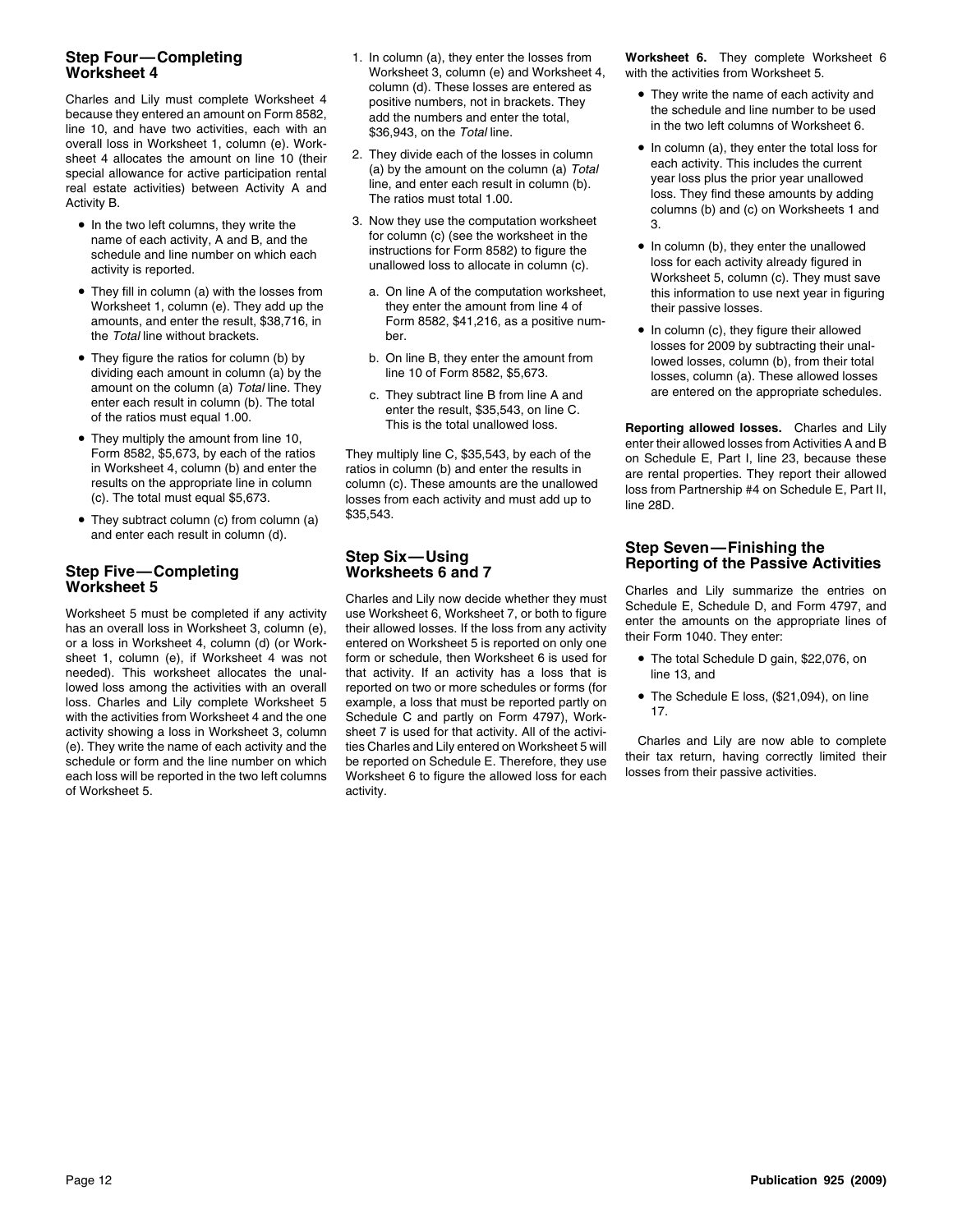| <b>1040</b><br>$\overline{1}$ om   |        |                         | Department of the Treasury-Internal Revenue Service<br><b>U.S. Individual Income Tax Return</b>                         | 2009                                                                                                                                                                                                                                 |                      | (99)                                                                                                            |                                             |                 | IRS Use Only-Do not write or staple in this space.                                                                                   |   |
|------------------------------------|--------|-------------------------|-------------------------------------------------------------------------------------------------------------------------|--------------------------------------------------------------------------------------------------------------------------------------------------------------------------------------------------------------------------------------|----------------------|-----------------------------------------------------------------------------------------------------------------|---------------------------------------------|-----------------|--------------------------------------------------------------------------------------------------------------------------------------|---|
|                                    |        |                         | For the year Jan. 1-Dec. 31, 2009, or other tax year beginning                                                          |                                                                                                                                                                                                                                      | , 2009, ending       |                                                                                                                 | .20                                         |                 | OMB No. 1545-0074                                                                                                                    |   |
| Label                              | L      |                         | Your first name and initial                                                                                             | Last name                                                                                                                                                                                                                            |                      |                                                                                                                 |                                             |                 | Your social security number                                                                                                          |   |
| (See<br>instructions               | A<br>в |                         | Charles                                                                                                                 | Woods                                                                                                                                                                                                                                |                      |                                                                                                                 |                                             |                 | 123  <br>00<br>4567                                                                                                                  |   |
| on page 14.)                       | Е      |                         | If a joint return, spouse's first name and initial                                                                      | Last name                                                                                                                                                                                                                            |                      |                                                                                                                 |                                             |                 | Spouse's social security number                                                                                                      |   |
| Use the IRS                        | L      | Lily                    |                                                                                                                         | Woods                                                                                                                                                                                                                                |                      |                                                                                                                 |                                             |                 | 567 00<br>1234                                                                                                                       |   |
| label.                             | н      |                         | Home address (number and street). If you have a P.O. box, see page 14.                                                  |                                                                                                                                                                                                                                      |                      |                                                                                                                 | Apt. no.                                    |                 | You must enter                                                                                                                       |   |
| Otherwise,<br>please print         | Е<br>R |                         | 6925 Country Road                                                                                                       |                                                                                                                                                                                                                                      |                      |                                                                                                                 |                                             |                 | your SSN(s) above.                                                                                                                   |   |
| or type.                           | Е      |                         | City, town or post office, state, and ZIP code. If you have a foreign address, see page 14.                             |                                                                                                                                                                                                                                      |                      |                                                                                                                 |                                             |                 | Checking a box below will not                                                                                                        |   |
| Presidential                       |        |                         | Anytown, VA 22306                                                                                                       |                                                                                                                                                                                                                                      |                      |                                                                                                                 |                                             |                 | change your tax or refund.                                                                                                           |   |
| <b>Election Campaign</b>           |        |                         | ▶ Check here if you, or your spouse if filing jointly, want \$3 to go to this fund (see page 14) ▶                      |                                                                                                                                                                                                                                      |                      |                                                                                                                 |                                             | √∣ You          | Spouse                                                                                                                               |   |
| <b>Filing Status</b>               |        | 1<br>$\mathbf{2}$       | Single<br>$\sqrt{}$                                                                                                     |                                                                                                                                                                                                                                      | 4                    |                                                                                                                 |                                             |                 | Head of household (with qualifying person). (See page 15.) If the<br>qualifying person is a child but not your dependent, enter this |   |
| Check only one                     |        | 3                       | Married filing jointly (even if only one had income)<br>Married filing separately. Enter spouse's SSN above             |                                                                                                                                                                                                                                      |                      |                                                                                                                 | child's name here. ▶                        |                 |                                                                                                                                      |   |
| box.                               |        |                         | and full name here. ▶                                                                                                   |                                                                                                                                                                                                                                      | 5                    |                                                                                                                 |                                             |                 | Qualifying widow(er) with dependent child (see page 16)                                                                              |   |
|                                    |        | 6a                      | $\Box$ Yourself. If someone can claim you as a dependent, do not check box 6a.                                          |                                                                                                                                                                                                                                      |                      |                                                                                                                 |                                             |                 | <b>Boxes checked</b>                                                                                                                 |   |
| <b>Exemptions</b>                  |        | b                       | V<br><b>Spouse</b>                                                                                                      |                                                                                                                                                                                                                                      |                      |                                                                                                                 |                                             |                 | on 6a and 6b<br>No. of children                                                                                                      | 2 |
|                                    |        | c                       | Dependents:                                                                                                             | (2) Dependent's                                                                                                                                                                                                                      |                      | (3) Dependent's                                                                                                 | (4) $\checkmark$ if qualifying              |                 | on 6c who:                                                                                                                           |   |
|                                    |        |                         | (1) First name<br>Last name                                                                                             | social security number                                                                                                                                                                                                               |                      | relationship to you                                                                                             | child for child tax<br>credit (see page 17) |                 | • lived with you<br>• did not live with                                                                                              |   |
|                                    |        |                         |                                                                                                                         |                                                                                                                                                                                                                                      |                      |                                                                                                                 |                                             |                 | you due to divorce<br>or separation                                                                                                  |   |
| If more than four                  |        |                         |                                                                                                                         |                                                                                                                                                                                                                                      |                      |                                                                                                                 |                                             |                 | (see page 18)                                                                                                                        |   |
| dependents, see<br>page 17 and     |        |                         |                                                                                                                         |                                                                                                                                                                                                                                      |                      |                                                                                                                 |                                             |                 | Dependents on 6c<br>not entered above                                                                                                |   |
| check here $\blacktriangleright$ L |        |                         |                                                                                                                         |                                                                                                                                                                                                                                      |                      |                                                                                                                 |                                             |                 | Add numbers on                                                                                                                       |   |
|                                    |        | d                       | Total number of exemptions claimed                                                                                      |                                                                                                                                                                                                                                      |                      |                                                                                                                 |                                             |                 | lines above ▶                                                                                                                        | 2 |
| <b>Income</b>                      |        | $\overline{\mathbf{r}}$ | Wages, salaries, tips, etc. Attach Form(s) W-2                                                                          |                                                                                                                                                                                                                                      | $\sim$ $\sim$ $\sim$ |                                                                                                                 |                                             | $\overline{7}$  | 132,000                                                                                                                              |   |
|                                    |        | 8а                      | <b>Taxable</b> interest. Attach Schedule B if required                                                                  |                                                                                                                                                                                                                                      |                      |                                                                                                                 |                                             | 8a              |                                                                                                                                      |   |
|                                    |        | b                       | <b>Tax-exempt</b> interest. Do not include on line 8a.                                                                  | $\ddot{\phantom{a}}$                                                                                                                                                                                                                 | 8b                   |                                                                                                                 |                                             |                 |                                                                                                                                      |   |
| Attach Form(s)<br>W-2 here. Also   |        | 9а                      | Ordinary dividends. Attach Schedule B if required                                                                       | $\sim$<br>$\sim 100$                                                                                                                                                                                                                 |                      |                                                                                                                 | and the control of                          | <b>9a</b>       |                                                                                                                                      |   |
| attach Forms                       |        | b                       | Qualified dividends (see page 22)                                                                                       |                                                                                                                                                                                                                                      | 9b                   |                                                                                                                 |                                             |                 |                                                                                                                                      |   |
| W-2G and                           |        | 10                      | Taxable refunds, credits, or offsets of state and local income taxes (see page 23)                                      |                                                                                                                                                                                                                                      |                      |                                                                                                                 |                                             | 10              |                                                                                                                                      |   |
| 1099-R if tax<br>was withheld.     |        | 11                      | Alimony received.<br>and the contract of the contract of                                                                |                                                                                                                                                                                                                                      |                      |                                                                                                                 |                                             | 11              |                                                                                                                                      |   |
|                                    |        | 12                      | Business income or (loss). Attach Schedule C or C-EZ .                                                                  |                                                                                                                                                                                                                                      |                      | the contract of the contract of the contract of the contract of the contract of the contract of the contract of |                                             | 12              |                                                                                                                                      |   |
| If you did not                     |        | 13                      | Capital gain or (loss). Attach Schedule D if required. If not required, check here ▶                                    |                                                                                                                                                                                                                                      |                      |                                                                                                                 | ப                                           | 13              | 22,076                                                                                                                               |   |
| get a W-2,                         |        | 14                      | Other gains or (losses). Attach Form 4797.                                                                              |                                                                                                                                                                                                                                      |                      |                                                                                                                 |                                             | 14              |                                                                                                                                      |   |
| see page 22.                       |        | 15a                     | IRA distributions.<br>15a                                                                                               |                                                                                                                                                                                                                                      |                      |                                                                                                                 | <b>b</b> Taxable amount (see page 24)       | 15 <sub>b</sub> |                                                                                                                                      |   |
|                                    |        | 16a                     | Pensions and annuities<br>16a                                                                                           |                                                                                                                                                                                                                                      |                      |                                                                                                                 | <b>b</b> Taxable amount (see page 25)       | 16b             | (21,094)                                                                                                                             |   |
| Enclose, but do                    |        | 17<br>18                | Rental real estate, royalties, partnerships, S corporations, trusts, etc. Attach Schedule E                             | $\mathbf{r}$ and $\mathbf{r}$ are the set of the set of the set of the set of the set of the set of the set of the set of the set of the set of the set of the set of the set of the set of the set of the set of the set of the set |                      |                                                                                                                 |                                             | 17<br>18        |                                                                                                                                      |   |
| not attach, any                    |        | 19                      | Farm income or (loss). Attach Schedule F.<br>Unemployment compensation in excess of \$2,400 per recipient (see page 27) |                                                                                                                                                                                                                                      |                      |                                                                                                                 |                                             | 19              |                                                                                                                                      |   |
| payment. Also,                     |        | 20a                     | 20a<br>Social security benefits                                                                                         |                                                                                                                                                                                                                                      |                      |                                                                                                                 | <b>b</b> Taxable amount (see page 27)       | 20 <sub>b</sub> |                                                                                                                                      |   |
| please use<br>Form 1040-V.         |        | 21                      | Other income. List type and amount (see page 29)                                                                        |                                                                                                                                                                                                                                      |                      |                                                                                                                 |                                             | 21              |                                                                                                                                      |   |
|                                    |        | 22                      | Add the amounts in the far right column for lines 7 through 21. This is your total income $\blacktriangleright$         |                                                                                                                                                                                                                                      |                      |                                                                                                                 |                                             | 22              | 132,982                                                                                                                              |   |
|                                    |        | 23                      | Educator expenses (see page 29)                                                                                         |                                                                                                                                                                                                                                      | 23                   |                                                                                                                 |                                             |                 |                                                                                                                                      |   |
| <b>Adjusted</b>                    |        | 24                      | Certain business expenses of reservists, performing artists, and                                                        |                                                                                                                                                                                                                                      |                      |                                                                                                                 |                                             |                 |                                                                                                                                      |   |
| Gross                              |        |                         | fee-basis government officials. Attach Form 2106 or 2106-EZ                                                             |                                                                                                                                                                                                                                      | 24                   |                                                                                                                 |                                             |                 |                                                                                                                                      |   |
| <b>Income</b>                      |        | 25                      | Health savings account deduction. Attach Form 8889                                                                      |                                                                                                                                                                                                                                      | 25                   |                                                                                                                 |                                             |                 |                                                                                                                                      |   |
|                                    |        | 26                      | Moving expenses. Attach Form 3903                                                                                       |                                                                                                                                                                                                                                      | 26                   |                                                                                                                 |                                             |                 |                                                                                                                                      |   |
|                                    |        | 27                      | One-half of self-employment tax. Attach Schedule SE .                                                                   |                                                                                                                                                                                                                                      | 27                   |                                                                                                                 |                                             |                 |                                                                                                                                      |   |
|                                    |        | 28                      | Self-employed SEP, SIMPLE, and qualified plans                                                                          |                                                                                                                                                                                                                                      | 28                   |                                                                                                                 |                                             |                 |                                                                                                                                      |   |
|                                    |        | 29                      | Self-employed health insurance deduction (see page 30)                                                                  |                                                                                                                                                                                                                                      | 29                   |                                                                                                                 |                                             |                 |                                                                                                                                      |   |
|                                    |        | 30                      | Penalty on early withdrawal of savings                                                                                  |                                                                                                                                                                                                                                      | 30                   |                                                                                                                 |                                             |                 |                                                                                                                                      |   |
|                                    |        | 31a                     | Alimony paid <b>b</b> Recipient's SSN ▶ │                                                                               |                                                                                                                                                                                                                                      | 31a                  |                                                                                                                 |                                             |                 |                                                                                                                                      |   |
|                                    |        | 32                      | IRA deduction (see page 31)                                                                                             | and a state of the state of                                                                                                                                                                                                          | 32                   |                                                                                                                 |                                             |                 |                                                                                                                                      |   |
|                                    |        | 33                      | Student loan interest deduction (see page 34)                                                                           | <b>Contract Contract</b>                                                                                                                                                                                                             | 33                   |                                                                                                                 |                                             |                 |                                                                                                                                      |   |
|                                    |        | 34                      | Tuition and fees deduction. Attach Form 8917                                                                            |                                                                                                                                                                                                                                      | 34                   |                                                                                                                 |                                             |                 |                                                                                                                                      |   |
|                                    |        | 35                      | Domestic production activities deduction. Attach Form 8903                                                              |                                                                                                                                                                                                                                      | 35                   |                                                                                                                 |                                             |                 |                                                                                                                                      |   |
|                                    |        | 36                      | Add lines 23 through 31a and 32 through 35.                                                                             |                                                                                                                                                                                                                                      | and the company of   |                                                                                                                 |                                             | 36              |                                                                                                                                      |   |
|                                    |        | 37                      | Subtract line 36 from line 22. This is your adjusted gross income                                                       |                                                                                                                                                                                                                                      |                      |                                                                                                                 |                                             | 37              | 132,982                                                                                                                              |   |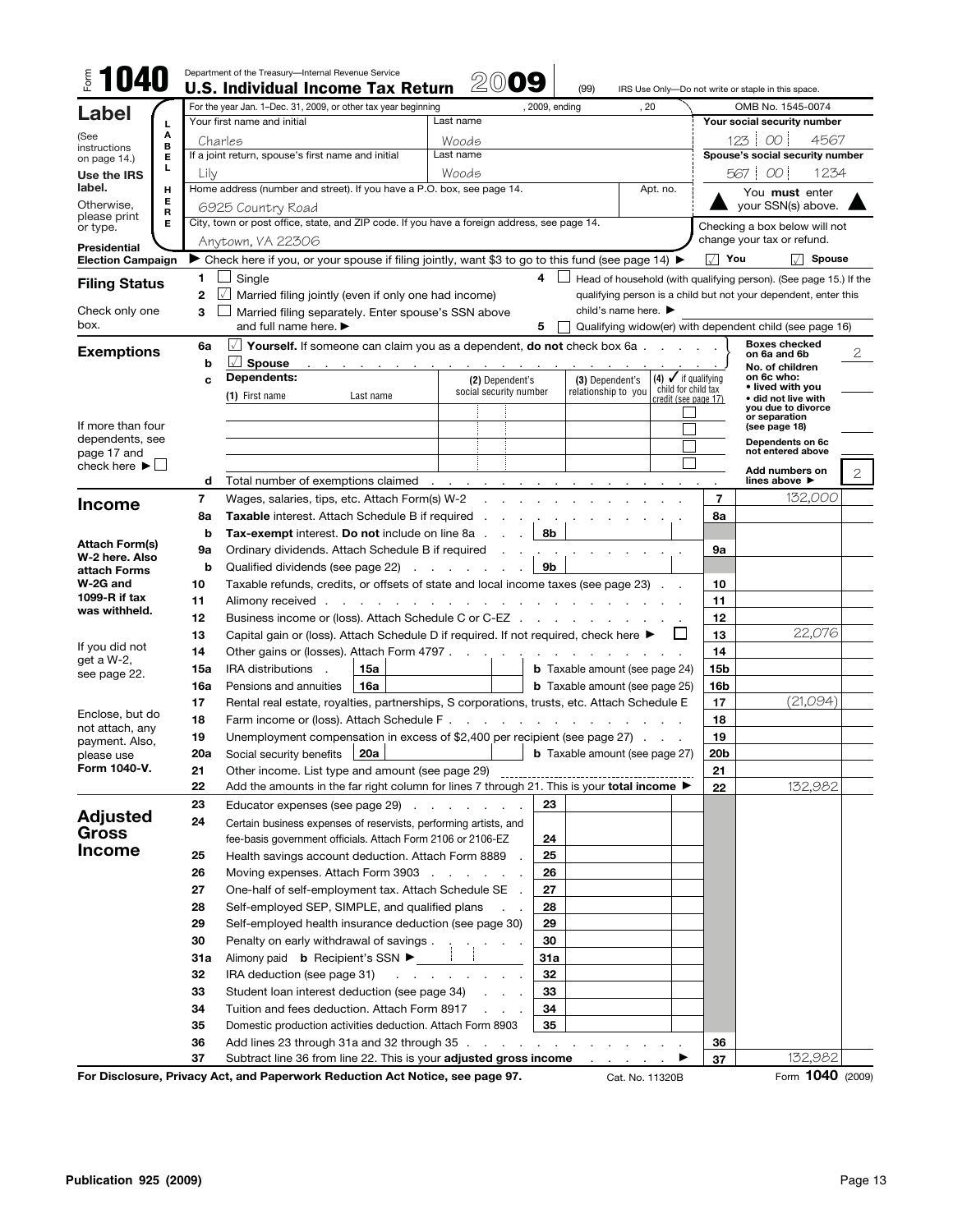## **SCHEDULE D (Form 1040)**

# Department of the Treasury Internal Revenue Service (99)

# Capital Gains and Losses

OMB No. 1545-0074

▶ Attach to Form 1040 or Form 1040NR. ▶ See Instructions for Schedule D (Form 1040).

**Use Schedule D-1 to list additional transactions for lines 1 and 8.** 

**2009** Attachment Sequence No. **12** Name(s) shown on return **Your social security number Your social security number** 

Charles and Lily Woods 123-00-4567

|   | (a) Description of property<br>(Example: 100 sh. XYZ Co.)                                                                                                                                                                                                                                                                             | (b) Date acquired<br>(Mo., day, yr.) | (c) Date sold<br>(Mo., day, yr.) |              | (d) Sales price<br>(see page D-7 of<br>the instructions) | (e) Cost or other basis<br>(see page D-7 of<br>the instructions) |  | (f) Gain or (loss)<br>Subtract (e) from (d) |  |
|---|---------------------------------------------------------------------------------------------------------------------------------------------------------------------------------------------------------------------------------------------------------------------------------------------------------------------------------------|--------------------------------------|----------------------------------|--------------|----------------------------------------------------------|------------------------------------------------------------------|--|---------------------------------------------|--|
|   |                                                                                                                                                                                                                                                                                                                                       |                                      |                                  |              |                                                          |                                                                  |  |                                             |  |
|   |                                                                                                                                                                                                                                                                                                                                       |                                      |                                  |              |                                                          |                                                                  |  |                                             |  |
|   |                                                                                                                                                                                                                                                                                                                                       |                                      |                                  |              |                                                          |                                                                  |  |                                             |  |
|   |                                                                                                                                                                                                                                                                                                                                       |                                      |                                  |              |                                                          |                                                                  |  |                                             |  |
|   |                                                                                                                                                                                                                                                                                                                                       |                                      |                                  |              |                                                          |                                                                  |  |                                             |  |
|   | 2 Enter your short-term totals, if any, from Schedule D-1,<br>$line 2$                                                                                                                                                                                                                                                                |                                      |                                  | $\mathbf{2}$ |                                                          |                                                                  |  |                                             |  |
| 3 | Total short-term sales price amounts. Add lines 1 and<br>$2$ in column (d) $\ldots$ $\ldots$ $\ldots$ $\ldots$ $\ldots$ $\ldots$                                                                                                                                                                                                      |                                      |                                  | 3            |                                                          |                                                                  |  |                                             |  |
| 4 | Short-term gain from Form 6252 and short-term gain or (loss) from Forms 4684, 6781, and 8824                                                                                                                                                                                                                                          |                                      |                                  |              |                                                          |                                                                  |  |                                             |  |
| 5 | Net short-term gain or (loss) from partnerships, S corporations, estates, and trusts from Schedule(s)                                                                                                                                                                                                                                 | 5                                    |                                  |              |                                                          |                                                                  |  |                                             |  |
| 6 | Short-term capital loss carryover. Enter the amount, if any, from line 10 of your Capital Loss<br><b>Carryover Worksheet</b> on page D-7 of the instructions enter the state of the control of the control of the instructions of the control of the control of the control of the control of the control of the control of the contr | 6                                    |                                  |              |                                                          |                                                                  |  |                                             |  |
|   | 7 Net short-term capital gain or (loss). Combine lines 1 through 6 in column (f)                                                                                                                                                                                                                                                      |                                      |                                  |              |                                                          |                                                                  |  |                                             |  |

# **Part II Long-Term Capital Gains and Losses—Assets Held More Than One Year**

|     | (a) Description of property<br>(Example: 100 sh. XYZ Co.)                                                                                                                                                                                                                                                                                                                                                                                                                                                                               | (b) Date acquired<br>(Mo., day, yr.) | (c) Date sold<br>(Mo., day, yr.) | (d) Sales price<br>(see page D-7 of<br>the instructions) | (e) Cost or other basis (see<br>page D-7 of<br>the instructions) |    | (f) Gain or (loss)<br>Subtract (e) from (d) |
|-----|-----------------------------------------------------------------------------------------------------------------------------------------------------------------------------------------------------------------------------------------------------------------------------------------------------------------------------------------------------------------------------------------------------------------------------------------------------------------------------------------------------------------------------------------|--------------------------------------|----------------------------------|----------------------------------------------------------|------------------------------------------------------------------|----|---------------------------------------------|
| 8   | Partnership #2 EDPA                                                                                                                                                                                                                                                                                                                                                                                                                                                                                                                     | $12 - 02 - 03$                       | 12-04-09                         | 25,300                                                   | 10,000                                                           |    | 15,300                                      |
|     |                                                                                                                                                                                                                                                                                                                                                                                                                                                                                                                                         |                                      |                                  |                                                          |                                                                  |    |                                             |
|     | Partnership #3 EDPA                                                                                                                                                                                                                                                                                                                                                                                                                                                                                                                     | $12 - 15 - 04$                       | $11 - 18 - 09$                   | 15,000                                                   | 11,000                                                           |    | 4,000                                       |
|     |                                                                                                                                                                                                                                                                                                                                                                                                                                                                                                                                         |                                      |                                  |                                                          |                                                                  |    |                                             |
|     |                                                                                                                                                                                                                                                                                                                                                                                                                                                                                                                                         |                                      |                                  |                                                          |                                                                  |    |                                             |
|     |                                                                                                                                                                                                                                                                                                                                                                                                                                                                                                                                         |                                      |                                  |                                                          |                                                                  |    |                                             |
|     |                                                                                                                                                                                                                                                                                                                                                                                                                                                                                                                                         |                                      |                                  |                                                          |                                                                  |    |                                             |
|     |                                                                                                                                                                                                                                                                                                                                                                                                                                                                                                                                         |                                      |                                  |                                                          |                                                                  |    |                                             |
|     | 9 Enter your long-term totals, if any, from Schedule D-1,<br>$line 9$ .                                                                                                                                                                                                                                                                                                                                                                                                                                                                 |                                      | 9                                |                                                          |                                                                  |    |                                             |
|     | 10 Total long-term sales price amounts. Add lines 8 and<br>$9$ in column (d). $\therefore$ $\therefore$ $\therefore$ $\therefore$ $\therefore$ $\therefore$ $\therefore$ $\therefore$ $\therefore$ $\therefore$ $\therefore$ $\therefore$ $\therefore$ $\therefore$ $\therefore$ $\therefore$ $\therefore$ $\therefore$ $\therefore$ $\therefore$ $\therefore$ $\therefore$ $\therefore$ $\therefore$ $\therefore$ $\therefore$ $\therefore$ $\therefore$ $\therefore$ $\therefore$ $\therefore$ $\therefore$ $\therefore$ $\therefore$ |                                      | <b>10</b>                        | 40,300                                                   |                                                                  |    |                                             |
|     | 11 Gain from Form 4797, Part I; long-term gain from Forms 2439 and 6252; and long-term gain or                                                                                                                                                                                                                                                                                                                                                                                                                                          |                                      |                                  |                                                          |                                                                  | 11 | 2,776                                       |
|     | 12 Net long-term gain or (loss) from partnerships, S corporations, estates, and trusts from Schedule(s)<br>$K-1$<br>and the company of the company of the company of the company of the company of the company of the company of the company of the company of the company of the company of the company of the company of the company of the comp                                                                                                                                                                                      |                                      | 12                               |                                                          |                                                                  |    |                                             |
|     |                                                                                                                                                                                                                                                                                                                                                                                                                                                                                                                                         |                                      |                                  |                                                          |                                                                  |    |                                             |
| 13. |                                                                                                                                                                                                                                                                                                                                                                                                                                                                                                                                         |                                      | 13                               |                                                          |                                                                  |    |                                             |
|     | 14 Long-term capital loss carryover. Enter the amount, if any, from line 15 of your Capital Loss<br><b>Carryover Worksheet</b> on page D-7 of the instructions enter the state of the state of the state of the state of the state of the state of the state of the state of the state of the state of the state of the state of the st                                                                                                                                                                                                 |                                      | 14 K                             |                                                          |                                                                  |    |                                             |
|     | 15 Net long-term capital gain or (loss). Combine lines 8 through 14 in column (f). Then go to Part III                                                                                                                                                                                                                                                                                                                                                                                                                                  | 15                                   | 22,076                           |                                                          |                                                                  |    |                                             |

**For Paperwork Reduction Act Notice, see Form 1040 or Form 1040NR instructions.** Cat. No. 11338H **Schedule D (Form 1040) 2009**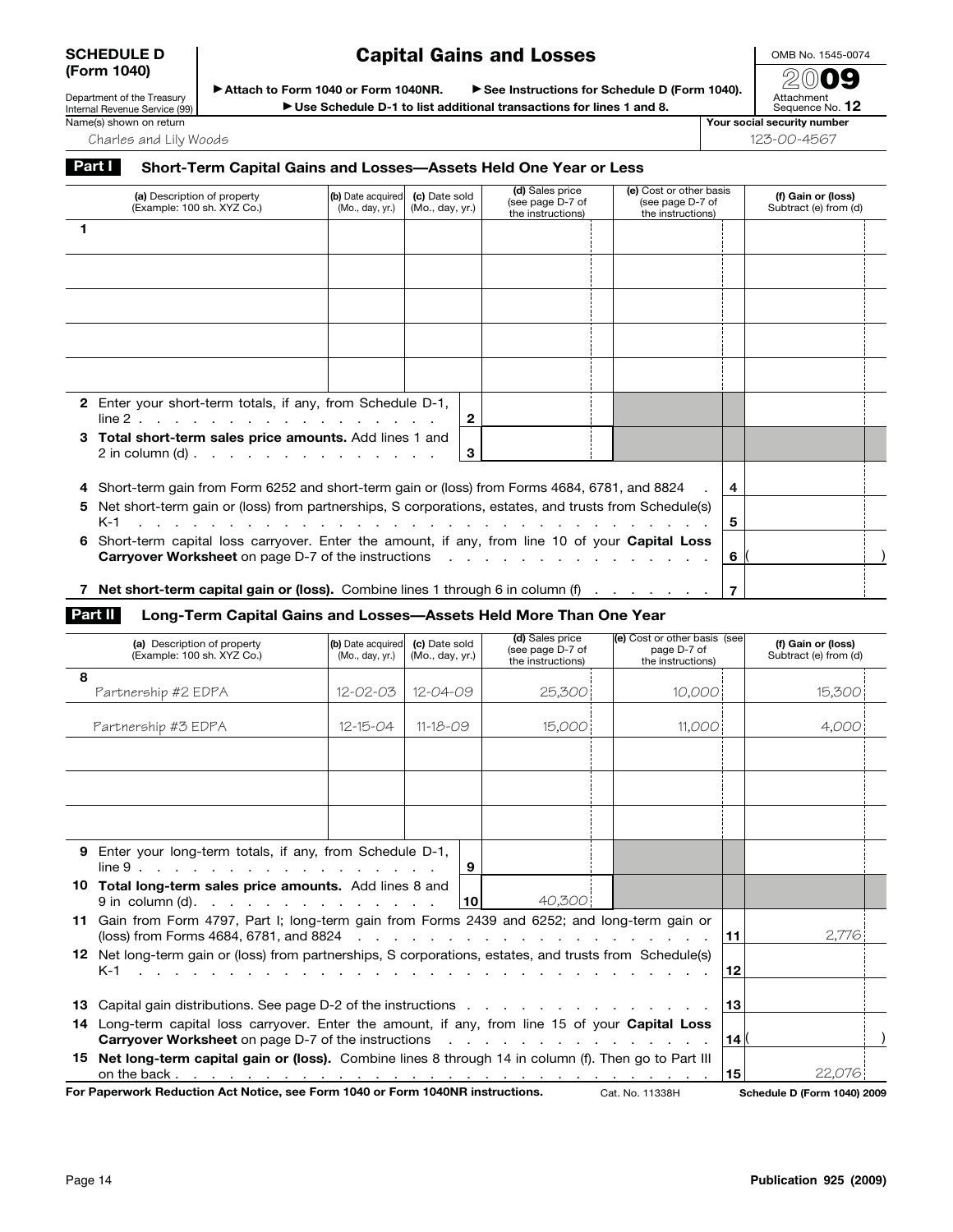# Supplemental Income and Loss

| <b>SCHEDULE E</b>          | <b>Supplemental Income and Loss</b>                                                                                       |  | OMB No. 1545-0074             |  |  |
|----------------------------|---------------------------------------------------------------------------------------------------------------------------|--|-------------------------------|--|--|
| (Form 1040)                | (From rental real estate, royalties, partnerships,                                                                        |  | 2009                          |  |  |
| Department of the Treasury | S corporations, estates, trusts, REMICs, etc.)                                                                            |  | Attachment<br>Sequence No. 13 |  |  |
|                            | Internal Revenue Service (99) ▶ Attach to Form 1040, 1040NR, or Form 1041. ▶ See Instructions for Schedule E (Form 1040). |  |                               |  |  |
| Name(s) shown on return    |                                                                                                                           |  | Your social security number   |  |  |
| Charles and Lily Woods     |                                                                                                                           |  | 123-00-4567                   |  |  |

| 23-00-4567 |  |  |
|------------|--|--|
|            |  |  |

|              | Charles and Lily Woods                                                                                                                                                                                                      |                |                                    |                   |                                                                                   |          | 123-00-4567                                 |           |
|--------------|-----------------------------------------------------------------------------------------------------------------------------------------------------------------------------------------------------------------------------|----------------|------------------------------------|-------------------|-----------------------------------------------------------------------------------|----------|---------------------------------------------|-----------|
|              | Part I<br>Income or Loss From Rental Real Estate and Royalties Note. If you are in the business of renting personal property, use                                                                                           |                |                                    |                   |                                                                                   |          |                                             |           |
| $\mathbf{1}$ | Schedule C or C-EZ (see page E-3). If you are an individual, report farm rental income or loss from Form 4835 on page 2, line 40.<br>List the type and address of each rental real estate property:                         |                |                                    |                   | <b>2</b> For each rental real estate property                                     |          |                                             | Yes   No  |
| A            | 6924 -- 26 Country Road<br>Brick Duplex --                                                                                                                                                                                  |                |                                    |                   | listed on line 1, did you or your family                                          |          |                                             |           |
|              | Anytown, VA 22306                                                                                                                                                                                                           |                |                                    |                   | use it during the tax year for personal<br>purposes for more than the greater of: |          | A                                           | $\sqrt{}$ |
| в            | 6915 Country Road<br>$\overline{Cond}$                                                                                                                                                                                      |                | ---------------------------------- |                   | $\bullet$ 14 days or                                                              |          |                                             | √         |
|              | Anytown, VA 22306                                                                                                                                                                                                           |                |                                    |                   | . 10% of the total days rented at fair                                            |          | В                                           |           |
| С            |                                                                                                                                                                                                                             |                |                                    |                   | rental value?                                                                     |          |                                             |           |
|              |                                                                                                                                                                                                                             |                |                                    | <b>Properties</b> | (See page E-3)                                                                    |          | С                                           |           |
|              | Income:                                                                                                                                                                                                                     |                | A                                  | в                 | С                                                                                 |          | <b>Totals</b><br>(Add columns A, B, and C.) |           |
| 3            | Rents received                                                                                                                                                                                                              | 3              | 25,000                             | 8.300             |                                                                                   | 3        | 33,300                                      |           |
| 4            | Royalties received                                                                                                                                                                                                          | 4              |                                    |                   |                                                                                   | 4        |                                             |           |
|              | <b>Expenses:</b>                                                                                                                                                                                                            |                |                                    |                   |                                                                                   |          |                                             |           |
| 5            | Advertising<br>the contract of the contract of                                                                                                                                                                              | 5              | 600                                | 210               |                                                                                   |          |                                             |           |
| 6            | Auto and travel (see page E-4).                                                                                                                                                                                             | 6              |                                    |                   |                                                                                   |          |                                             |           |
| 7            | Cleaning and maintenance                                                                                                                                                                                                    | $\overline{7}$ | 1,500                              | 525               |                                                                                   |          |                                             |           |
| 8            | Commissions.                                                                                                                                                                                                                | 8              | 1,200                              | 420               |                                                                                   |          |                                             |           |
| 9            | Insurface                                                                                                                                                                                                                   | 9              | 2,000                              | 700               |                                                                                   |          |                                             |           |
| 10           | Legal and other professional fees                                                                                                                                                                                           | 10             | 1,000                              | 390               |                                                                                   |          |                                             |           |
| 11           | Management fees                                                                                                                                                                                                             | 11             |                                    |                   |                                                                                   |          |                                             |           |
| 12           | Mortgage interest paid to                                                                                                                                                                                                   |                |                                    |                   |                                                                                   |          |                                             |           |
|              | banks, etc. (see page E-5).                                                                                                                                                                                                 | 12             | 9.000                              | 8,510             |                                                                                   | 12       | 17,510                                      |           |
| 13<br>14     | Other interest.                                                                                                                                                                                                             | 13<br>14       | 700                                | 245               |                                                                                   |          |                                             |           |
| 15           | Repairs.<br>Supplies                                                                                                                                                                                                        | 15             | 600                                | 210               |                                                                                   |          |                                             |           |
| 16           | Taxes                                                                                                                                                                                                                       | 16             | 2,000                              | 700               |                                                                                   |          |                                             |           |
| 17           | Utilities.                                                                                                                                                                                                                  | 17             | 2,400                              | 840               |                                                                                   |          |                                             |           |
| 18           | Other (list) $\triangleright$ Wages and                                                                                                                                                                                     |                | 9,000                              | 3,150             |                                                                                   |          |                                             |           |
|              | salaries <sub>______________________________</sub> ____                                                                                                                                                                     |                |                                    |                   |                                                                                   |          |                                             |           |
|              |                                                                                                                                                                                                                             | 18             |                                    |                   |                                                                                   |          |                                             |           |
|              | ----------------------------------                                                                                                                                                                                          |                |                                    |                   |                                                                                   |          |                                             |           |
|              |                                                                                                                                                                                                                             |                |                                    |                   |                                                                                   |          |                                             |           |
| 19           | Add lines 5 through 18.                                                                                                                                                                                                     | 19             | 30,000                             | 15,900            |                                                                                   | 19       | 45,900                                      |           |
| 20           | Depreciation<br>expense<br>or                                                                                                                                                                                               |                |                                    |                   |                                                                                   |          |                                             |           |
|              | depletion (see page E-5)                                                                                                                                                                                                    | 20             | 10,000                             | 4,000             |                                                                                   | 20       | 14,000                                      |           |
| 21           | Total expenses. Add lines 19 and 20                                                                                                                                                                                         | 21             | 40,000                             | 19,900            |                                                                                   |          |                                             |           |
| 22           | Income or (loss) from rental real                                                                                                                                                                                           |                |                                    |                   |                                                                                   |          |                                             |           |
|              | estate or royalty properties.                                                                                                                                                                                               |                |                                    |                   |                                                                                   |          |                                             |           |
|              | Subtract line 21 from line 3 (rents)<br>or line 4 (royalties). If the result is                                                                                                                                             |                |                                    |                   |                                                                                   |          |                                             |           |
|              | a (loss), see page E-5 to find out                                                                                                                                                                                          |                |                                    |                   |                                                                                   |          |                                             |           |
|              | if you must file Form 6198                                                                                                                                                                                                  | 22             | (15,000)                           | (11,600)          |                                                                                   |          |                                             |           |
| 23           | Deductible rental real estate loss.                                                                                                                                                                                         |                |                                    |                   |                                                                                   |          |                                             |           |
|              | <b>Caution.</b> Your rental real estate loss                                                                                                                                                                                |                |                                    |                   |                                                                                   |          |                                             |           |
|              | on line 22 may be limited. See page                                                                                                                                                                                         |                |                                    |                   |                                                                                   |          |                                             |           |
|              | E-5 to find out if you must file Form                                                                                                                                                                                       |                |                                    |                   |                                                                                   |          |                                             |           |
|              | 8582.<br>Real estate professionals                                                                                                                                                                                          |                |                                    |                   |                                                                                   |          |                                             |           |
|              | must complete line 43 on page 2                                                                                                                                                                                             | 23             | 6,155                              | 3,546             |                                                                                   |          |                                             |           |
| 24<br>25     | <b>Income.</b> Add positive amounts shown on line 22. Do not include any losses                                                                                                                                             |                |                                    |                   |                                                                                   | 24<br>25 | 9,701                                       |           |
| 26           | Losses. Add royalty losses from line 22 and rental real estate losses from line 23. Enter total losses here                                                                                                                 |                |                                    |                   |                                                                                   |          |                                             |           |
|              | Total rental real estate and royalty income or (loss). Combine lines 24 and 25. Enter the result here. If<br>Parts II, III, IV, and line 40 on page 2 do not apply to you, also enter this amount on Form 1040, line 17, or |                |                                    |                   |                                                                                   |          |                                             |           |
|              | Form 1040NR, line 18. Otherwise, include this amount in the total on line 41 on page 2.                                                                                                                                     |                |                                    |                   |                                                                                   | 26       | (9,701)                                     |           |
|              |                                                                                                                                                                                                                             |                |                                    |                   |                                                                                   |          |                                             |           |

**For Paperwork Reduction Act Notice, see page E-8 of the instructions.** Cat. No. 11344L **Schedule E (Form 1040) 2009**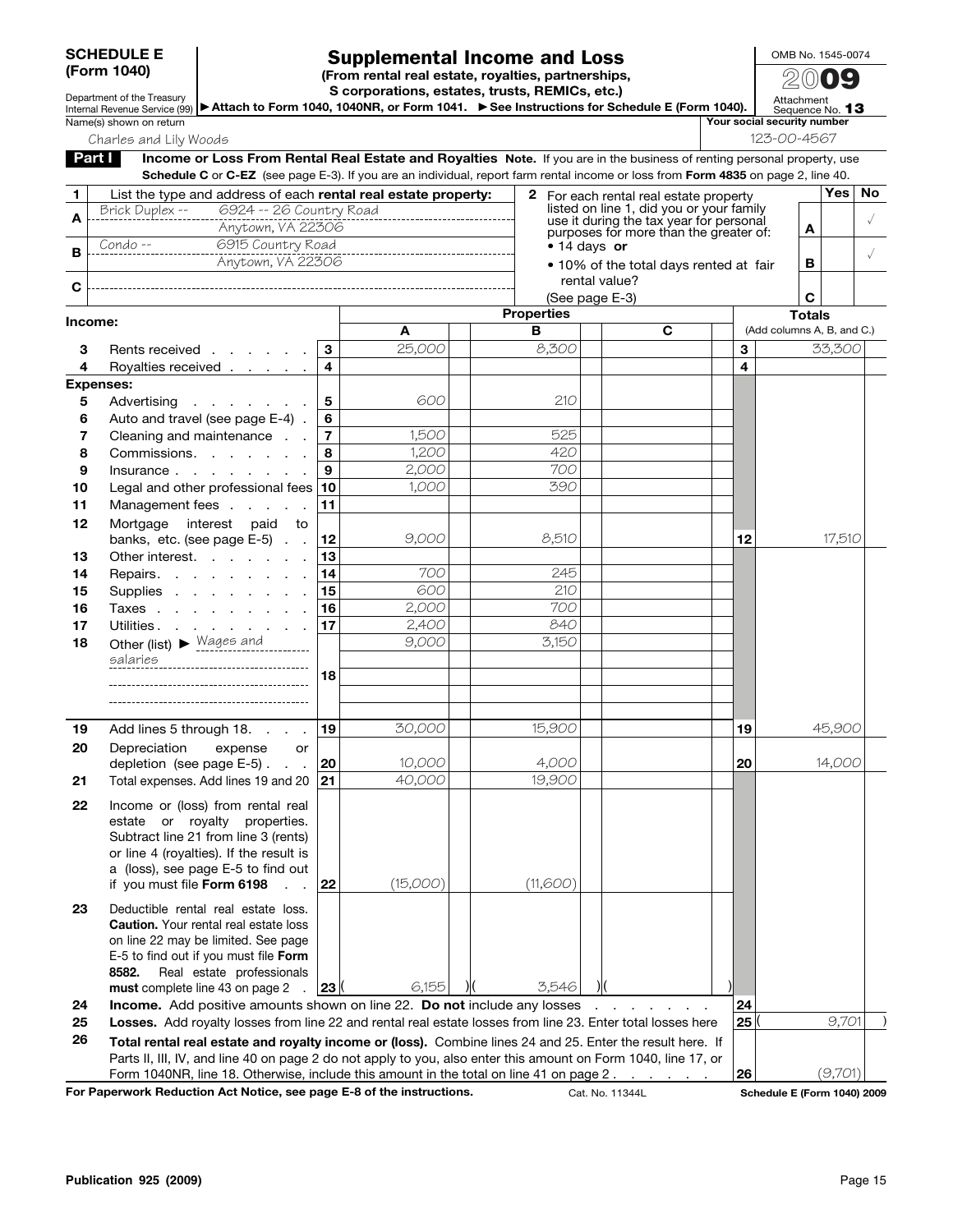|             | Schedule E (Form 1040) 2009                                                                                                               |                                       |                                         |                                         |                                                   |         |                                            | Attachment Sequence No. 13                                 |              |                                            |                               | Page 2 |
|-------------|-------------------------------------------------------------------------------------------------------------------------------------------|---------------------------------------|-----------------------------------------|-----------------------------------------|---------------------------------------------------|---------|--------------------------------------------|------------------------------------------------------------|--------------|--------------------------------------------|-------------------------------|--------|
|             | Name(s) shown on return. Do not enter name and social security number if shown on other side.                                             |                                       |                                         |                                         |                                                   |         |                                            |                                                            |              | Your social security number<br>123-00-4567 |                               |        |
|             | Charles and Lily Woods<br>Caution. The IRS compares amounts reported on your tax return with amounts shown on Schedule(s) K-1.            |                                       |                                         |                                         |                                                   |         |                                            |                                                            |              |                                            |                               |        |
|             | Part II<br>Income or Loss From Partnerships and S Corporations Note. If you report a loss from an at-risk activity for which              |                                       |                                         |                                         |                                                   |         |                                            |                                                            |              |                                            |                               |        |
|             | any amount is not at risk, you must check the box in column (e) on line 28 and attach Form 6198. See page E-1.                            |                                       |                                         |                                         |                                                   |         |                                            |                                                            |              |                                            |                               |        |
| 27          | Are you reporting any loss not allowed in a prior year due to the at-risk or basis limitations, a prior year                              |                                       |                                         |                                         |                                                   |         |                                            |                                                            |              |                                            |                               |        |
|             | unallowed loss from a passive activity (if that loss was not reported on Form 8582), or unreimbursed $\Box$ Yes                           |                                       |                                         |                                         |                                                   |         |                                            |                                                            |              |                                            |                               | No     |
|             | partnership expenses? If you answered "Yes," see page E-7 before completing this section.                                                 |                                       |                                         |                                         |                                                   |         |                                            |                                                            |              |                                            |                               |        |
| 28          |                                                                                                                                           | (a) Name                              |                                         |                                         | (b) Enter P for<br>partnership; S                 |         | (c) Check if<br>foreign                    | identification                                             | (d) Employer |                                            | (e) Check if<br>any amount is |        |
|             | Partnership #2 (EDPA)                                                                                                                     |                                       |                                         |                                         | for S corporation<br>P                            |         | partnership                                | 10-1672810                                                 | number       |                                            | not at risk                   |        |
| A<br>в      | Partnership #3 (EDPA)                                                                                                                     |                                       |                                         |                                         | P                                                 |         |                                            | 10-9876243                                                 |              |                                            |                               |        |
| C           | Partnership #1                                                                                                                            |                                       |                                         |                                         | P                                                 |         |                                            | 10-5566650                                                 |              |                                            |                               |        |
| D           | Partnership #4                                                                                                                            |                                       |                                         |                                         | $\triangleright$                                  |         |                                            | 10-7435837                                                 |              |                                            |                               |        |
|             | <b>Passive Income and Loss</b>                                                                                                            |                                       |                                         |                                         |                                                   |         |                                            | <b>Nonpassive Income and Loss</b>                          |              |                                            |                               |        |
|             | (f) Passive loss allowed<br>(attach Form 8582 if required)                                                                                |                                       | (g) Passive income<br>from Schedule K-1 |                                         | (h) Nonpassive loss<br>from Schedule K-1          |         |                                            | (i) Section 179 expense<br>deduction from Form 4562        |              | (i) Nonpassive income<br>from Schedule K-1 |                               |        |
| A           | From PTP (3,645)                                                                                                                          |                                       |                                         |                                         |                                                   |         |                                            |                                                            |              |                                            |                               |        |
| В           |                                                                                                                                           |                                       |                                         |                                         |                                                   | (9,000) |                                            |                                                            |              |                                            |                               |        |
| $\mathbf C$ | (2,600)                                                                                                                                   |                                       | 4,000                                   |                                         |                                                   |         |                                            |                                                            |              |                                            |                               |        |
| D<br>29a    | (148)<br>Totals                                                                                                                           |                                       | 4.000                                   |                                         |                                                   |         |                                            |                                                            |              |                                            |                               |        |
|             | (6,393)<br>Totals<br>b                                                                                                                    |                                       |                                         |                                         |                                                   | (9,000) |                                            |                                                            |              |                                            |                               |        |
| 30          | Add columns (g) and (j) of line 29a.                                                                                                      |                                       |                                         | and a state of                          |                                                   |         |                                            |                                                            | 30           |                                            | 4,000                         |        |
| 31          | Add columns (f), (h), and (i) of line 29b                                                                                                 |                                       | .                                       |                                         |                                                   |         |                                            |                                                            | 31           | 15,393                                     |                               |        |
| 32          | Total partnership and S corporation income or (loss). Combine lines 30 and 31. Enter the                                                  |                                       |                                         |                                         |                                                   |         |                                            |                                                            |              |                                            |                               |        |
|             | Part III                                                                                                                                  |                                       |                                         |                                         |                                                   |         |                                            |                                                            | 32           |                                            | (11,393)                      |        |
|             | <b>Income or Loss From Estates and Trusts</b>                                                                                             |                                       |                                         |                                         |                                                   |         |                                            |                                                            |              | (b) Employer                               |                               |        |
| 33          |                                                                                                                                           |                                       | (a) Name                                |                                         |                                                   |         |                                            |                                                            |              | identification number                      |                               |        |
| A           |                                                                                                                                           |                                       |                                         |                                         |                                                   |         |                                            |                                                            |              |                                            |                               |        |
| В           |                                                                                                                                           |                                       |                                         |                                         |                                                   |         |                                            |                                                            |              |                                            |                               |        |
|             |                                                                                                                                           | <b>Passive Income and Loss</b>        |                                         |                                         |                                                   |         |                                            | <b>Nonpassive Income and Loss</b>                          |              |                                            |                               |        |
|             | (c) Passive deduction or loss allowed<br>(attach Form 8582 if required)                                                                   |                                       |                                         | (d) Passive income<br>from Schedule K-1 |                                                   |         | (e) Deduction or loss<br>from Schedule K-1 |                                                            |              | (f) Other income from<br>Schedule K-1      |                               |        |
| A           |                                                                                                                                           |                                       |                                         |                                         |                                                   |         |                                            |                                                            |              |                                            |                               |        |
| В           |                                                                                                                                           |                                       |                                         |                                         |                                                   |         |                                            |                                                            |              |                                            |                               |        |
| 34a         | Totals                                                                                                                                    |                                       |                                         |                                         |                                                   |         |                                            |                                                            |              |                                            |                               |        |
|             | Totals<br>b                                                                                                                               |                                       |                                         |                                         |                                                   |         |                                            |                                                            |              |                                            |                               |        |
| 35          | Add columns (d) and (f) of line 34a                                                                                                       |                                       |                                         |                                         |                                                   |         |                                            |                                                            | 35<br>36     |                                            |                               |        |
| 36<br>37    | Add columns (c) and (e) of line 34b<br>Total estate and trust income or (loss). Combine lines 35 and 36. Enter the result here and        |                                       |                                         |                                         |                                                   |         |                                            |                                                            |              |                                            |                               |        |
|             | include in the total on line 41 below                                                                                                     |                                       |                                         |                                         |                                                   |         |                                            |                                                            | 37           |                                            |                               |        |
|             | <b>Part IV</b><br>Income or Loss From Real Estate Mortgage Investment Conduits (REMICs)                                                   |                                       |                                         |                                         |                                                   |         |                                            |                                                            |              | –Residual Holder                           |                               |        |
| 38          | (a) Name                                                                                                                                  | (b) Employer identification<br>number |                                         |                                         | (c) Excess inclusion from<br>Schedules Q, line 2c |         |                                            | (d) Taxable income (net loss)<br>from Schedules Q, line 1b |              | (e) Income from<br>Schedules Q, line 3b    |                               |        |
|             |                                                                                                                                           |                                       |                                         |                                         | (see page E-8)                                    |         |                                            |                                                            |              |                                            |                               |        |
| 39          | Combine columns (d) and (e) only. Enter the result here and include in the total on line 41 below                                         |                                       |                                         |                                         |                                                   |         |                                            |                                                            | 39           |                                            |                               |        |
|             | <b>Part V</b><br><b>Summary</b>                                                                                                           |                                       |                                         |                                         |                                                   |         |                                            |                                                            |              |                                            |                               |        |
| 40          | Net farm rental income or (loss) from Form 4835. Also, complete line 42 below.                                                            |                                       |                                         |                                         |                                                   |         |                                            |                                                            | 40           |                                            |                               |        |
| 41          | Total income or (loss). Combine lines 26, 32, 37, 39, and 40. Enter the result here and on Form 1040, line 17, or Form 1040NR, line 18 ▶  |                                       |                                         |                                         |                                                   |         |                                            |                                                            | 41           |                                            | (21,094)                      |        |
| 42          | Reconciliation of farming and fishing income. Enter your gross                                                                            |                                       |                                         |                                         |                                                   |         |                                            |                                                            |              |                                            |                               |        |
|             | farming and fishing income reported on Form 4835, line 7; Schedule<br>K-1 (Form 1065), box 14, code B; Schedule K-1 (Form 1120S), box 17, |                                       |                                         |                                         |                                                   |         |                                            |                                                            |              |                                            |                               |        |
|             | code U; and Schedule K-1 (Form 1041), line 14, code F (see page E-8)                                                                      |                                       |                                         |                                         |                                                   | 42      |                                            |                                                            |              |                                            |                               |        |
| 43          | Reconciliation for real estate professionals. If you were a real estate                                                                   |                                       |                                         |                                         |                                                   |         |                                            |                                                            |              |                                            |                               |        |
|             | professional (see page E-2), enter the net income or (loss) you reported                                                                  |                                       |                                         |                                         |                                                   |         |                                            |                                                            |              |                                            |                               |        |
|             | anywhere on Form 1040 or Form 1040NR from all rental real estate activities                                                               |                                       |                                         |                                         |                                                   |         |                                            |                                                            |              |                                            |                               |        |
|             | in which you materially participated under the passive activity loss rules.                                                               |                                       |                                         |                                         |                                                   | 43      |                                            |                                                            |              |                                            |                               |        |

**Schedule E (Form 1040) 2009**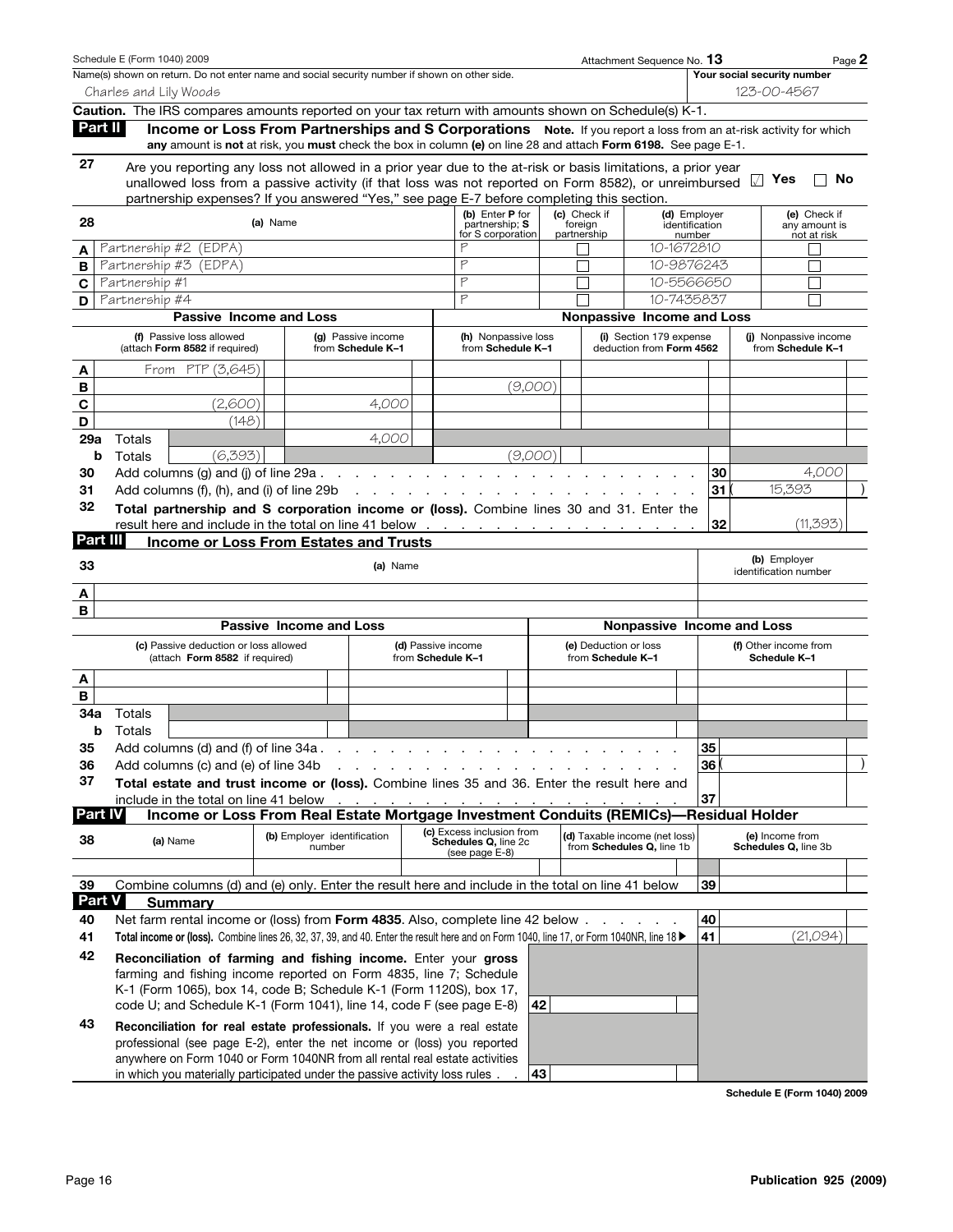Form **4797**

Department of the Treasury Internal Revenue Service (99)

# Sales of Business Property

OMB No. 1545-0184

(Also Involuntary Conversions and Recapture Amounts Under Sections 179 and 280F(b)(2))

▶ Attach to your tax return. ▶ See separate instructions.

Attachment<br>Sequence No. **27 2009** Name(s) shown on return **If the struck of the struck of the struck of the struck of the struck of the struck of the struck of the struck of the struck of the struck of the struck of the struck of the struck of the struck o** 

Charles and Lily Woods 123-00-4567

| <sup>1</sup> Enter the gross proceeds from sales or exchanges reported to you for 2009 on Form(s) 1099-B or 1099-S (or |  |
|------------------------------------------------------------------------------------------------------------------------|--|
| substitute statement) that you are including on line 2, 10, or 20 (see instructions)                                   |  |

### **Sales or Exchanges of Property Used in a Trade or Business and Involuntary Conversions From Other Than Casualty or Theft—Most Property Held More Than 1 Year** (see instructions) **Part I**

| 2       | (a) Description<br>of property                                                                                                                                                                                                                                                                                                                                                                                                                 | (b) Date acquired<br>(mo., day, yr.)         | (c) Date sold<br>(mo., day, yr.) | (d) Gross<br>sales price | (e) Depreciation<br>allowed or<br>allowable since<br>acquisition                                                                                                                                                               | (f) Cost or other<br>basis, plus<br>improvements and<br>expense of sale |                 | (g) Gain or (loss)<br>Subtract (f) from the<br>sum of (d) and (e) |
|---------|------------------------------------------------------------------------------------------------------------------------------------------------------------------------------------------------------------------------------------------------------------------------------------------------------------------------------------------------------------------------------------------------------------------------------------------------|----------------------------------------------|----------------------------------|--------------------------|--------------------------------------------------------------------------------------------------------------------------------------------------------------------------------------------------------------------------------|-------------------------------------------------------------------------|-----------------|-------------------------------------------------------------------|
|         | Section 1231 Assets                                                                                                                                                                                                                                                                                                                                                                                                                            | 01-04-03                                     | 01-08-09                         | 6,000                    |                                                                                                                                                                                                                                |                                                                         | 3,224           | 2,776                                                             |
|         | Activity A                                                                                                                                                                                                                                                                                                                                                                                                                                     |                                              |                                  |                          |                                                                                                                                                                                                                                |                                                                         |                 |                                                                   |
|         |                                                                                                                                                                                                                                                                                                                                                                                                                                                |                                              |                                  |                          |                                                                                                                                                                                                                                |                                                                         |                 |                                                                   |
|         |                                                                                                                                                                                                                                                                                                                                                                                                                                                |                                              |                                  |                          |                                                                                                                                                                                                                                |                                                                         |                 |                                                                   |
| 3       |                                                                                                                                                                                                                                                                                                                                                                                                                                                |                                              |                                  |                          |                                                                                                                                                                                                                                |                                                                         | 3               |                                                                   |
| 4       | Section 1231 gain from installment sales from Form 6252, line 26 or 37.                                                                                                                                                                                                                                                                                                                                                                        |                                              |                                  |                          |                                                                                                                                                                                                                                |                                                                         | 4               |                                                                   |
| 5       | Section 1231 gain or (loss) from like-kind exchanges from Form 8824                                                                                                                                                                                                                                                                                                                                                                            |                                              |                                  |                          |                                                                                                                                                                                                                                |                                                                         | 5               |                                                                   |
| 6       |                                                                                                                                                                                                                                                                                                                                                                                                                                                |                                              |                                  |                          |                                                                                                                                                                                                                                |                                                                         | 6               |                                                                   |
| 7       | Combine lines 2 through 6. Enter the gain or (loss) here and on the appropriate line as follows:                                                                                                                                                                                                                                                                                                                                               |                                              |                                  |                          |                                                                                                                                                                                                                                |                                                                         | $\overline{7}$  | 2,776                                                             |
|         | Partnerships (except electing large partnerships) and S corporations. Report the gain or (loss) following the                                                                                                                                                                                                                                                                                                                                  |                                              |                                  |                          |                                                                                                                                                                                                                                |                                                                         |                 |                                                                   |
|         | instructions for Form 1065, Schedule K, line 10, or Form 1120S, Schedule K, line 9. Skip lines 8, 9, 11, and 12 below.                                                                                                                                                                                                                                                                                                                         |                                              |                                  |                          |                                                                                                                                                                                                                                |                                                                         |                 |                                                                   |
|         | Individuals, partners, S corporation shareholders, and all others. If line 7 is zero or a loss, enter the amount from<br>line 7 on line 11 below and skip lines 8 and 9. If line 7 is a gain and you did not have any prior year section 1231<br>losses, or they were recaptured in an earlier year, enter the gain from line 7 as a long-term capital gain on the<br>Schedule D filed with your return and skip lines 8, 9, 11, and 12 below. |                                              |                                  |                          |                                                                                                                                                                                                                                |                                                                         |                 |                                                                   |
| 8       | Nonrecaptured net section 1231 losses from prior years (see instructions).                                                                                                                                                                                                                                                                                                                                                                     |                                              |                                  |                          | and the company of the company of the company of the company of the company of the company of the company of the company of the company of the company of the company of the company of the company of the company of the comp |                                                                         | 8               |                                                                   |
| 9       | Subtract line 8 from line 7. If zero or less, enter -0-. If line 9 is zero, enter the gain from line 7 on line 12 below. If line                                                                                                                                                                                                                                                                                                               |                                              |                                  |                          |                                                                                                                                                                                                                                |                                                                         |                 |                                                                   |
|         | 9 is more than zero, enter the amount from line 8 on line 12 below and enter the gain from line 9 as a long-term                                                                                                                                                                                                                                                                                                                               |                                              |                                  |                          |                                                                                                                                                                                                                                |                                                                         |                 |                                                                   |
|         | capital gain on the Schedule D filed with your return (see instructions)                                                                                                                                                                                                                                                                                                                                                                       |                                              |                                  |                          |                                                                                                                                                                                                                                |                                                                         | 9               |                                                                   |
| Part II | <b>Ordinary Gains and Losses</b> (see instructions)                                                                                                                                                                                                                                                                                                                                                                                            |                                              |                                  |                          |                                                                                                                                                                                                                                |                                                                         |                 |                                                                   |
| 10      | Ordinary gains and losses not included on lines 11 through 16 (include property held 1 year or less):                                                                                                                                                                                                                                                                                                                                          |                                              |                                  |                          |                                                                                                                                                                                                                                |                                                                         |                 |                                                                   |
|         |                                                                                                                                                                                                                                                                                                                                                                                                                                                |                                              |                                  |                          |                                                                                                                                                                                                                                |                                                                         |                 |                                                                   |
|         |                                                                                                                                                                                                                                                                                                                                                                                                                                                |                                              |                                  |                          |                                                                                                                                                                                                                                |                                                                         |                 |                                                                   |
|         |                                                                                                                                                                                                                                                                                                                                                                                                                                                |                                              |                                  |                          |                                                                                                                                                                                                                                |                                                                         |                 |                                                                   |
|         |                                                                                                                                                                                                                                                                                                                                                                                                                                                |                                              |                                  |                          |                                                                                                                                                                                                                                |                                                                         |                 |                                                                   |
| 11      |                                                                                                                                                                                                                                                                                                                                                                                                                                                |                                              |                                  |                          |                                                                                                                                                                                                                                |                                                                         | 11              |                                                                   |
| 12      | Gain, if any, from line 7 or amount from line 8, if applicable                                                                                                                                                                                                                                                                                                                                                                                 |                                              |                                  |                          |                                                                                                                                                                                                                                |                                                                         | 12              |                                                                   |
| 13      | Gain, if any, from line 31                                                                                                                                                                                                                                                                                                                                                                                                                     | and a series and a series and a series and a |                                  |                          |                                                                                                                                                                                                                                |                                                                         | 13              |                                                                   |
| 14      | Net gain or (loss) from Form 4684, lines 35 and 42a                                                                                                                                                                                                                                                                                                                                                                                            |                                              |                                  |                          |                                                                                                                                                                                                                                |                                                                         | 14              |                                                                   |
| 15      |                                                                                                                                                                                                                                                                                                                                                                                                                                                |                                              |                                  |                          |                                                                                                                                                                                                                                |                                                                         | 15              |                                                                   |
| 16      | Ordinary gain from installment sales from Form 6252, line 25 or 36                                                                                                                                                                                                                                                                                                                                                                             |                                              |                                  |                          |                                                                                                                                                                                                                                |                                                                         |                 |                                                                   |
| 17      |                                                                                                                                                                                                                                                                                                                                                                                                                                                |                                              |                                  |                          |                                                                                                                                                                                                                                |                                                                         | 16<br>17        |                                                                   |
| 18      | For all except individual returns, enter the amount from line 17 on the appropriate line of your return and skip lines a                                                                                                                                                                                                                                                                                                                       |                                              |                                  |                          |                                                                                                                                                                                                                                |                                                                         |                 |                                                                   |
|         | and b below. For individual returns, complete lines a and b below:                                                                                                                                                                                                                                                                                                                                                                             |                                              |                                  |                          |                                                                                                                                                                                                                                |                                                                         |                 |                                                                   |
| a       | If the loss on line 11 includes a loss from Form 4684, line 39, column (b)(ii), enter that part of the loss here. Enter the part                                                                                                                                                                                                                                                                                                               |                                              |                                  |                          |                                                                                                                                                                                                                                |                                                                         |                 |                                                                   |
|         | of the loss from income-producing property on Schedule A (Form 1040), line 28, and the part of the loss from property                                                                                                                                                                                                                                                                                                                          |                                              |                                  |                          |                                                                                                                                                                                                                                |                                                                         |                 |                                                                   |
|         | used as an employee on Schedule A (Form 1040), line 23. Identify as from "Form 4797, line 18a." See instructions                                                                                                                                                                                                                                                                                                                               |                                              |                                  |                          |                                                                                                                                                                                                                                |                                                                         | 18a             |                                                                   |
|         | <b>b</b> Redetermine the gain or (loss) on line 17 excluding the loss, if any, on line 18a. Enter here and on Form 1040, line 14                                                                                                                                                                                                                                                                                                               |                                              |                                  |                          |                                                                                                                                                                                                                                |                                                                         | 18 <sub>b</sub> |                                                                   |

**For Paperwork Reduction Act Notice, see separate instructions.** Cat. No. 13086I Form **4797** (2009)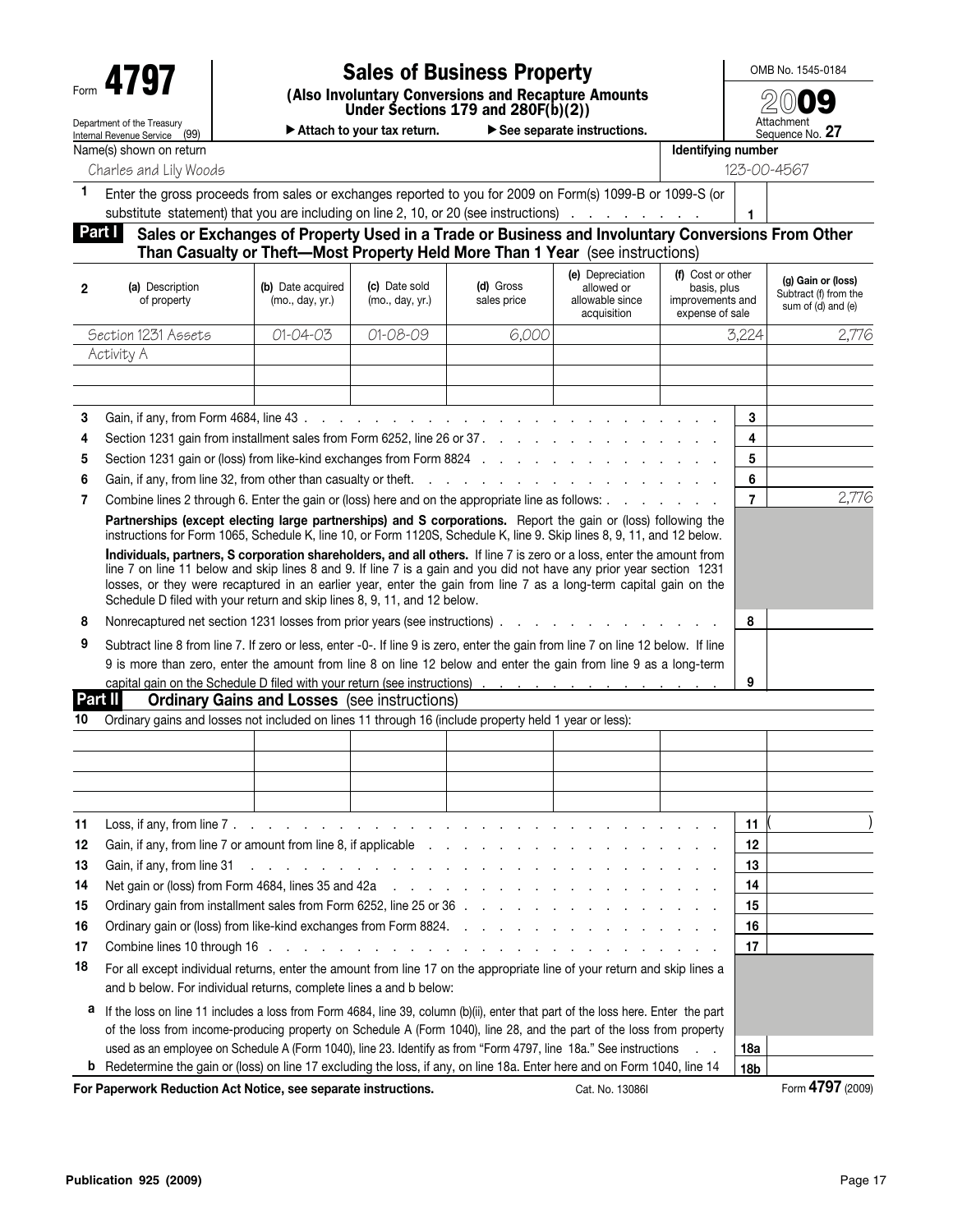|                | Form 8582                                                   | <b>Passive Activity Loss Limitations</b>                                                                                                                                                                                                                                                                                                                                                      |                                 |          | OMB No. 1545-1008             |
|----------------|-------------------------------------------------------------|-----------------------------------------------------------------------------------------------------------------------------------------------------------------------------------------------------------------------------------------------------------------------------------------------------------------------------------------------------------------------------------------------|---------------------------------|----------|-------------------------------|
|                |                                                             |                                                                                                                                                                                                                                                                                                                                                                                               |                                 |          |                               |
|                | Department of the Treasury<br>Internal Revenue Service (99) | See separate instructions.<br>Attach to Form 1040 or Form 1041.                                                                                                                                                                                                                                                                                                                               |                                 |          | Attachment<br>Sequence No. 88 |
|                | Name(s) shown on return                                     |                                                                                                                                                                                                                                                                                                                                                                                               |                                 |          | <b>Identifying number</b>     |
|                | Charles and Lily Woods                                      |                                                                                                                                                                                                                                                                                                                                                                                               |                                 |          | 123-00-4567                   |
| <b>Part I</b>  |                                                             | <b>2009 Passive Activity Loss</b>                                                                                                                                                                                                                                                                                                                                                             |                                 |          |                               |
|                |                                                             | Caution: Complete Worksheets 1, 2, and 3 on page 2 before completing Part I.<br>Rental Real Estate Activities With Active Participation (For the definition of active participation, see                                                                                                                                                                                                      |                                 |          |                               |
|                |                                                             | Special Allowance for Rental Real Estate Activities on page 3 of the instructions.)                                                                                                                                                                                                                                                                                                           |                                 |          |                               |
|                |                                                             | 1a Activities with net income (enter the amount from Worksheet 1,                                                                                                                                                                                                                                                                                                                             |                                 |          |                               |
|                |                                                             | $\text{column (a)}$                                                                                                                                                                                                                                                                                                                                                                           | 2,776<br>1a                     |          |                               |
|                |                                                             | <b>b</b> Activities with net loss (enter the amount from Worksheet 1, column                                                                                                                                                                                                                                                                                                                  | 26,600<br>1b                    |          |                               |
|                |                                                             | c Prior years unallowed losses (enter the amount from Worksheet 1,                                                                                                                                                                                                                                                                                                                            |                                 |          |                               |
|                |                                                             | $\text{column (c)}$ $\ldots$ $\ldots$ $\ldots$ $\ldots$ $\ldots$ $\ldots$ $\ldots$                                                                                                                                                                                                                                                                                                            | 14,892<br>$1c$                  |          |                               |
|                |                                                             |                                                                                                                                                                                                                                                                                                                                                                                               |                                 | 1d       | (38,716)                      |
|                |                                                             | <b>Commercial Revitalization Deductions From Rental Real Estate Activities</b>                                                                                                                                                                                                                                                                                                                |                                 |          |                               |
| 2а             |                                                             | Commercial revitalization deductions from Worksheet 2, column (a).<br>Prior year unallowed commercial revitalization deductions from                                                                                                                                                                                                                                                          | 2a K                            |          |                               |
| b              |                                                             | Worksheet 2, column $(b)$ $\ldots$ $\ldots$ $\ldots$ $\ldots$ $\ldots$ $\ldots$                                                                                                                                                                                                                                                                                                               | $2b$ $\vert$                    |          |                               |
|                |                                                             | c Add lines 2a and 2b $\cdot \cdot \cdot \cdot \cdot \cdot \cdot \cdot$                                                                                                                                                                                                                                                                                                                       | the contract of the contract of | 2c       |                               |
|                | <b>All Other Passive Activities</b>                         |                                                                                                                                                                                                                                                                                                                                                                                               |                                 |          |                               |
|                |                                                             | 3a Activities with net income (enter the amount from Worksheet 3,                                                                                                                                                                                                                                                                                                                             |                                 |          |                               |
|                |                                                             |                                                                                                                                                                                                                                                                                                                                                                                               | 4,000<br>За                     |          |                               |
|                |                                                             | <b>b</b> Activities with net loss (enter the amount from Worksheet 3, column                                                                                                                                                                                                                                                                                                                  | 2,400<br>3b                     |          |                               |
|                |                                                             | Prior years unallowed losses (enter the amount from Worksheet 3,                                                                                                                                                                                                                                                                                                                              |                                 |          |                               |
|                | column (c))                                                 | the contract of the contract of the contract of the contract of                                                                                                                                                                                                                                                                                                                               | 4,100<br>3c                     |          |                               |
| d              |                                                             |                                                                                                                                                                                                                                                                                                                                                                                               |                                 | 3d       | (2,500)                       |
| 4              | If line 4 is a loss and:                                    | Combine lines 1d, 2c, and 3d. If the result is net income or zero, all losses are allowed, including<br>any prior year unallowed losses entered on line 1c, 2b, or 3c. Do not complete Form 8582.<br>Report the losses on the forms and schedules normally used<br>• Line 1d is a loss, go to Part II.<br>• Line 2c is a loss (and line 1d is zero or more), skip Part II and go to Part III. |                                 | 4        | (41,216)                      |
|                |                                                             | . Line 3d is a loss (and lines 1d and 2c are zero or more), skip Parts II and III and go to line 15.                                                                                                                                                                                                                                                                                          |                                 |          |                               |
|                |                                                             | Caution: If your filing status is married filing separately and you lived with your spouse at any time during the year, do not complete                                                                                                                                                                                                                                                       |                                 |          |                               |
| Part II        |                                                             | Part II or Part III. Instead, go to line 15.<br>Special Allowance for Rental Real Estate Activities With Active Participation                                                                                                                                                                                                                                                                 |                                 |          |                               |
|                |                                                             | Note: Enter all numbers in Part II as positive amounts. See page 8 of the instructions for an example.                                                                                                                                                                                                                                                                                        |                                 |          |                               |
| 5              |                                                             | Enter the smaller of the loss on line 1d or the loss on line 4.                                                                                                                                                                                                                                                                                                                               |                                 | 5        | 38,716                        |
| 6              |                                                             | Enter \$150,000. If married filing separately, see page 8.                                                                                                                                                                                                                                                                                                                                    | 150,000<br>6                    |          |                               |
| 7              |                                                             | Enter modified adjusted gross income, but not less than zero (see page 8)                                                                                                                                                                                                                                                                                                                     | 138,655<br>7                    |          |                               |
|                |                                                             | Note: If line 7 is greater than or equal to line 6, skip lines 8 and 9,                                                                                                                                                                                                                                                                                                                       |                                 |          |                               |
| 8              | Subtract line 7 from line 6                                 | enter -0- on line 10. Otherwise, go to line 8.                                                                                                                                                                                                                                                                                                                                                | 11,345<br>8                     |          |                               |
| 9              |                                                             | and the contract of the contract of<br>Multiply line 8 by 50% (.5). Do not enter more than \$25,000. If married filing separately, see page 8                                                                                                                                                                                                                                                 |                                 | 9        | 5,673                         |
| 10             |                                                             | Enter the smaller of line 5 or line 9<br>and the contract of the contract of the                                                                                                                                                                                                                                                                                                              |                                 | 10       | 5,673                         |
|                |                                                             | If line 2c is a loss, go to Part III. Otherwise, go to line 15.                                                                                                                                                                                                                                                                                                                               |                                 |          |                               |
| Part III       |                                                             | Special Allowance for Commercial Revitalization Deductions From Rental Real Estate Activities                                                                                                                                                                                                                                                                                                 |                                 |          |                               |
|                |                                                             | Note: Enter all numbers in Part III as positive amounts. See the example for Part II on page 8 of the instructions.                                                                                                                                                                                                                                                                           |                                 |          |                               |
| 11             |                                                             | Enter \$25,000 reduced by the amount, if any, on line 10. If married filing separately, see instructions                                                                                                                                                                                                                                                                                      |                                 | 11       |                               |
| 12<br>13       | Enter the loss from line 4.                                 | $\sim$<br>Reduce line 12 by the amount on line 10<br>de la caractería de la caractería de la caractería                                                                                                                                                                                                                                                                                       |                                 | 12<br>13 |                               |
| 14             |                                                             | Enter the <b>smallest</b> of line 2c (treated as a positive amount), line 11, or line 13                                                                                                                                                                                                                                                                                                      |                                 | 14       |                               |
| <b>Part IV</b> |                                                             | <b>Total Losses Allowed</b>                                                                                                                                                                                                                                                                                                                                                                   |                                 |          |                               |
| 15             |                                                             | Add the income, if any, on lines 1a and 3a and enter the total                                                                                                                                                                                                                                                                                                                                |                                 | 15       | 6,776                         |
| 16             |                                                             | Total losses allowed from all passive activities for 2009. Add lines 10, 14, and 15. See page 11 of                                                                                                                                                                                                                                                                                           |                                 |          |                               |
|                |                                                             | the instructions to find out how to report the losses on your tax return                                                                                                                                                                                                                                                                                                                      |                                 | 16       | 12,449                        |
|                |                                                             | For Paperwork Reduction Act Notice, see page 12 of the instructions.                                                                                                                                                                                                                                                                                                                          | Cat. No. 63704F                 |          | Form 8582 (2009)              |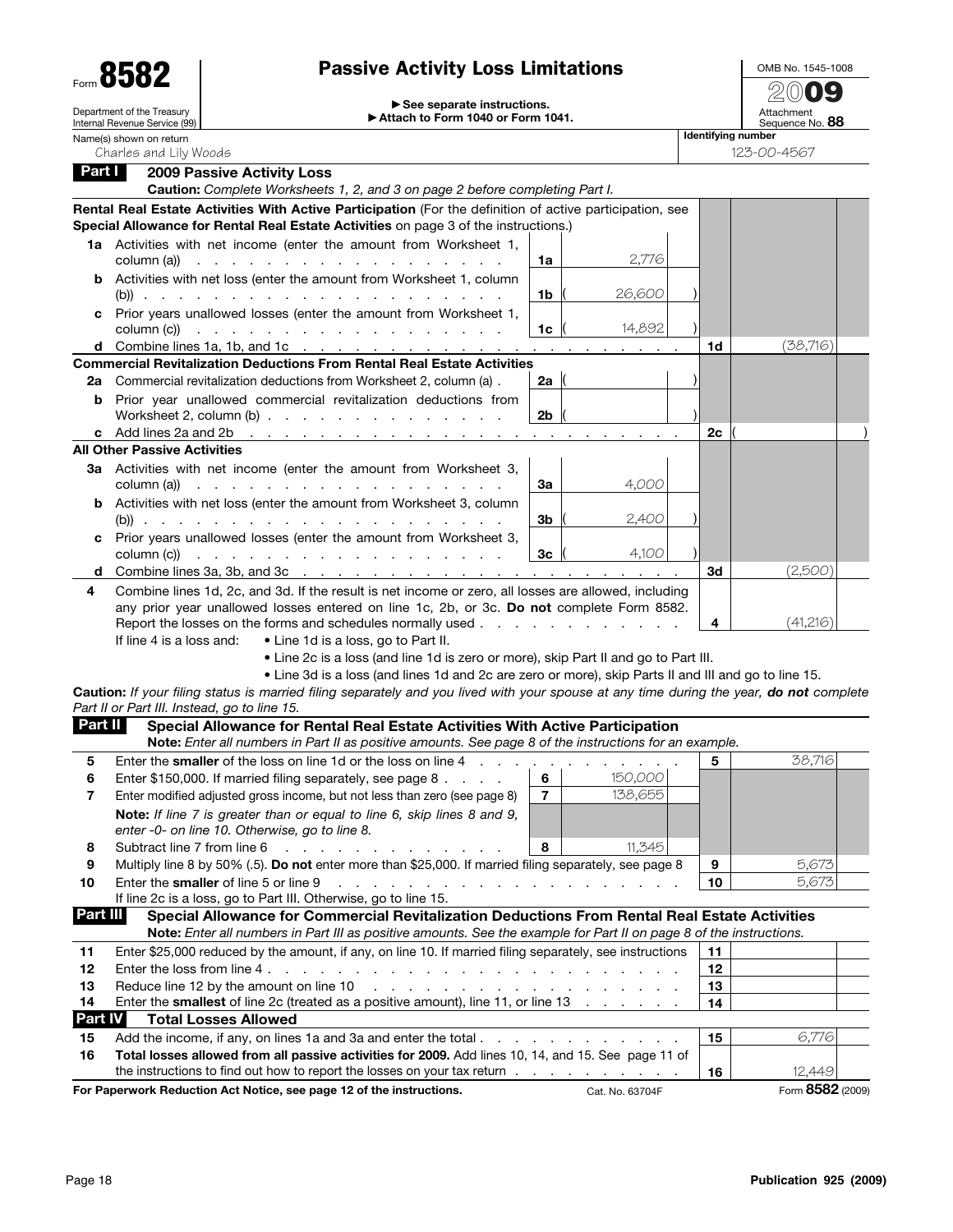| Caution: The worksheets must be filed with your tax return. Keep a copy for your records.<br>Worksheet 1-For Form 8582, Lines 1a, 1b, and 1c (See pages 7 and 8 of the instructions.) |                                                                                |                           |          |                                                  |           |                          |                                               |  |  |  |
|---------------------------------------------------------------------------------------------------------------------------------------------------------------------------------------|--------------------------------------------------------------------------------|---------------------------|----------|--------------------------------------------------|-----------|--------------------------|-----------------------------------------------|--|--|--|
| <b>Name of activity</b>                                                                                                                                                               | <b>Current year</b>                                                            |                           |          | <b>Prior years</b>                               |           | Overall gain or loss     |                                               |  |  |  |
|                                                                                                                                                                                       | (a) Net income<br>(line 1a)                                                    | (b) Net loss<br>(line 1b) |          | (c) Unallowed<br>loss (line 1c)                  |           | (d) Gain                 | (e) Loss                                      |  |  |  |
| Activity A                                                                                                                                                                            | 2,776                                                                          |                           | (15,000) |                                                  | (6,667)   |                          | (18,891)                                      |  |  |  |
| Activity B                                                                                                                                                                            |                                                                                |                           | (11,600) |                                                  | (8,225)   |                          | (19, 825)                                     |  |  |  |
|                                                                                                                                                                                       |                                                                                |                           |          |                                                  |           |                          |                                               |  |  |  |
| Total. Enter on Form 8582, lines 1a, 1b,<br>and 1c $\ldots$ $\ldots$ $\ldots$ $\ldots$                                                                                                | 2.776                                                                          |                           | (26,600) |                                                  | (14,892)  |                          |                                               |  |  |  |
| Worksheet 2-For Form 8582, Lines 2a and 2b (See page 8 of the instructions.)                                                                                                          |                                                                                |                           |          |                                                  |           |                          |                                               |  |  |  |
| Name of activity                                                                                                                                                                      | (a) Current year<br>deductions (line 2a)                                       |                           |          | (b) Prior year<br>unallowed deductions (line 2b) |           | (c) Overall loss         |                                               |  |  |  |
|                                                                                                                                                                                       |                                                                                |                           |          |                                                  |           |                          |                                               |  |  |  |
| Total. Enter on Form 8582, lines 2a and<br>2b                                                                                                                                         |                                                                                |                           |          |                                                  |           |                          |                                               |  |  |  |
| Worksheet 3-For Form 8582, Lines 3a, 3b, and 3c (See page 8 of the instructions.)                                                                                                     |                                                                                |                           |          |                                                  |           |                          |                                               |  |  |  |
|                                                                                                                                                                                       | <b>Current year</b>                                                            |                           |          | <b>Prior years</b>                               |           |                          | <b>Overall gain or loss</b>                   |  |  |  |
| <b>Name of activity</b>                                                                                                                                                               | (a) Net income<br>(line 3a)                                                    | (b) Net loss<br>(line 3b) |          | (c) Unallowed<br>loss (line 3c)                  |           | (d) Gain                 | (e) Loss                                      |  |  |  |
| Partnership #1                                                                                                                                                                        | 4,000                                                                          |                           |          |                                                  | (2,600)   | 1,400                    |                                               |  |  |  |
| Partnership #4                                                                                                                                                                        |                                                                                |                           | (2,400)  |                                                  | (1,500)   |                          | (3,900)                                       |  |  |  |
| Total. Enter on Form 8582, lines 3a, 3b,                                                                                                                                              |                                                                                |                           |          |                                                  |           |                          |                                               |  |  |  |
| and 3c $\ldots$ $\ldots$ $\ldots$ $\ldots$<br>Worksheet 4-Use this worksheet if an amount is shown on Form 8582, line 10 or 14 (See page 9 of the instructions.)                      | 4,000                                                                          |                           | (2,400)  |                                                  | (4,100)   |                          |                                               |  |  |  |
|                                                                                                                                                                                       | Form or schedule                                                               |                           |          |                                                  |           |                          |                                               |  |  |  |
| <b>Name of activity</b>                                                                                                                                                               | and line number<br>to be reported on<br>(see instructions)                     | (a) Loss                  |          | (b) Ratio                                        |           | (c) Special<br>allowance | (d) Subtract<br>column (c) from<br>column (a) |  |  |  |
| Activity A                                                                                                                                                                            | Sch E, line 23                                                                 |                           | 18,891   | .487938                                          |           | 2,768                    | 16,123                                        |  |  |  |
| Activity B                                                                                                                                                                            | Sch E, line 23                                                                 |                           | 19,825   | .512062                                          |           | 2,905                    | 16,920                                        |  |  |  |
| Total                                                                                                                                                                                 |                                                                                |                           | 38,716   | 1.00                                             |           | 5,673                    | 33,043                                        |  |  |  |
| Worksheet 5-Allocation of Unallowed Losses (See page 9 of the instructions.)                                                                                                          |                                                                                |                           |          |                                                  |           |                          |                                               |  |  |  |
| Name of activity                                                                                                                                                                      | Form or schedule<br>and line number<br>to be reported on<br>(see instructions) |                           | (a) Loss |                                                  | (b) Ratio |                          | (c) Unallowed loss                            |  |  |  |
| Activity A                                                                                                                                                                            | Sch E, line 23                                                                 |                           |          | 16,123                                           | .436429   |                          | 15,512                                        |  |  |  |
| Activity B                                                                                                                                                                            | Sch E, line 23                                                                 |                           |          | 16,920                                           | .458003   |                          | 16,279                                        |  |  |  |
| Partnership #4                                                                                                                                                                        | Sch E, line 28D                                                                |                           |          | 3,900                                            | .105568   |                          | 3,752                                         |  |  |  |
| <b>Total</b>                                                                                                                                                                          |                                                                                |                           |          | 36,943                                           | 1.00      |                          | 35,543                                        |  |  |  |

Form **8582** (2009)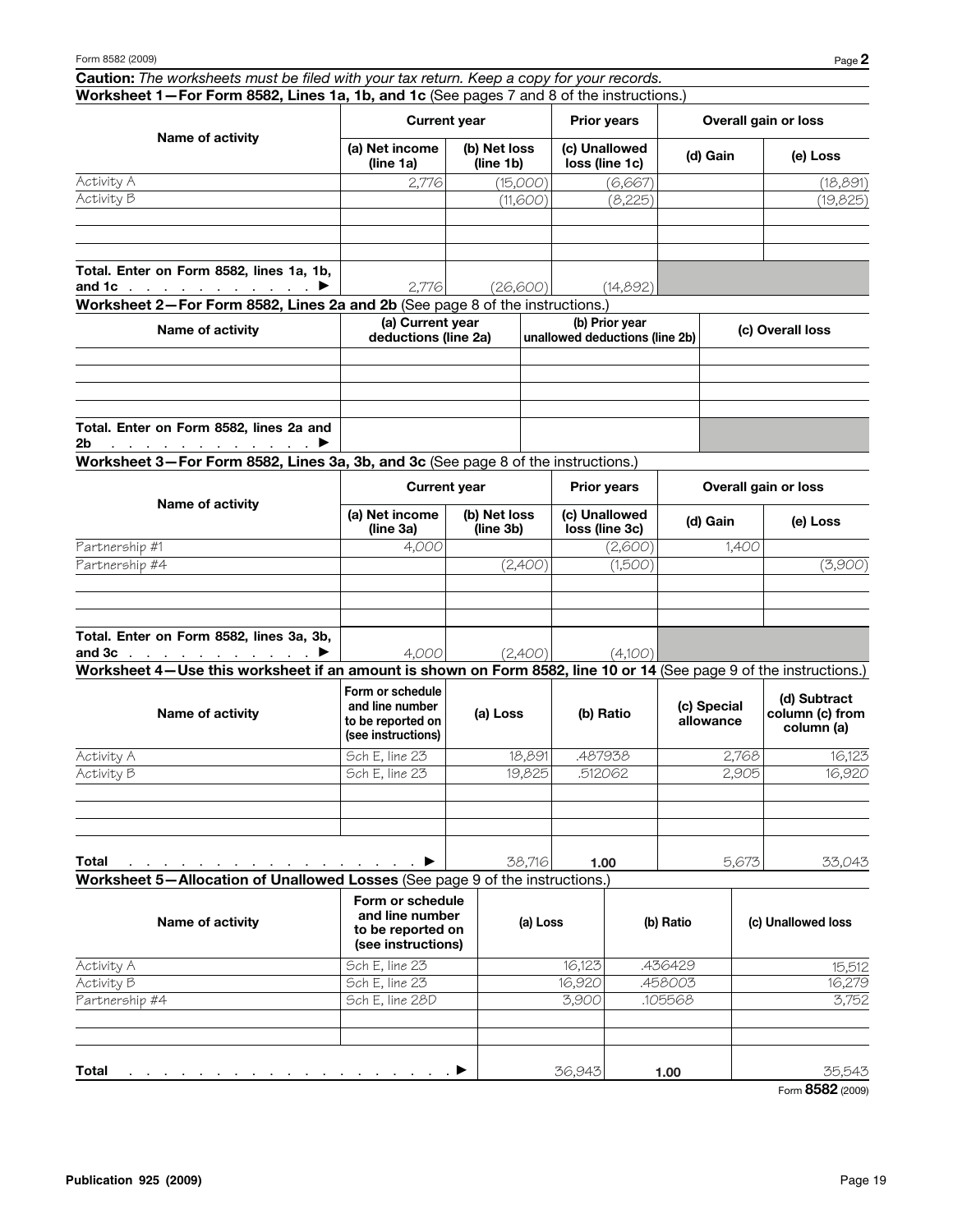# **Worksheet 6—Allowed Losses** (See pages 9 and 10 of the instructions.)

| Name of activity | Form or schedule<br>and line number to<br>be reported on (see<br>instructions) | (a) Loss | (b) Unallowed loss | (c) Allowed loss |
|------------------|--------------------------------------------------------------------------------|----------|--------------------|------------------|
| Activity A       | Sch E, line 23                                                                 | 21,667   | 15,512             | 6,155            |
| Activity B       | Sch E, line 23                                                                 | 19,825   | 16,279             | 3,546            |
| Partnership #4   | Sch E, line 28D                                                                | 3,900    | 3,752              | 148              |
|                  |                                                                                |          |                    |                  |
| <b>Total</b>     |                                                                                | 45,392   | 35,543             | 9,849            |

**Worksheet 7—Activities With Losses Reported on Two or More Forms or Schedules** (See page 10 of the instructions.)

| Name of activity:                                                                                                  | (a) | (b) | (c) Ratio | (d) Unallowed<br>loss | (e) Allowed loss |
|--------------------------------------------------------------------------------------------------------------------|-----|-----|-----------|-----------------------|------------------|
| Form or schedule and line number<br>to be reported on (see<br>instructions):<br>__________________________________ |     |     |           |                       |                  |
| 1a Net loss plus prior year unallowed<br>$loss from form or schedule$ .<br>Net income from form<br>b<br>or         |     |     |           |                       |                  |
| schedule<br>▶<br>c Subtract line 1b from line 1a. If zero or less, enter -0- ▶                                     |     |     |           |                       |                  |
| Form or schedule and line number<br>to be reported on (see<br>instructions):                                       |     |     |           |                       |                  |
| 1a Net loss plus prior year unallowed<br>$loss from form or schedule$ .                                            |     |     |           |                       |                  |
| Net income from form or<br>b<br>schedule<br>▶                                                                      |     |     |           |                       |                  |
| c Subtract line 1b from line 1a. If zero or less, enter -0- ▶                                                      |     |     |           |                       |                  |
| Form or schedule and line number<br>to be reported on (see                                                         |     |     |           |                       |                  |
| 1a Net loss plus prior year unallowed<br>loss from form or schedule . ▶                                            |     |     |           |                       |                  |
| Net income from form<br>b<br>or<br>schedule<br>▶                                                                   |     |     |           |                       |                  |
| c Subtract line 1b from line 1a. If zero or less, enter -0- ▶                                                      |     |     |           |                       |                  |
|                                                                                                                    |     |     | 1.00      |                       | $5 - 0$          |

Form **8582** (2009)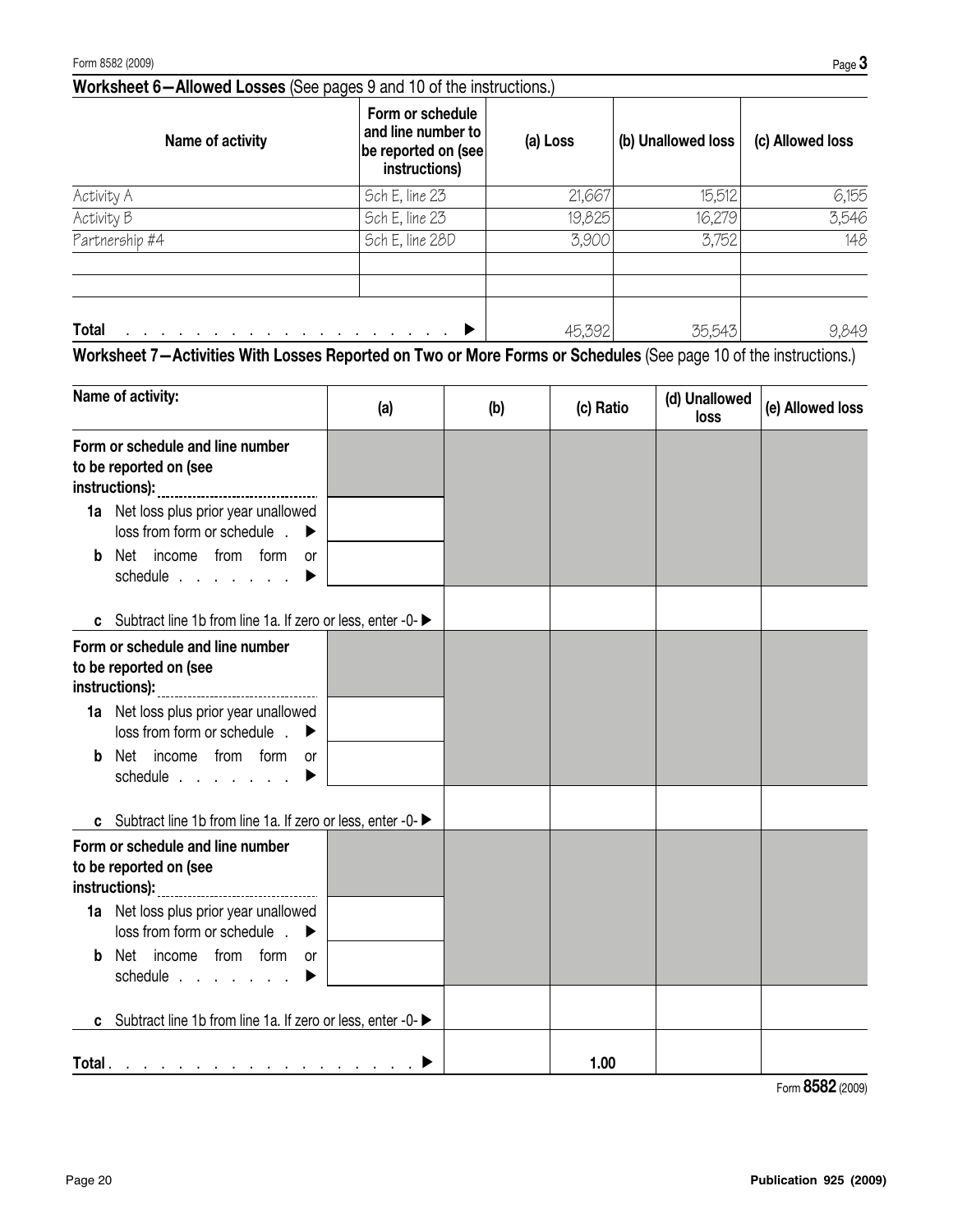You treat any loss that is disallowed because of fewer individuals.<br>the at-risk limits as a deduction from the same. To figure if more than 50% in value of the the at-risk limits as a deduction from the same<br>activity in the next tax year. If your losses from stock is owned by five or fewer individuals, apply<br>an at-risk activity are allowed, they are subject to the following rules



the first part of this publication.

- -
	- investment in the activity.
- 

**Loss limits for partners and S corporation** 1. Holding, producing, or distributing motion ment leasing means the leasing, purchasing, **shareholders.** Three separate limits apply to picture films or video tapes. servicing,

- -
	- b. The shareholder's stock plus any loans the contract of the shareholder's stock plus any loans 1978).<br>The equipment leasing exclusion also is not the shareholder makes to the corpora-
- 
- 

K-1 (Form 1065) and Shareholder's Instructions<br>for Schedule K-1 (Form 1120S). Sinne State Schedule K-1 (Form 1120S).

partners and S corporation shareholders), es- traction or furnishing transportation, **Special exception for qualified corporations.** tates, trusts, and certain closely held corpora- communications, electrical energy, gas, A qualified corporation is not subject to the tions (other than S corporations). water, or sewage disposal services, at-risk limits for any qualifying business carried

- You must apply the at-risk rules before is considered owned proportionately by its 4. A single purpose agricultural or horticul-<br>the passive activity rules discussed in shareholders, partners, or beneficiaries.
- Exception for holding real property placed in<br>the district of the section of the section of the districtions from the activity for the year<br>(including depreciation or amortization allowed the district of the dis-<br>over inco
	-
- Form of the year. Income does not include<br>
income from the recapture of previous losses<br>
(discussed later, under Recapture Rule).<br>
The year. Income does not include<br>
(discussed later, under Recapture Rule).<br>
The state stat
	- b. You are not at risk for some of your considered owned by the individual under making real investment in the activity.

- 
- 
- 
- 
- 
- 

See Limitations on Losses, Deductions, and erty includes any property that is or has been cannot exclude this leasing activity from the Credits in Partner's Instructions for Schedule subject to depreciation or amortization subject to depreciation or amortization and is: at-risk rules under the equipment leasing exclu-

- 
- 
- The at-risk limits apply to individuals (including a. Used in manufacturing, production, ex-<br>
Section 465(c) of the Internal Revenue Code.
- **Closely held corporation.** For the at-risk b. A research facility used for the activities
	-
	-
	-
	-

rule (2) to consider another the owner of bolding real property. For example, making per-<br>sonal property, such as furniture, and services<br>activity that is covered by the at-risk and services are sonal property, such as fur activity that is covered by the at-risk  $\begin{array}{r} 5. \text{Stock that may be considered owned by} \end{array}$  available when renting a hotel or motel room or a rules, and  $\begin{array}{r} \text{and} \end{array}$ an individual under either rule (2) or (3) is furnished apartment is considered incidental to considered owned by the individual under  $\frac{1}{2}$  making real property available as living accom-

2. You must file Form 6198 if you are en-<br>gaged in an activity included in (6) under<br>Activities Covered by the At-Risk Rules<br>and you have borrowed amounts de-<br>scribed in *Certain borrowed amounts ex*-<br>cluded under At-Risk

spectively. The limits determine the amount of and singlection 1245 property, including clude the leasing of master sound recordings<br>the loss each partner or shareholder can deduct personal property and certain other tangi lithographs of artwork, or musical tapes. A<br>1. The adjusted basis of: 4. Exploring for, or exploiting, oil and gas.<br>1. The partner's partnership interest or 4. Exploring for or exploiting geothermal de-<br>1. The partner's pa a. The partner's partnership interest, or b. Exploring for, or exploiting, geothermal de-<br>b. The shareholder's stock plus any loans and the started after September them as equipment leasing for the gross re-<br>b. The shareho

tion,<br>
6. Any other activity not included in (1)<br>
through (5) that is carried on as a trade or<br>
through (5) that is carried on as a trade or<br>
business or for the production of income.<br>
and video tanes farming oil and gas p 2. The at-risk rules, and business or for the production of income. and video tapes, farming, oil and gas properties, and geothermal deposits. For example, if a<br>**3.** Section 1245 property. Section 1245 prop- closely held corporation leases a video tape, it<br>See Limitations on Losses, Deductions, and erty includes any property that is or ha

for Schedule K-1 (Form 1120S).<br>**2. Other tangible property (other than a build- Controlled group of corporations.** A con-<br>2. Other tangible property (other than a build- trolled group of corporations is subject to specia <sup>2.</sup> Other tangible property (other than a build-<br>ing or its structural components) that is: rules for the equipment leasing exclusion. See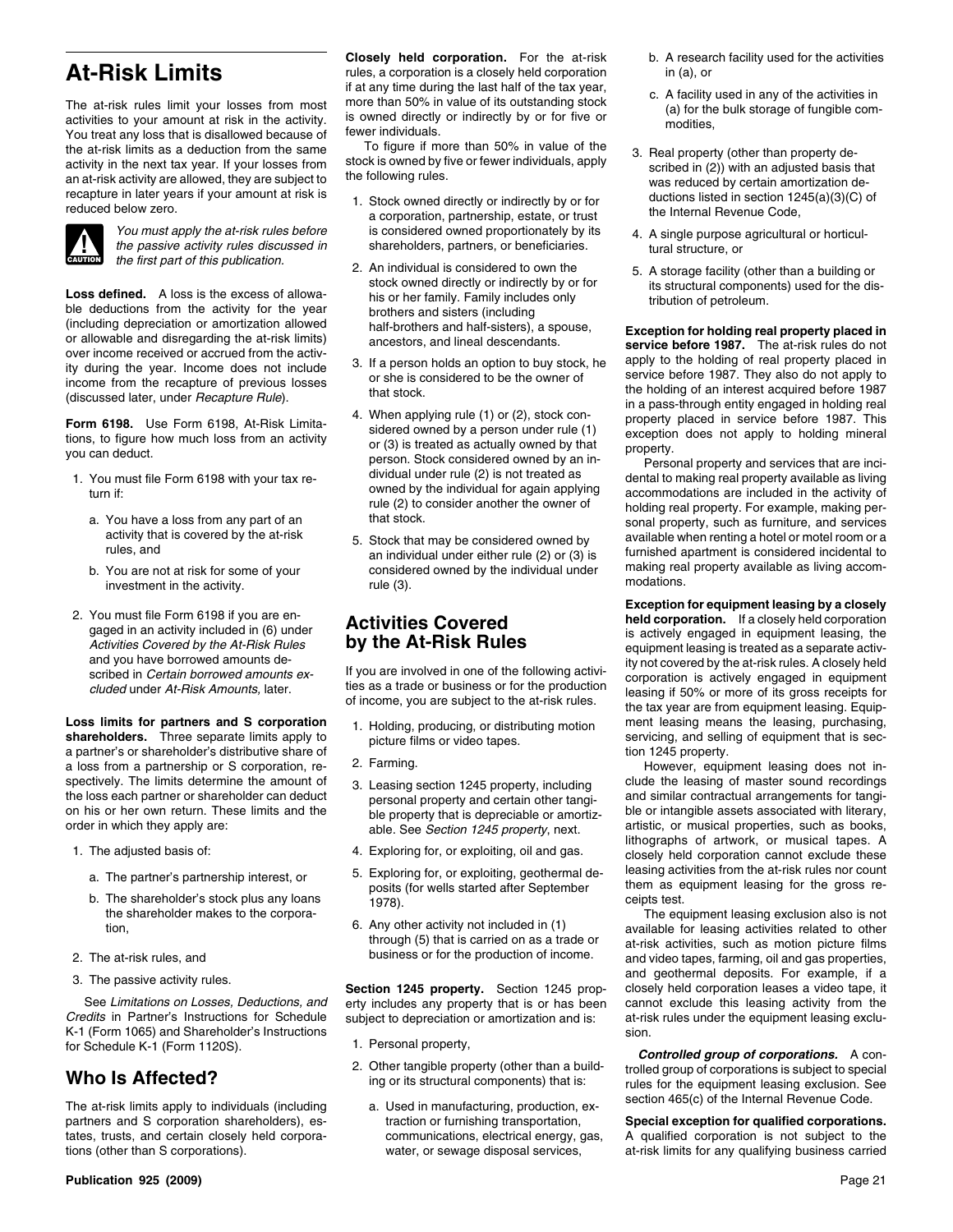tion is a closely held corporation, defined earlier,  $\alpha$  trade or business are treated as one activity if:<br>that is not:

- A personal holding company, or
- 

- -
	- stock of the corporation at any time dur-<br>ing the tax year. (The rules for construc-<br>tive ownership of stock in section 318 of<br>the Internal Revenue Code apply. How-<br>ever, in applying these rules, an owner<br>of 5% or more, ra ate share of any stock owned by the entity of and gas properties, and corporation.)
- business. the final business of the at-risk rules.
- 3. The business is not an excluded business. **At-Risk Amounts** tor of both trusts, Generally, an excluded business means<br>equipment leasing as defined, earlier,  $\frac{M}{V}$  are at risk in any activity for:<br>equipment leasing as defined, earlier,  $\frac{M}{V}$  are at risk in any activity for: equipment leasing as defined, earlier,<br>
under *Exception for equipment leasing by*<br>
a *closely held corporation*, and any busi-<br>
a *closely held corporation*, and any busi-<br>
ness involving the use, exploitation, sale, you tapes, or tangible or intangible assets assimilar properties. The state of the state of the state of the state of the state of the state of the state of

Generally, you treat your activity involving each Amounts borrowed. You are at risk for **•** The grantor and fiduciary, or the fiduciary film or video tape, item of leased section 1245 **Amounts borrowed**. You are at risk for • The grantor and fiduciary, or the fiduciary re property, farm, oil and gas property, or geother-<br>amounts borrowed to use in the activity trust of any trust of any trust of any trust, the activity if you<br>and property as a separate activity. In addition are personally li

is treated as a separate activity.<br> **Activities described in** (6) under Activities Coveraged by property you contributed<br> **Cualified corporation.** A qualified corporation of a qualified corporation of a qualified corporat

- You actively participate in the manage-
- section 269A(b) of the Internal Revenue partnership or S corporation and 65% or amount only once.<br>Code, but determined by substituting 5% more of its losses for the tax year are

a. One full-time employee whose services tors that indicate active participation include a. One fun-time employee whose services<br>were in the active management of the<br>business, and<br>b. Three full-time nonowner employees<br>b. Three full-time nonowner employees<br>b. Three full-time nonowner employees<br>b. Three full-tim Three full-time nonowner employees ployees. Factors that indicate a lack of active • Amounts borrowed from a person having<br>whose services were directly related to participation include lack of control in managing whose services were directly related to participation include lack of control in managing an interest in the activity as a creditor, or<br>the business. A nonowner employee is and operating the activity, having authority only an employee who does not own more to discharge the manager of the activity, and Amounts borrowed after May 3, 2004, se-<br>than 5% in value of the outstanding having a manager of the activity who is an inde-<br>stock of the corp

- 
- 
- 
- Geothermal properties. •

employee benefit plans for the tax year or S corporation shareholders may treat the proexceed 15% of the gross income from the duction of both films or video tapes as one activ-<br>business the fiduciaries of two different trusts, or<br>husiness the at-risk rules.

- 
- 
- sociated with literary, artistic, musical, or a. You are personally liable for repayment, poration,
	-

mal property as a separate activity. In addition, are personally liable for repayment. You are also<br>each investment that is not a part of a trade or<br>business is treated as a separate activity.<br>business is treated as a sepa ing of section 1245 property that is placed in the date the property is pledged) less any prior • Two S corporations if the same persons service in any tax year of the partnership or S (or superior) claims to which it is s (or superior) claims to which it is subject. How- own more than 10% in value of the outcorporation as one activity. ever, no property will be taken into account as standing stock of each corporation,

on by the corporation. Each qualifying business **Aggregation of Activities** security if it is directly or indirectly financed by

tribution to an activity, you cannot in-You actively participate in the manage-<br>ment of the trade or business, or example contribution and the amount borrowed to finance **!** contribution and the amount borrowed to finance  $\bullet$  A personal service corporation (defined in  $\bullet$  The trade or business is carried on by a  $\qquad$  the contribution. You may increase your at-risk

Code, but determined by substituting 5% more of its losses for the tax year are<br>for 10%).<br>**Qualifying business.** A qualifying business are the management of the trade or<br>sany active business if all of the following apply.<br> 1. During the entire 12-month period ending through (5) of that earlier discussion. at risk if you borrowed the money from a person<br>on the last day of the tax year, the corpora-<br>tion had at least:<br>pends on all the facts an

- 
- 
- Amounts borrowed after May 3, 2004, se-

- more, of the value of a corporation's **•** Films and video tapes, ual's brothers and sisters, half-brothers stock is considered to own a proportion-<br>ate share of any stock owned by the and half-sisters, spouse, and half-sisters, spouse, ancestors (par-<br>ate share of any stock owned by the scendants (children, grandchildren, etc.),
- 2. Deductions due to the business that are<br>allowable to the corporation as business<br>expenses and as contributions to certain produces two films or video tapes, the partners<br>expenses and as contributions to certain produces
	- ent trusts, if the same person is the gran-
	-
	- lease, or other disposition of master sound each output of master sound and an individual who owns recordings, motion picture films, video if:<br>
	if:<br>
	tapes, or tangible or intangible assets as-<br>
	value of the outstanding sto
- A trust fiduciary and a corporation of which b. You pledge property (other than prop- more than 10% in value of the outstanding erty used in the activity) as security for stock is owned directly or indirectly by or<br>for the trust or by or for the graphor of the **Separation of Activities** the loan. The loan. The trust or by or for the grantor of the grantor of the grantor of the grantor of the grantor of the grantor of the grantor of the grantor of the grantor of the grantor of th trust,
	-
	-
	-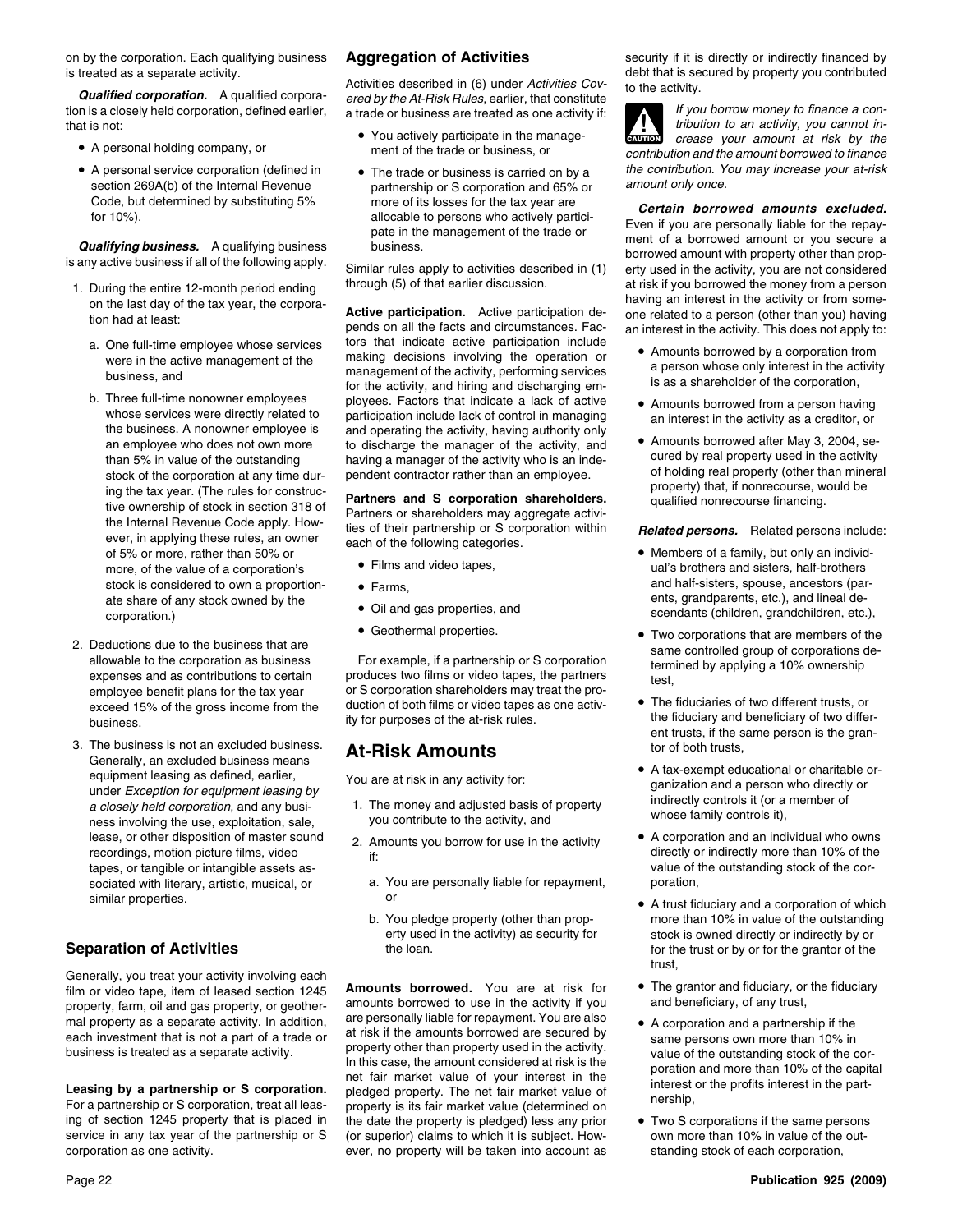- An S corporation and a regular corporation **Amounts Not At Risk** A person from which you acquired the if the same persons own more than 10% property or a person related to that per-
- A partnership and a person who owns di-<br>rectly or indirectly more than 10% of the real similar arrangements. rectly or indirectly more than 10% of the
- Two partnerships if the same persons di-
- 
- 

- 
- 
- 
- 

Effect of increasing amounts at risk in sub-<br>
sequent years. Any loss that is allowable in a<br>
particular year reduces your at-risk investment<br>
(but not below zero) as of the beginning of the<br>
next tax year and in all succe that activity. If you have a loss that is more than<br>your at-risk amount, the loss disallowed will not<br>be allowed in later years unless you increase<br>the business of lending money. The most com-<br>positive amount), or the business of lending money. The most com-<br>
your at-risk amount. Losses that are suspended mon example is a bank.<br>
because they are greater than your investment<br>
However, none of the following persons can<br>
example is a b because they are greater than your investment<br>that is at risk are treated as a deduction for the the a qualified person.<br>activity in the following year. Consequently, if  $\bullet$  A person related to you in one of the ways that your amount at risk increases in later years, you listed under Related persons, earlier. The recapture rule. may deduct previously suspended losses to the However, a person related to you may be extent that the increases in your amount at risk a qualified person if the nonrecourse fiexceed your losses in later years. However, eancing is commercially reasonable and any net loss from the activity for the tax year.

in value of the outstanding stock of each You are not considered at risk for amounts pro- son. corporation, tected against loss through nonrecourse finance A person who receives a fee due to your ing, guarantees, stop loss agreements, or other<br>similar arrangements.<br>investment in the real property or a person

capital or profits of the partnership, **Nonrecourse financing.** Nonrecourse fi- • Two partnerships if the same persons di-<br>rectly or indirectly when more than 10% of sonally liable. If you borrow money to contribute<br>the capital or profits of each,<br>a contribute the capital or profits of each,<br>a contrib

An executor of an estate and a beneficiary of any nonrecourse loan used to finance an any loss because of a binding agreem of that estate.

is considered owned proportionately by or Cualified nonrecourse financing is financing centitled to a reimbursement.<br>for its shareholders, partners, or beneficia for which no one is personally liable for repay-<br>ries. **Exam** 

- 
- 
- 
- 

4. When applying rule (1), (2), or (3), stock **Other types of property used as security.** risk.<br>
considered owned by a person under rule The rules in the next two paragraphs apply to considered owned by a person under rule<br>
(1) is treated as actually owned by that any financing incurred after August 3, 1998. You<br>
person. But, if a person constructively also can choose to apply these rules to financing

ments limiting your costs, reduce the amount property is less than 10% of the total gross fair **Recapture Rule** you have at risk.

- 
- 

• Two persons who are engaged in busi-<br>
in the activity, the loan is a nonrecourse loan.<br>
The activity, the loan is a nonrecourse loan.<br>
You are not considered at risk for your share<br>
The activity, the loan is a nonrecours

To determine the direct or indirect ownership<br>of the outstanding stock of a corporation, apply<br>the activity.<br>In the activity.<br>In the activity.<br>In the activity.<br>In the activity.<br>In the activity.<br>In the activity.<br>In the acti

• Borrowed by you in connection with the mortgage, but you separately obtain insurance 2. Stock owned directly or indirectly by or for<br>an individual's family is considered owned<br>by the individual. The family of an individual owned<br>by the individual. The family of an individual of the Secured by real property by the individual. The family of an individ-<br>ual includes only brothers and sisters, ity, it is extent of the personal liability to ity, the uninsured portion of the personal liability to the sisters, its state of the personal liability to half-brothers and half-sisters, a spouse,<br>an exposed. You can include in the ancestors, and lineal descendants.<br>an ownership interect and ear of amount you have at risk the amount of any ancestors, and lineal descendants.<br>
and interest, and an ownership interest, and an ownership interest, and an ownership interest, and an ownership interest, and premium which you have at risk the amount of any factors, an Figure 1.1 a corporation owned by and the corporation of the insurance. However, if you obtained windividual (other than by applying rule (2)) since the insurance or insurance or insurance protecting your-<br>is considered ow

owns stock because of rule (2) or (3), he or<br>she does not own the stock for purposes of that, you under the amounts at risk as a<br>applying either rule (2) or (3) to make an-<br>applying these rules to years ending<br>applying the

- 
- A person related to you in one of the ways to your income from that activity under this listed under Related persons, earlier, recapture rule.

Do not use the recapture income to reduce your deduction of suspended losses may be on the same terms as loans involving un-<br>
limited by the passive loss rules.<br>
Inited by the passive loss rules.<br>
Inited by the passive loss rules. duction for the activity in the next tax year.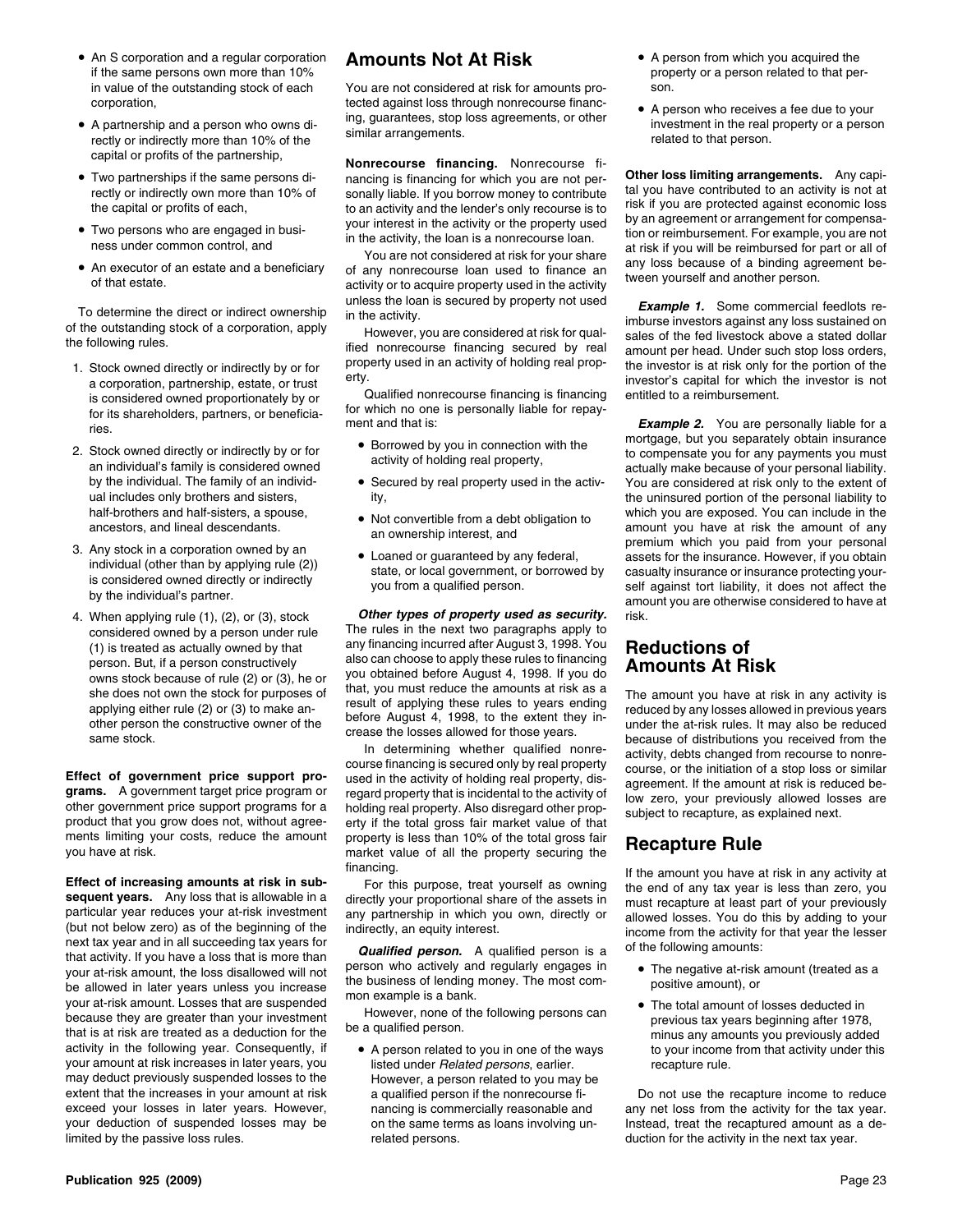**Pre-1979 activity.** If the amount you had at individual's native language is not English, some . Figure your withholding allowances using risk in an activity at the end of your tax year that clinics can provide multilingual information the withholding calculator online at www.<br>began in 1978 was less than zero, you apply the about taxpayer rights and responsi began in 1978 was less than zero, you apply the about taxpayer rights and responsibilities. For *irs.gov/individuals.*<br>preceding rule for the recapture of losses by more information, see Publication 4134, Low preceding rule for the recapture of losses by more information, see Publication 4134, Low • Determine if Form 6251 must be filed by substituting that negative amount for zero. For Income Taxpayer Clinic List. This publicat substituting that negative amount for zero. For Income Taxpayer Clinic List. This publication is<br>example, if your at-risk amount for zero. For Income Taxpayer Clinic List. This publication is<br>was minus \$50, you will recapt when your at-risk amount goes below minus local IRS office. • Sign up to receive local and national tax \$50. https://www.facebook.com/intervalue.com/intervalue.com/intervalue.com/intervalue.com/intervalue.com/intervalue.com/intervalue.com/intervalue.com/intervalue.com/intervalue.com/intervalue.com/intervalue.com/intervalue.c

You can get help with unresolved tax issues,<br>
order free publications and forms, ask tax ques-<br>
TeleTax topics (recorded tax information) you<br>
real ways. By selecting the method that is best<br>
an listen to on your telephone

**Contacting your Taxpayer Advocate.** The forms, instructions, and publications, and publications, and publications, and publications, and publications, and publications, and publications, and publications, and publications Taxpayer Advocate Service (TAS) is an inde-<br>pendent organization within the IRS whose em-<br>paring your return is available nationwide from should receive your redurin 10 days. ployees assist taxpayers who are experiencing IRS-trained volunteers. The Volunteer Income economic harm, who are seeking help in resolv-<br>
ing tax problems that have not been resolved help low-income taxpayers and the Tax Coun-<br>
through normal channels, or who believe that an seling for the Elderly (TCE) program through normal channels, or who believe that an seling for the Elderly (TCE) program is designed<br>IRS system or procedure is not working as it to assist taxpayers age 60 and older with their face-to-face help solving tax pr IRS system or procedure is not working as it to assist taxpayers age 60 and older with their<br>should. Here are seven things every taxpayer tax returns. Many VITA sites offer free electronic every business day in IRS Taxpaye

- 
- 
- You may be eligible for TAS help if you Tax-Aide counseling program. To find the near-<br>have tried to resolve your tax problem est AARP Tax-Aide site, call 1-888-227-7669 or<br>through normal IRS channels and have visit AARP
- TAS helps taxpayers whose problems are to www.irs.gov and enter keyword VITA in the the COTTTADD equipment, can<br>causing financial difficulty or significant upper right-hand corner. 1-800-829-4059 to ask tax questions or representation. This includes businesses site at www.irs.gov 24 hours a day, 7 • TeleTax topics. Call 1-800-829-4477 to lis-<br>as well as individuals.
- TAS employees know the IRS and how to  $\bullet$  E-file your return. Find out about commer-<br> help you understand what needs to be available free to eligible taxpayers. your 2009 refund, call 1-800-829-1954<br>1-800-829-1954 done to resolve it, and stay with you every
- TAS has at least one local taxpayer advocate in every state, the District of Colum-<br>
bia, and Puerto Rico, You can advocate, whose number is in your<br>
local advocate, whose number is in your effect of Colum-<br>
local advoc
- You can learn about your rights and re-<br>sponsibilities as a taxpayer by visiting our dions.<br>online tax toolkit at www.taxtoolkit.irs.gov. Order IRS products online. https://www.taxtoolkit.irs.gov. Order IRS products

The Low Income Taxpayer Clinic program • Search publications online by topic or return refund, call 1-800-829-1954.<br>Serves individuals who have a problem with the keyword. serves individuals who have a problem with the IRS and whose income is below a certain level. **In the set of the set of the colle** and whose income is below a certain level.<br>LITCs are independent from the IRS. Most **Depublies and the afficial suidence services**. To e LITCs are independent from the IRS. Most<br>LITCs can provide representation before the<br>IRS or in court on audits, tax collection disputes,<br>IRS or in court on audits, tax collection disputes,<br>IRS or in court on audits, tax co IRS or in court on audits, tax collection disputes, • View Internal Revenue Bulletins (IRBs) we use several methods to evaluate the quality and other issues for free or a small fee. If an published in the last few years. The of our telephone services. One method is for a

**Free tax services.** To find out what services • Get information on starting and operating are available, get Publication 910, IRS Guide to a small business.<br>Free Tax Services. It contains lists of free tax **How To Get Tax Help Free Tax Services. It contains lists of free tax** including publications, services, and free tax education and assistance

paring your return is available nationwide from should. Here are seven things every taxpayer tax returns. Many VITA sites offer free electronic every business day in IRS Taxpayer As-<br>should know about TAS: filing and all volunteers will let you know about sistance Cente TAS is your voice at the IRS. This credits and deductions you may be entitled to a plain IRS letters, request adjustments to entitled to claim. To find the nearest VITA or TCE site, call your account, or help you set up a • Our service is free, confidential, and tai- 1-800-829-1040. **The ment plane of the ment plane Call your local Taxpayer Assis-**

• TAS helps taxpayers whose problems are  $\frac{10 \text{ } \text{WWW} \cdot \text{irs.gov}}{1000 \text{ } \text{R}}$  in the  $\frac{1}{1000 \text{ } \text{R}}$  to TTY/TDD equipment, call the  $\frac{1}{1000 \text{ } \text{R}}$  and enter keyword "VITA" in the  $\frac{1}{1000 \text{ } \text{R}}$  to ask t



- TAS employees know the IRS and how to  $E$ -file your return. Find out about commer-<br>
navigate it. We will listen to your problem, cial tax preparation and e-file services Refund information. To check the status of<br>
help
- step of the way until your problem is re-<br>solved.<br>• TAS has at least one local taxnaver advo-<br>• TAS has at least one local taxnaver advo-<br>• TAS has at least one local taxnaver advo-<br>• TAS has at least one local taxnaver ad
- Download forms, instructions, and publica- status of your refund and are not given the Download forms, instructions, and publica- status of your refund and are not given the
	-
	-
	-
	-
	-
- 
- 
- 
- 



- for you, you will have quick and easy access to exact ucts are available on request in a variety of the the tons. Call 1-800-TAX-FORM alternative formats for people with disabilities. (1-800-829-3676) to order current-year
	- Asking tax questions. Call the IRS with
	- Solving problems. You can get lored to meet your needs.<br>
	As part of the TCE program, AARP offers the<br>
	Nou may be eligible for TAS help if you<br>
	Tax-Aide counseling program. To find the near-<br>
	tacts or look in the phone book under<br>
	tacts or look in the p
		- procedure just isn't working as it should. For more information on these programs, go TTY/TDD equipment. If you have access<br>TAS helps taxpayers whose problems are to www.irs.gov and enter keyword "VITA" in the to TTY/TDD
			- days a week to: ten to pre-recorded messages covering<br>  $\frac{1}{2}$
		- done to resolve it, and stay with you every<br>step of the way until your problem is re-<br>alternation 24 hours a
	- Other refund information. To check the Low Income Taxpayer Clinics (LITCs).<br> **Low Income Taxpayer Clinics (LITCs).**<br>
	Search publications online by topic or status of a prior year refund or amended<br>
	return refund. call 1-800-829-1954.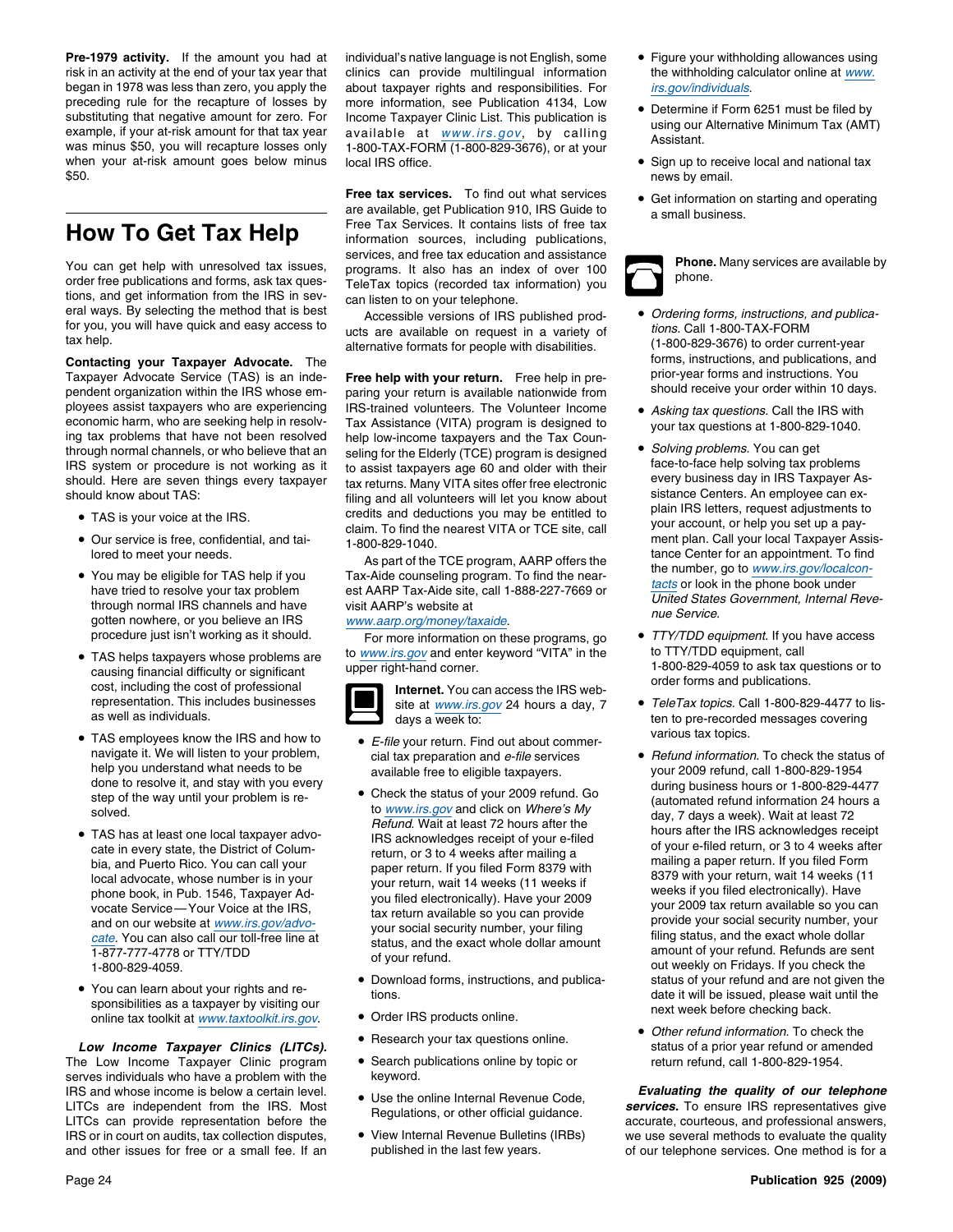second IRS representative to listen in on or can call your local Center and leave a • Prior-year forms, instructions, and publicarecord random telephone calls. Another is to ask message requesting an appointment to re-<br>some callers to complete a short survey at the solve a tax account issue. A representasome callers to complete a short survey at the solve a tax account issue. A representa-<br>end of the call.<br>
solve will call you back within 2 business<br>
finding side for the call.



- Products. You can walk in to many post appointment can be requested. All other offices, libraries, and IRS offices to pick up issues will be handled without an appoint **•** Internal Revenue Code—Title 26 of the<br>certain forms, instructions, and publica-<br>tions. Some IRS offices, libraries, grocery offic tions. Some IRS offices, libraries, grocery office, go to www.irs.gov/localcontacts or<br>stores, copy centers, city and county gov-<br>ernment offices. credit unions. and office States Government, Internal Revenue forms. ernment offices, credit unions, and office States Government offices Government Revenue Council supply stores have a collection of products Service.<br>
Service. Service a collection of products Service. available to print from a CD or photocopy •
- •• Services. You can walk in to your local<br>
Taxpayer Assistance Center every busi-<br>
mess day for personal, face-to-face tax<br>
help. An employee can explain IRS letters,<br>
request adjustments to your tax account,<br>
or help you tions about how the tax law applies to your individual tax return, or you are more com-<br>fortable talking with someone in person, lications. visit your local Taxpayer Assistance Center where you can spread out your records and talk with an IRS representative face-to-face. No appointment is necessary—just walk in. If you prefer, you

and of the call.<br>
and of the call.<br>
Walk-in. Many products and services<br>
are available on a walk-in basis.<br>
are available on a walk-in basis.<br>
are available on a walk-in basis.<br>
are available on a walk-in basis.<br>
are avail ongoing, complex tax account problem or <br>
a special need, such as a disability, an sponse system.<br>
appointment can be requested. All other sponse system.

from reproducible proofs. Also, some IRS **Mail.** You can send your order for offices and libraries have the Internal Rev-<br>enue Code, regulations, Internal Revenue<br>Bulletins, and Cumulative Bulletins avail-<br>Bulletins, and Cumulative Bulletins avail-<br>a response within 10 days after your request is of Bulletins, and Cumulative Bulletins avail-<br>able for research purposes. exerceived. by received. able for research purposes.



• Current-year forms, instructions, and pub-

- 
- 
- 
- 
- 
- 
- 
- 
- Two releases during the year.
- of March 2010.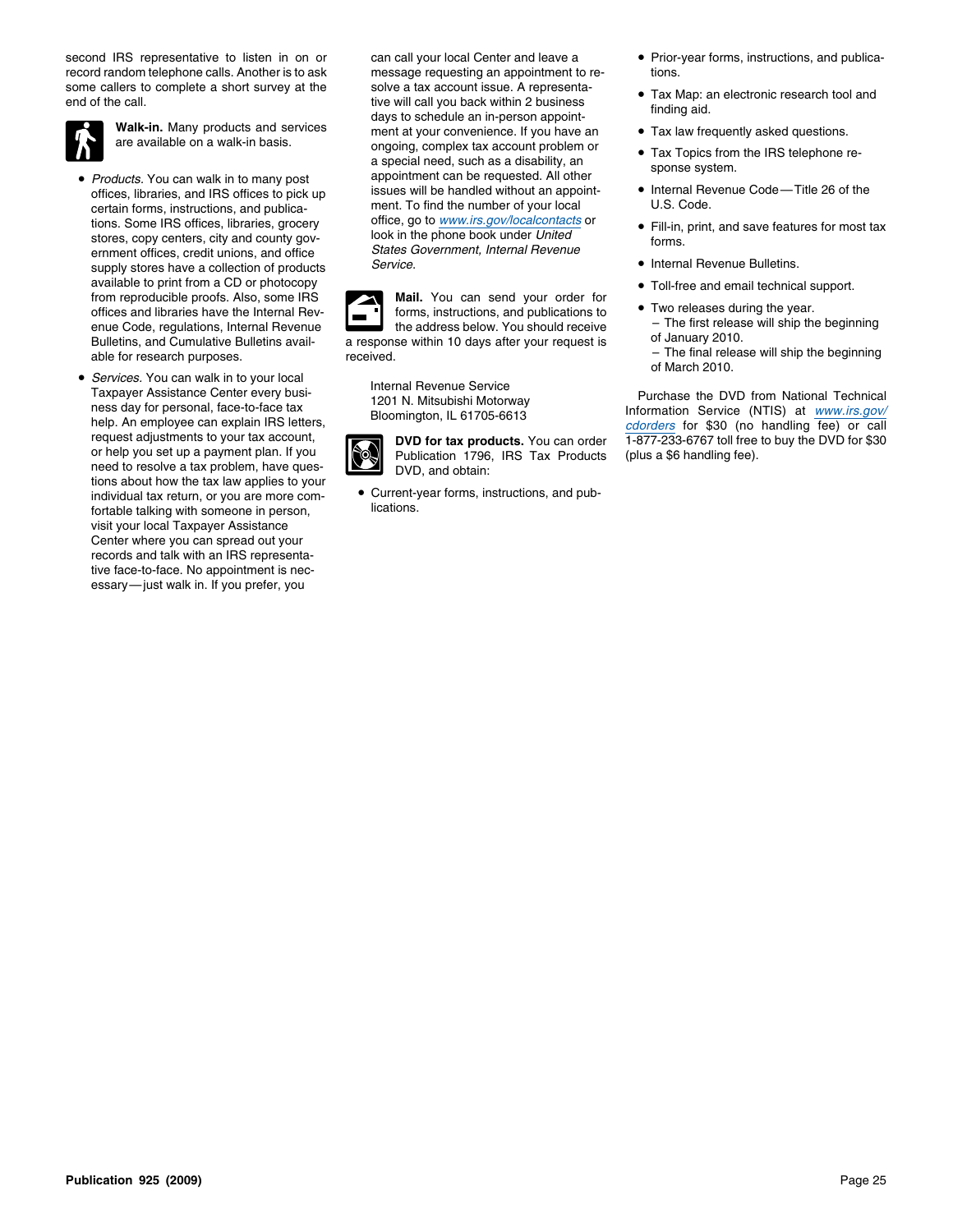To help us develop a more useful index, please let us know if you have ideas for index entries.<br>**Index** See "Comments and Suggestions" in the "Introduction" for the ways you can reach us.

| А                                                     |
|-------------------------------------------------------|
| Active participation  22                              |
| <b>Activity:</b>                                      |
| Appropriate economic                                  |
|                                                       |
| Nonpassive                                            |
|                                                       |
| Amounts borrowed  22                                  |
| Amounts not at risk  23                               |
| Appropriate economic                                  |
|                                                       |
| Assistance (See Tax help)                             |
| <b>At-risk activities:</b>                            |
| Aggregation of  22                                    |
| Separation of  22                                     |
| At-risk amounts  22                                   |
| Government price support                              |
|                                                       |
| Increasing amounts  23                                |
| Nonrecourse financing  23                             |
| At-risk limits  21                                    |
| Closely held corporation  21                          |
| Loss defined  21                                      |
|                                                       |
| S corporation                                         |
| shareholders 21                                       |
| Who is affected $\ldots \ldots \ldots$ 21             |
| At-risk rules:                                        |
| Activities covered by                                 |
| Exceptions to  21                                     |
| Excluded business  22                                 |
| Qualified corporation  22                             |
| Qualifying business 22                                |
| Recapture rule $\,\ldots\ldots\ldots\, \overline{23}$ |
|                                                       |

| Borrowed amounts |  |  |  |  |  |  |
|------------------|--|--|--|--|--|--|
|                  |  |  |  |  |  |  |

| 21<br>Comments on publication $\cdots$ $\frac{2}{ }$ Losses, closely held<br><b>Corporations:</b> | Crossly neta corporation $\dots \leq$ . Limited entrepreneur $\dots \dots$ $7$ p<br>Limited partners 5 | Real estate professional  5<br>Recapture rule under at-risk |  |  |
|---------------------------------------------------------------------------------------------------|--------------------------------------------------------------------------------------------------------|-------------------------------------------------------------|--|--|
| Controlled group of  21                                                                           | M                                                                                                      | Recharacterization of passive                               |  |  |
| Personal service  5, 8                                                                            | .                                                                                                      |                                                             |  |  |

| Active participation  22<br><b>Activity:</b>                                                                                                                      | D                                                               | $income \ldots \ldots \ldots \ldots \ldots 4$<br>More information (See Tax help)                                                                               | risk  23<br>Related persons  22                                                                                             |
|-------------------------------------------------------------------------------------------------------------------------------------------------------------------|-----------------------------------------------------------------|----------------------------------------------------------------------------------------------------------------------------------------------------------------|-----------------------------------------------------------------------------------------------------------------------------|
| Appropriate economic<br>Nonpassive  4                                                                                                                             | <b>Deductions, passive</b><br>activity  6<br>Disabled farmer  5 | N<br>Nonrecourse loan  23                                                                                                                                      | <b>Rental activity:</b><br>Active participation  3<br>Exceptions $\ldots \ldots \ldots \ldots \ldots$ 3                     |
| Amounts borrowed  22<br>Amounts not at risk  23                                                                                                                   | Disclosure requirement  7<br><b>Dispositions:</b><br>Death  10  | P                                                                                                                                                              | Phaseout rule  4<br>Real estate professional  5                                                                             |
| Appropriate economic                                                                                                                                              | Installment sale $\ldots \ldots \ldots \overline{10}$           | Participation  5<br>Material4                                                                                                                                  | Retired farmer $\ldots \ldots \ldots \ldots 5$<br>S                                                                         |
| <b>Assistance</b> (See Tax help)<br>At-risk activities:<br>Aggregation of  22<br>Separation of  22                                                                | Partial  8<br>Е<br><b>Excluded business, definition</b>         | Passive activity  2<br>Comprehensive<br>example  10<br>Credits  2                                                                                              | Section 1245 property  21<br>Self-charged interest  5<br>Separate activity  22                                              |
| At-risk amounts  22<br>Government price support<br>programs $\ldots$ 23<br>Increasing amounts $\ldots \ldots$ 23                                                  | F                                                               | Former  2<br>Grouping $\ldots \ldots \ldots \ldots \ldots$ 7                                                                                                   | <b>Significant participation passive</b><br>activities  8<br>Special \$25,000 allowance 3<br><b>Suggestions for</b>         |
| Nonrecourse financing  23<br>Closely held corporation  21<br>Loss defined $\ldots$ , , ,  21<br>Partners  21                                                      | Farmer  5<br>Form:                                              | Material participation $\ldots \ldots \overline{4}$<br>Rental  3<br>Who must use these                                                                         | publication  2<br>Surviving spouse of                                                                                       |
| S corporation<br>shareholders 21<br>Who is affected  21                                                                                                           | 8810  2<br>Former passive activity  2<br>Free tax services  24  | Passive activity<br>deductions $\ldots \ldots \ldots \ldots \ldots$ 6                                                                                          | Tax help  24<br>Taxpayer Advocate  24                                                                                       |
| At-risk rules:<br>Activities covered by  21<br>Exceptions to $\dots\dots\dots 21$<br>Excluded business  22<br>Qualified corporation  22<br>Qualifying business 22 | G<br><b>Grouping passive</b><br>activities  7<br>н              | Passive activity income  6<br>Passive income,<br>recharacterization of  8<br><b>Publications</b> (See Tax help)<br><b>Publicly traded</b><br>partnership  2, 8 | Trade or business activities:<br>Definition of $\dots\dots\dots\dots\dots$ 2<br>Real property  5<br>TTY/TDD information  24 |
| Recapture rule  23                                                                                                                                                | Help (See Tax help)                                             | Q                                                                                                                                                              | W<br>Worksheet 1 11                                                                                                         |
| в<br>Borrowed amounts  22                                                                                                                                         | Income, passive activity  6                                     | Qualified person, nonrecourse<br>Qualifying business, at-risk                                                                                                  | Worksheet 3 11<br>Worksheet 4 12<br>Worksheet 5 12                                                                          |
| С                                                                                                                                                                 |                                                                 | rules  22                                                                                                                                                      | Worksheet 6 12<br>Worksheet 7 12                                                                                            |
| Closely held corporation $\dots 2$ ,                                                                                                                              | Limited entrepreneur  7<br>Limited partners 5                   | $\mathbf R$                                                                                                                                                    | Worksheet A  8<br>Worksheet B  9                                                                                            |
| Comments on publication  2<br><b>Corporations:</b><br>Closely held      5, 8<br>Controlled group of  21                                                           | Losses, closely held<br>corporations  2                         | Real estate professional  5<br>Recapture rule under at-risk<br>Recharacterization of passive                                                                   |                                                                                                                             |
| $Doseonolronion$ $\qquad \qquad \text{E.}$                                                                                                                        | М                                                               | income and a substantial contracts                                                                                                                             |                                                                                                                             |

**Material participation** ....... 4, 5

| Qualified  22                                                             | <b>Modified adjusted gross</b><br>$income \ldots \ldots \ldots \ldots \ldots 4$                                                                                                             | <b>Reductions of amounts at</b><br><b>risk</b> 23                                                                                         |
|---------------------------------------------------------------------------|---------------------------------------------------------------------------------------------------------------------------------------------------------------------------------------------|-------------------------------------------------------------------------------------------------------------------------------------------|
|                                                                           | More information (See Tax help)                                                                                                                                                             | Related persons  22<br>Rental activity:                                                                                                   |
| eductions, passive<br><b>isabled farmer</b> 5<br>isclosure requirement  7 | N<br>Nonrecourse loan  23                                                                                                                                                                   | \$25,000 offset 5<br>Exceptions  3                                                                                                        |
| ispositions:<br>Death  10                                                 | P<br>Participation  5<br>Active  22                                                                                                                                                         | Real estate professional<br>Retired farmer 5                                                                                              |
| Installment sale  10<br>Partial  8                                        | Material 4<br>Passive activity  2<br>Comprehensive                                                                                                                                          | S<br>Section 1245 property  21                                                                                                            |
| xcluded business, definition                                              | $example \ldots \ldots \ldots \ldots \ldots 10$<br>Credits  2<br>Disposition $\ldots \ldots \ldots \ldots \ldots$ .<br>Former  2                                                            | Self-charged interest  5<br>Separate activity  22<br>Significant participation passive<br>$activities \ldots \ldots \ldots \ldots \ldots$ |
| <b>armer</b> 5<br>orm:<br>8582  11                                        | Grouping $\ldots \ldots \ldots \ldots \ldots$ 7<br>Material participation  4<br>Rental  3<br>Who must use these                                                                             | Special \$25,000 allowance  3<br><b>Suggestions for</b><br>Surviving spouse of                                                            |
| 8810  2<br>ormer passive activity  2<br>ree tax services  24              | rules  2<br>Passive activity<br>deductions $\ldots \ldots \ldots \ldots \ldots$ 6                                                                                                           | т<br>Taxpayer Advocate  24                                                                                                                |
| rouping passive<br>activities  7                                          | Passive activity income  6<br>Passive income,<br>recharacterization of  8<br><b>Publications</b> (See Tax help)<br><b>Publicly traded</b><br>partnership $\ldots \ldots \ldots \ldots$ 2, 8 | Trade or business activities:<br>TTY/TDD information  24                                                                                  |
| elp (See Tax help)                                                        | Q                                                                                                                                                                                           | W<br>Worksheet 1 11                                                                                                                       |
|                                                                           |                                                                                                                                                                                             | <b>Contract Contract Contract Contract</b><br>Warkshoot 2                                                                                 |

| <b>Qualified person, nonrecourse</b><br>financing  23<br>Qualifying business, at-risk<br><b>rules</b> 22 |
|----------------------------------------------------------------------------------------------------------|
| R                                                                                                        |
| Real estate professional  5                                                                              |
| Recapture rule under at-risk                                                                             |
|                                                                                                          |

| т<br>Tax help  24<br>Taxpayer Advocate  24<br>Trade or business activities: |  |
|-----------------------------------------------------------------------------|--|
|                                                                             |  |
|                                                                             |  |
|                                                                             |  |
|                                                                             |  |
|                                                                             |  |
| Real property  5                                                            |  |
| <b>TTY/TDD information</b> 24                                               |  |
|                                                                             |  |
| w                                                                           |  |
| Worksheet 1 11                                                              |  |
|                                                                             |  |
| Worksheet 3 11                                                              |  |
| Worksheet 4 12                                                              |  |
| Worksheet 5 12                                                              |  |
| Worksheet 6 12                                                              |  |